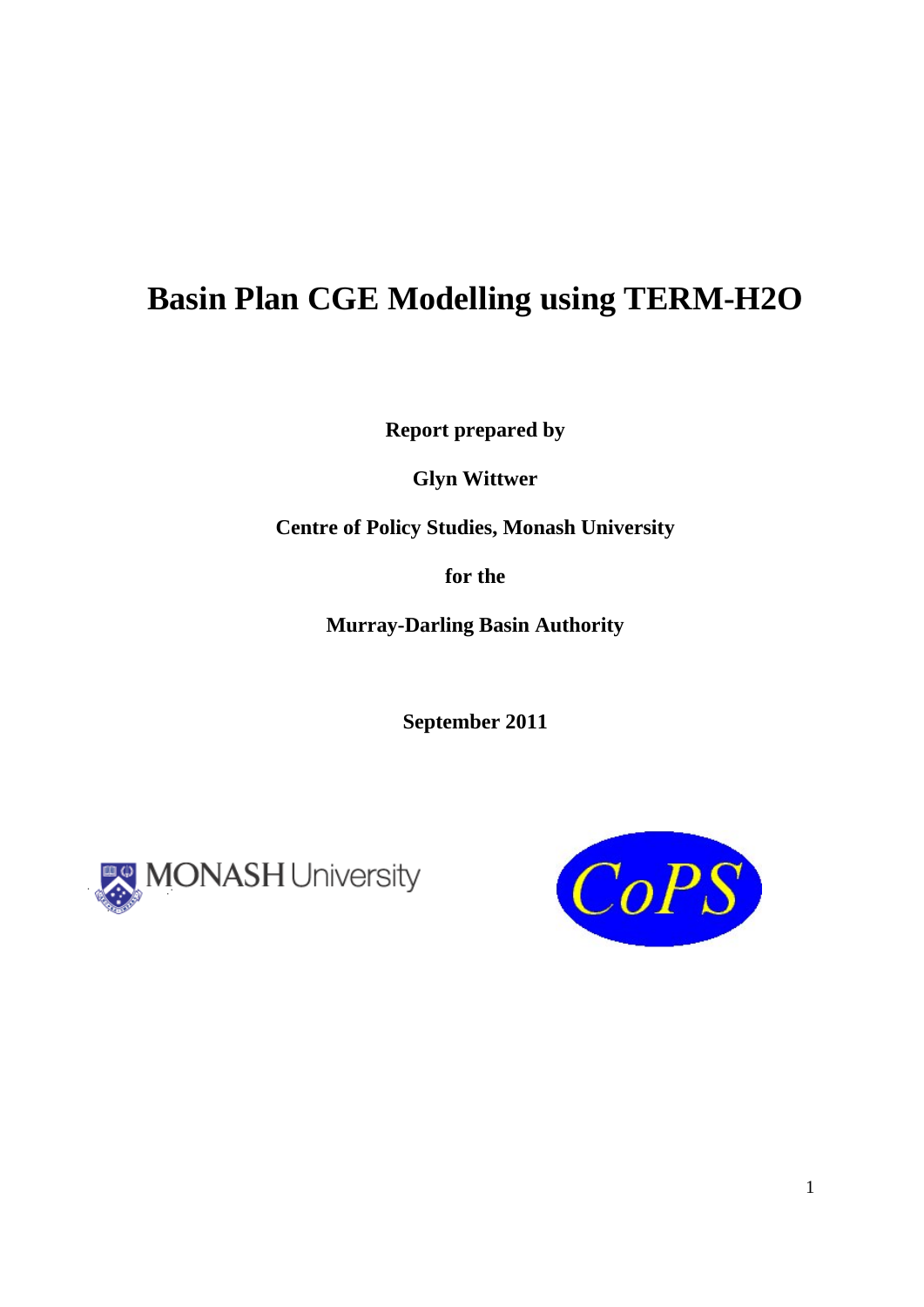### © **Copyright Commonwealth of Australia 2011.**

This work is copyright. With the exception of the photographs, any logo or emblem, and any trademarks, the work may be stored, retrieved and reproduced in whole or in part, provided that it is not sold or used for commercial benefit. Any reproduction of information from this work must acknowledge the Murray-Darling Basin Authority, the Commonwealth of Australia or the relevant third party, as appropriate, as the owner of copyright in any selected material or information. Apart from any use permitted under the Copyright Act 1968 (Cth) or above, no part of this work may be reproduced by any process without prior written permission from the Commonwealth. Requests and inquiries concerning reproduction and rights should be addressed to the MDBA Copyright Administration, Murray-Darling Basin Authority, GPO Box 1801, Canberra ACT 2601 or by contacting + 61 2 6279 0100.

### **Disclaimer**

This document has been prepared for the Murray-Darling Basin Authority and is made available for general use and to assist public knowledge and discussion regarding the integrated and sustainable management of the Basin's natural water resources. The opinions, comments and analysis (including those of third parties) expressed in this document are for information purposes only. This document does not indicate the Murray-Darling Basin Authority's commitment to undertake or implement a particular course of action, and should not be relied upon in relation to any particular action or decision taken. Users should note that developments in Commonwealth policy, input from consultation and other circumstances may result in changes to the approaches set out in this document.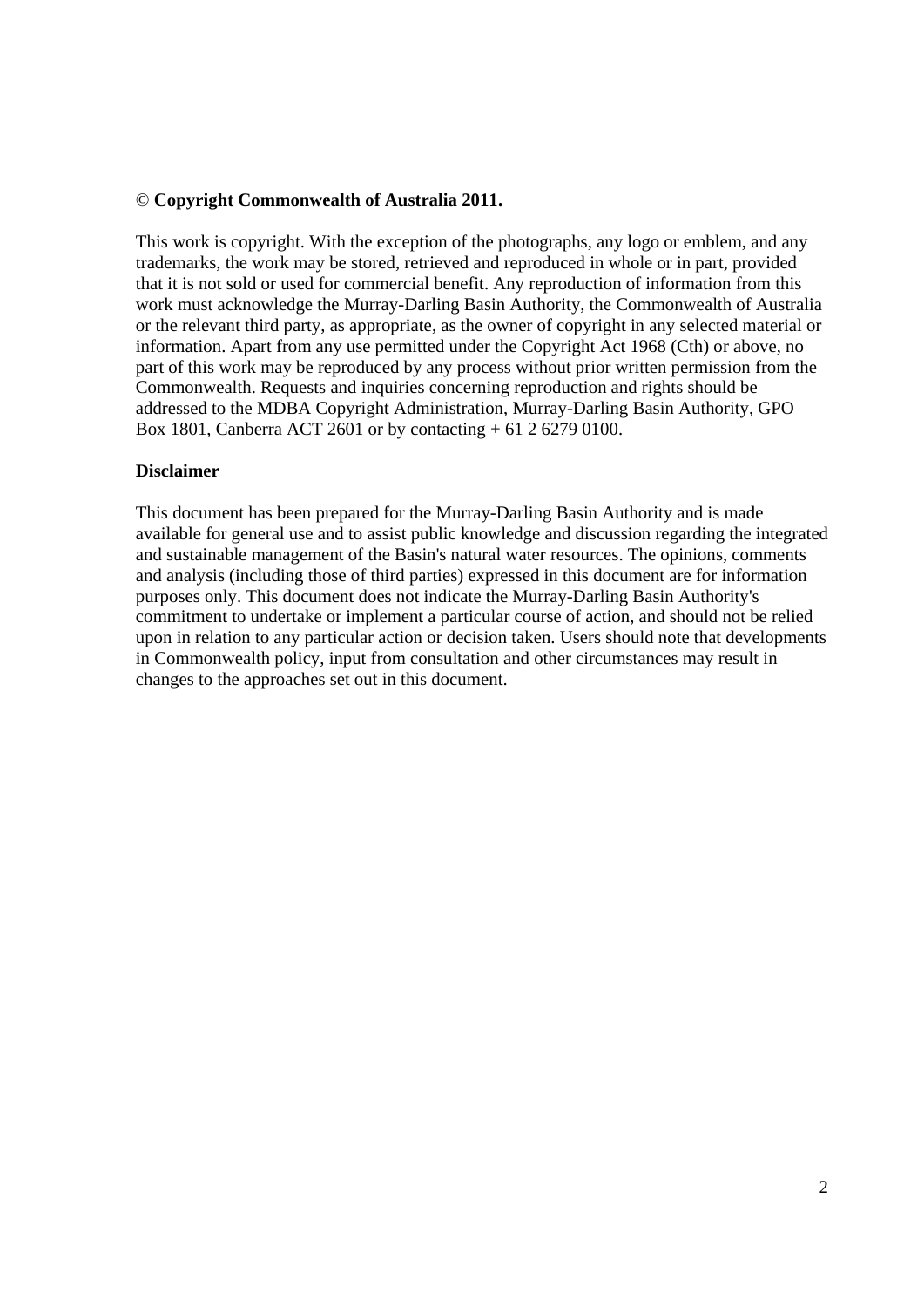# Table of contents

| <b>Executive Summary</b>                                                                   | $\mathbf{1}$   |
|--------------------------------------------------------------------------------------------|----------------|
| 1. The main scenario                                                                       | $\overline{4}$ |
| 1.1 Analysing the impacts of water buybacks in the MDB                                     | $\overline{4}$ |
| 1.2 Regional details                                                                       | 13             |
| 1.3 A variant: all buyback proceeds exit the basin                                         | 18             |
| 2. Including infrastructure upgrades and consequent water efficiency gains in the scenario | 19             |
| 3. Discussion                                                                              | 27             |
| Appendices                                                                                 | 28             |
| A1: Unique features of TERM-H2O                                                            | 28             |
| A1.1: Outline of theoretical modifications in TERM-H2O                                     | 29             |
| A2. Further explanation of modelled outcomes                                               | 31             |
| A3. Explaining water prices as a function of annual allocations, drought and commodity     |                |
| prices in the southern basin                                                               | 33             |
| A4. Tables corresponding to figures in main report                                         | 34             |
| A5. Calculating the asset price of permanent water entitlements                            | 37             |
| References                                                                                 | 38             |
| Table 1: Modelled change in basin-wide farm output and water, 2020 and 2029                | 5              |
| Table 2: Observed change in basin-wide farm output and water,                              | 6              |
| Table 3: Comparing database calculations to modelled impacts in 2020 and 2029              | 8              |
| Table 4: NRM sectoral and macro outcomes relative to baseline, 2020                        | 14             |
| Table 5: NRM sectoral and macro outcomes relative to baseline, 2029                        | 15             |
| Table 6: NRM sectoral impact, 2020                                                         | 16             |
| Table 7: NRM sectoral impact, 2029                                                         | 17             |
| Table 8: Modelled change in basin-wide farm output and water (buybacks + upgrades)         | 22             |
| Table 9: NRM sectoral and macro outcomes(buybacks + upgrades), 2020,                       | 22             |
| Table 10: NRM sectoral and macro outcomes(buybacks + upgrades), 2029,                      | 23             |
| Table 11: Comparing database calculations to modelled impacts (buybacks + upgrades)        | 24             |
| Table 12: NRM sectoral impact (buybacks + upgrades), 2020                                  | 25             |
| Table 13: NRM sectoral impact (buybacks + upgrades), 2029                                  | 26             |
| Table A1.1: Water consumption, Murray-Darling Basin, 2001-02 to 2005-06                    | 28             |
|                                                                                            |                |
| Figure 1: Macroeconomic impacts, MDB                                                       | 7              |
| Figure 2: Average basin water price                                                        | 10             |
| Figure 3 Land rentals and water price                                                      | 10             |
| Figure 4: Price of irrigable land, selected regions                                        | 11             |
| Figure 5: Basin farm output costs,                                                         | 11             |
| Figure 6: Basin farm outputs,                                                              | 12             |
| Figure 7: MDB-wide output, \$m change relative to the baseline                             | 13<br>18       |
| Figure 8: Macroeconomic impacts, MDB (all proceeds exit)                                   |                |
| Figure 9: Macroeconomic impacts (buybacks + upgrades), MDB                                 | 19             |
| Figure 10: Average basin water price (buybacks $+$ upgrades) v. baseline                   | 20             |
| Figure 11 Land rentals and water price (buybacks + upgrades)                               | 20             |
| Figure 12 Basin farm output costs (buybacks + upgrades),                                   | 21             |
| Figure 13 Basin farm outputs (buybacks + upgrades),                                        | 21             |
| Figure 14 MDB-wide output (buybacks $+$ upgrades),                                         | 21             |
| Figure A1.1: Production function for farm sectors                                          | 30             |
| Figure A2.1: Grapes                                                                        | 32<br>33       |
| Table A3.1: Data used in irrigation water price regression                                 |                |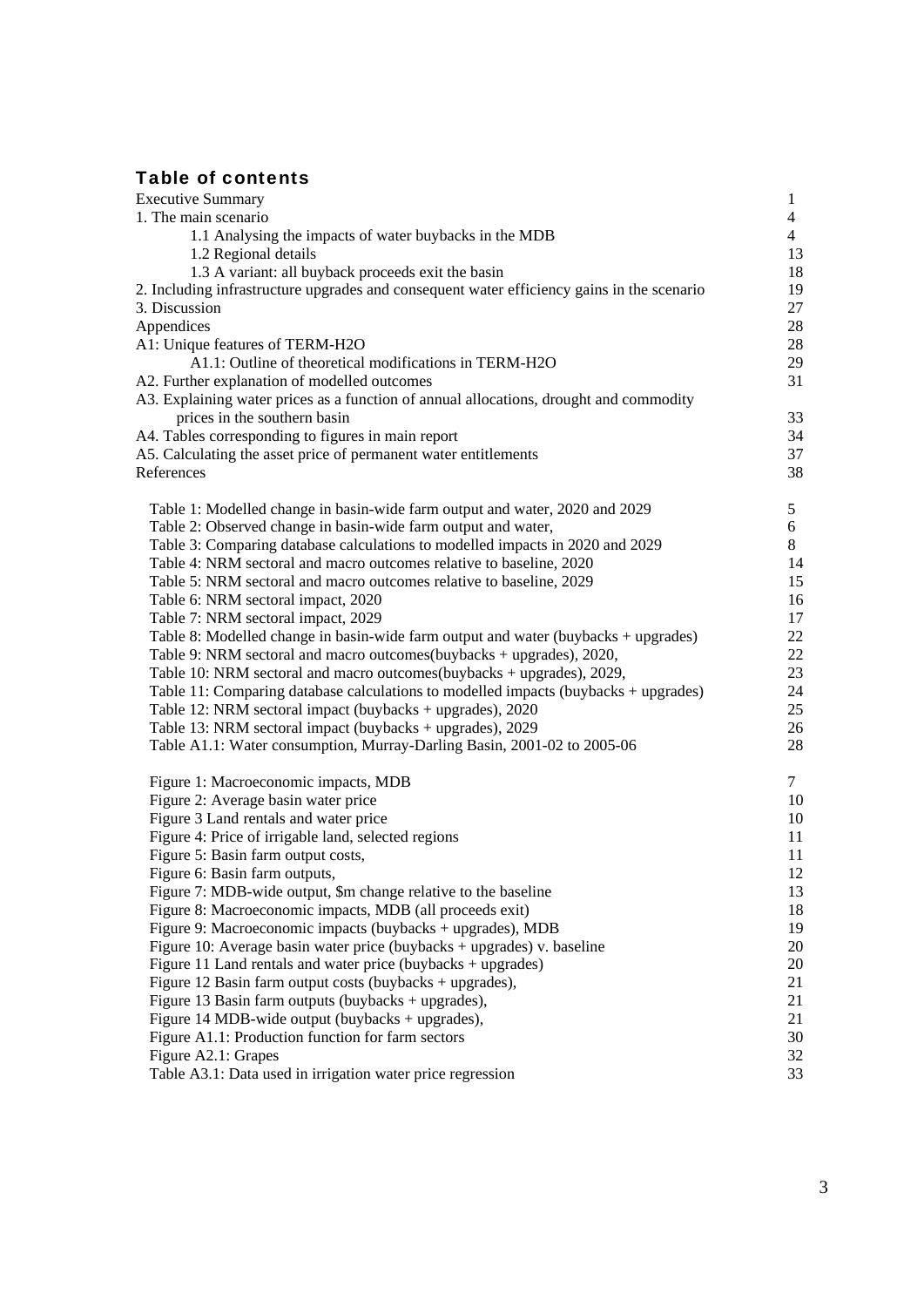# **Executive Summary**

### *The main scenario: an SDL target of 2800 GL*

This study differs from a previous study using TERM-H2O commissioned by the MDBA (Wittwer 2010):

- The SDL target entails purchases of 2800 GL of water from farmers by 2019. In Wittwer (2010), SDL targets modelled were 3500 GL, 3000 GL and 4000 GL.
- The theory of TERM-H2O has been modified to reflect more closely observed changes in dairy cattle production, in particular, in response to changes in water availability. The main impact of this change is that more of the adjustment to lower water availability occurs through a movement of dairy cattle from irrigated to dryland production technologies.

The headline basin-wide impact of fully implemented SDLs is that there is little change in overall economic activity. The most notable impact is a movement of farm activity from irrigation to dry-land technologies, with a substantial contribution from the dairy sector. Given that the process of environmental water purchases involves willing sellers who are paid a market price, this result is not surprising. Farmers who are fully compensated will be no worse off from water sales, and indeed would not be motivated to sell if this were the case.

TERM-H2O is a dynamic CGE (computable general equilibrium) model. In the main scenario and its variants, it is run from 2008 to 2029. The final year is a full decade after the SDL target has been attained. Basin-wide real GDP falls by 0.29 percent relative to the baseline by 2029.<sup>1</sup> Employment in the basin falls by 0.1 percent, or around 600 jobs. An initial surprise is that real household consumption in the basin rises by 0.14 percent relative to the baseline in 2029. This gain has two main sources: first, we treat buyback proceeds as an annuity, which adds 0.38 percent in 2020 to real consumption in the basin; second, there are small terms-of-trade gains in the basin as a consequence of the policy. This annuity is equivalent to 0.25 percent of aggregate consumption in 2029. The terms-of-trade impact means that even without compensation, the loss in aggregate consumption would be a smaller percentage than the loss in basin-wide real GDP.

At the sectoral level, there are two broad types of factor adjustment. First, as water becomes scarcer, there is a fall in the number of hectares of irrigable land<sup>2</sup> used in irrigation production, as some irrigable land moves to dry-land production (see Figure 7). Other farm factors follow into dry-land production. Dairy cattle water usage falls by 40.8 percent by 2029 relative to the baseline, yet dairy output falls by only 7.3 percent, as dairy production moves from irrigated to dry-land technologies. A second type of adjustment concerns farm factor substitution. As the price of water rises relative to other farm outputs, farmers use water more sparingly by substituting other factors for water. In the case of rice production, water usage falls by 40.5 percent relative to the baseline by 2029, yet rice output falls by only 24.2 percent, reflecting substitution away from water. A consequence of these forms of adjustment is that the impact of fully implemented SDLs on basin-wide farm output is much smaller than we would infer from a database weight calculation. Such a calculation indicates that in 2029, basin-wide

<sup>&</sup>lt;sup>1</sup> Throughout this study, "baseline" refers to the underlying forecast which includes farm productivity growth and water-saving technological change over time.

 $2$  Irrigable land can be used for either irrigation or dry-land activities. Dry land is only used in dry-land activities.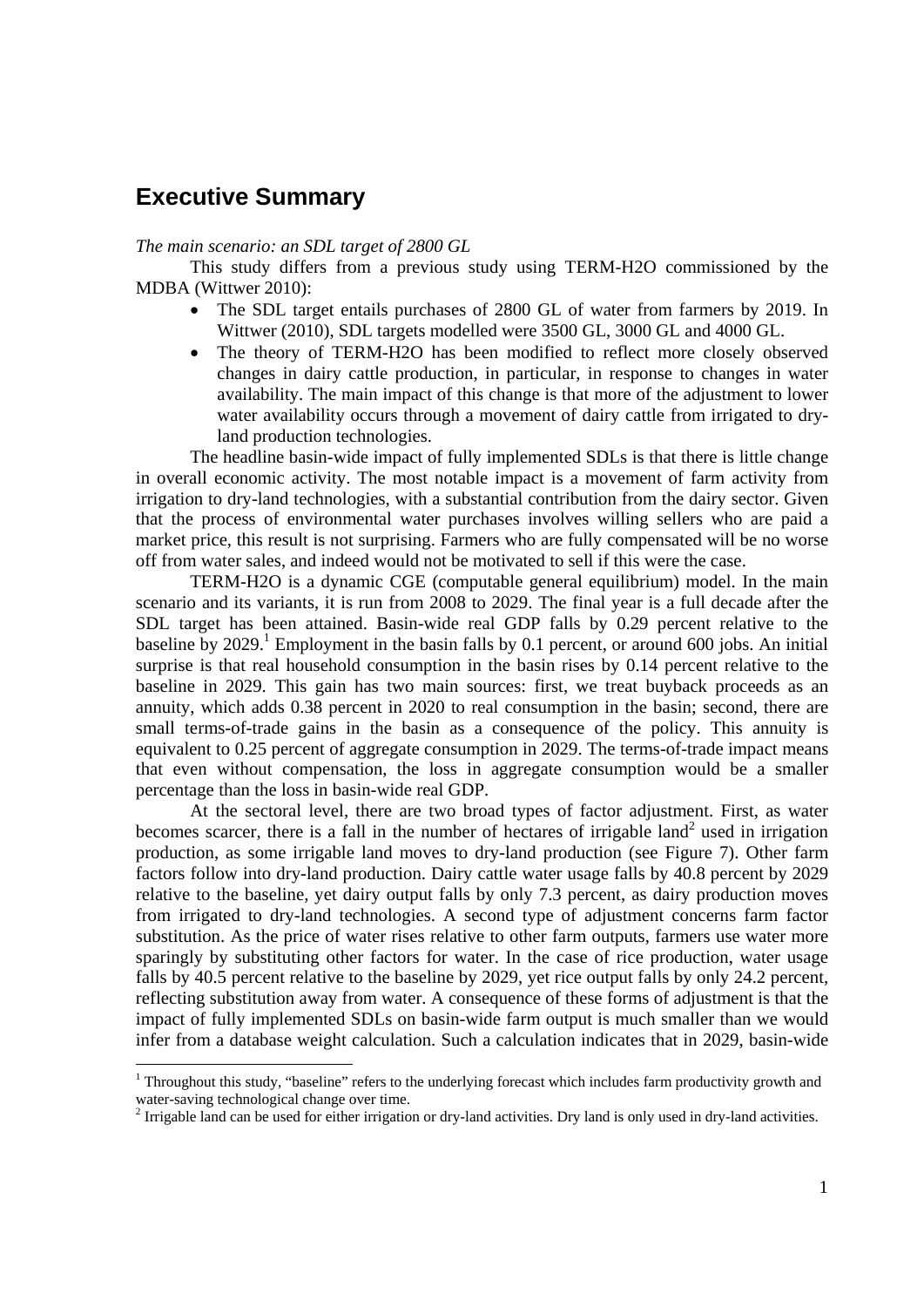farm output should fall by 9.2 percent as a consequence of fully implemented SDLs. This contrasts with the modelled fall in farm output of only 1.1 percent. Crude database calculations are included in the Tables 3 and 11 of this report as a starting point for estimating regional impacts. However, any farm factor movements greatly diminish the estimated income losses.

Similarly, a crude calculation based on database weights indicates that basin-wide real GDP should fall by 1.0 percent in 2029 relative to base, yet the modelled fall is only 0.29 percent.

Two different regional representations are reported in this study. Farm income, real GDP, employment and household consumption are reported by statistical sub-division in Table 3. Modelled outcomes are reported underneath outcomes derived from crude database calculations. This table also reports net water trades in the regions of the southern basin, where inter-regional water trading is possible. Water trading is permissible between irrigators in the northern basin, but not between users. Water movements play an important part in the adjustment process. A second representation uses NRM regions to report macro and industry level results (Tables 4 to 7).

In looking at regional impacts, we need to remember that farmers, especially in the southern basin, are both producers and water traders. In the Lower Murrumbidgee and Murray NSW regions, there are substantial falls in rentals to irrigable land. These declines are offset by substantial increases in the price of water held by irrigators in these regions. Even though farm income falls in these two and indeed all basin regions relative to the baseline, water sales to the Commonwealth at least offset these losses. Such sales are treated as an annuity rather than a source of farm income within TERM-H2O.

The main surprise at the sectoral level is that vegetables output across the basin increases relative to the baseline. This is because the falling price of land more than offsets the rising price of water in the altered costs of the vegetables sector. Vegetables entail a relatively high land cost share and a relatively low water cost share in production. Cereals (non-rice) output rises slightly relatively to the baseline, taking advantage of increased availability of land for dry-land production. Most non-rice cereals produced in the basin rely on dry-land rather than irrigated technologies, so the impact of reduced irrigated cereals production on overall cereals output is small.

National real GDP which reflects the lost value of water otherwise used in economic activity is -0.013 percent relative to the baseline in 2029.

#### *A scenario variant*

In a variant on the main scenario, all proceeds from water sales exit the basin. Although this changes the sign on the outcome for real consumption across the basin, the difference is not dramatic. By 2029, real consumption falls by 0.17 percent instead of increasing by 0.14 percent relative to the baseline. Job losses by 2029 relative to base are around 1000 instead of 600. Basin-wide real GDP falls slightly relative to the main scenario.

#### *Impacts of infrastructure upgrades*

A final scenario models both fully compensated buybacks and infrastructure upgrades. Buybacks sales by July 2011 amounted to nearly 1100 GL, with an average annual expected allocation of 790  $GL^3$ . These cost almost \$1.7 billion. Using past asset values as a guide, fully

<sup>&</sup>lt;sup>3</sup> Restoring the Balance volumes are updated regularly at http://www.environment.gov.au/water/policyprograms/entitlement-purchasing/2008-09.html.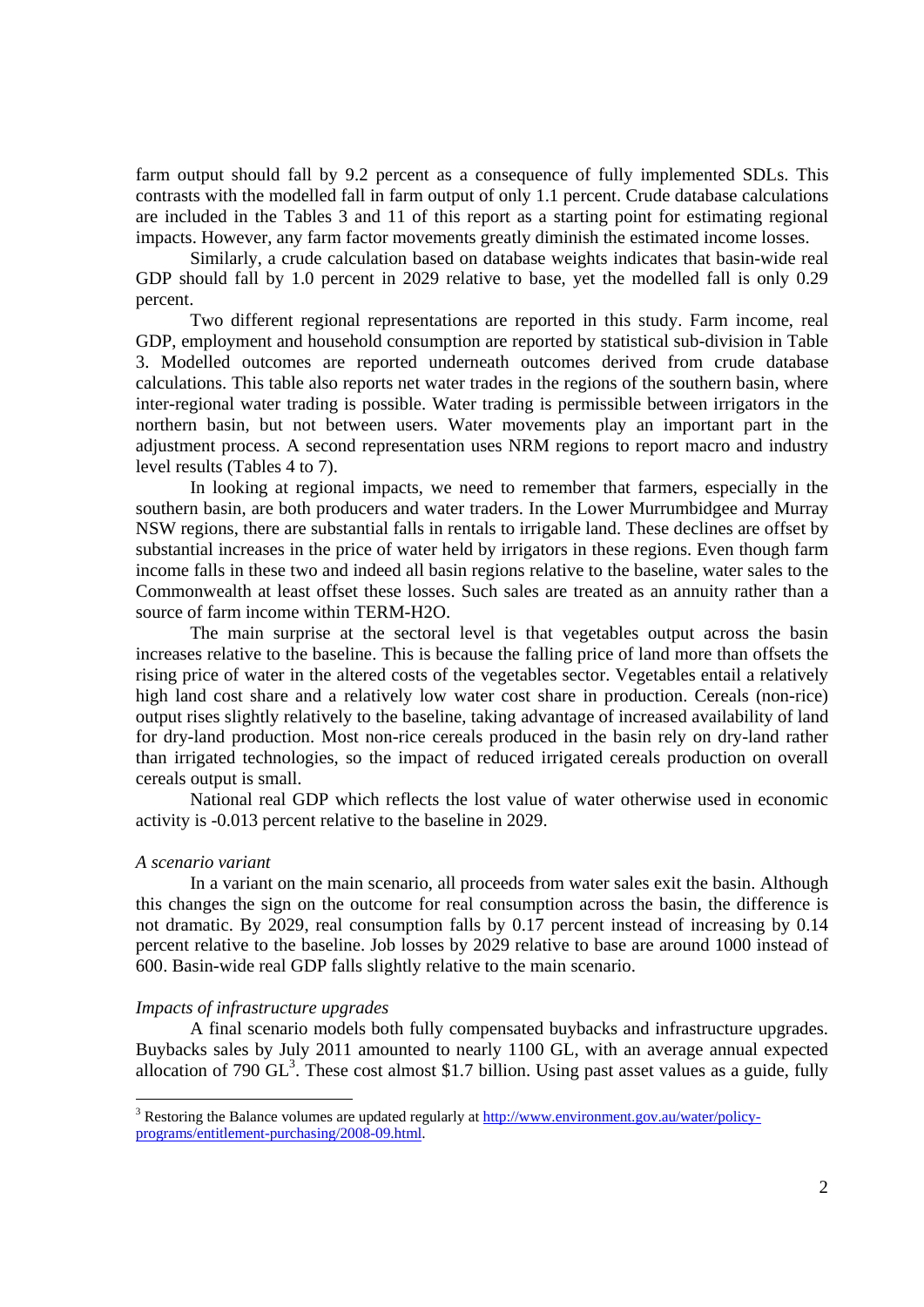implemented buybacks of 2800 GL may cost in excess of \$4.0 billion. This contrasts with infrastructure upgrades, which are expected to cost \$4.6 billion across the basin and result in additional water available to farmers of around 240 GL, with around 570 GL available to the environment. In terms of value for money, purchasing water from farmers appears to be superior, even after allowing for the higher security of additional water arising from infrastructure upgrades.

From the perspective of farm output, the gains we estimate from a simple database calculation are much larger than modelled gains. A database calculation indicates that in 2020, fully implemented SDLs plus infrastructure upgrades reduce basin farm output by 6.8 percent instead of 9.3 percent, a boost of 2.5 percent in basin farm output relative to no upgrades. But the modelled outcome is for a reduction in farm output of 0.7 percent compared with 1.1 percent without the upgrades, a boost of only 0.4 percent. The apparent gain from infrastructure upgrades is much smaller once we include in the model farmer responses to water scarcity such as movements to dry-land production.

However, during years of drought, the marginal benefits of infrastructure upgrades will increase for two reasons. First, the price of water rises substantially during drought so that additional water becomes increasingly valuable. Second, if water from infrastructure upgrades is of very high security, then its availability will fall by a smaller proportion than irrigation water overall during drought. In part, therefore, some infrastructure upgrades may be justifiable as a form of drought insurance.

National real GDP reflects a slightly worse outcome than buybacks alone, being activity is 0.0155 percent below the baseline in 2029.

| <b>Matro results</b> (70 change relative to baseline) |           |                                        |               |                       |  |  |  |  |  |  |  |  |
|-------------------------------------------------------|-----------|----------------------------------------|---------------|-----------------------|--|--|--|--|--|--|--|--|
|                                                       |           |                                        |               | $Buybacks + upgrades$ |  |  |  |  |  |  |  |  |
|                                                       |           | Buybacks 2800 GL - Buybacks 2020 -less | Buybacks $+$  | less buybacks to date |  |  |  |  |  |  |  |  |
|                                                       | 2020      | buybacks to date                       | upgrades 2020 | 2020                  |  |  |  |  |  |  |  |  |
| Water use                                             | $-26$     | $-17$                                  | $-21$         | $-12$                 |  |  |  |  |  |  |  |  |
| Land use                                              | $\theta$  | 0                                      | $\Omega$      | $\theta$              |  |  |  |  |  |  |  |  |
| Dry-land output                                       | 3.1       | 2.0                                    | 2.0           | 1.1                   |  |  |  |  |  |  |  |  |
| Irrigation output                                     | $-6.4$    | $-4.2$                                 | $-4.1$        | $-2.3$                |  |  |  |  |  |  |  |  |
|                                                       |           |                                        |               |                       |  |  |  |  |  |  |  |  |
| Real basin GRP                                        | $-0.18$   | $-0.16$                                | $-0.05$       | $-0.02$               |  |  |  |  |  |  |  |  |
| <b>GVIAP</b> contribution                             | $-0.33$   | $-0.22$                                | $-0.21$       | $-0.13$               |  |  |  |  |  |  |  |  |
| Dry-land contribution                                 | 0.22      | 0.14                                   | 0.14          | 0.08                  |  |  |  |  |  |  |  |  |
| Employment                                            | $-0.02$   | $-0.10$                                | 0.23          | $-0.02$               |  |  |  |  |  |  |  |  |
| Household consumption                                 | 0.34      | 0.15                                   | 0.42          | 0.18                  |  |  |  |  |  |  |  |  |
| Investment                                            | $-0.28$   | $-0.25$                                | $-0.07$       | $-1.42$               |  |  |  |  |  |  |  |  |
| Annuity as % of basin                                 |           |                                        |               |                       |  |  |  |  |  |  |  |  |
| consumption                                           | 0.38      | 0.12                                   | 0.38          | 0.12                  |  |  |  |  |  |  |  |  |
| National real GDP                                     | $-0.0114$ | $-0.0096$                              | $-0.0155$     | $-0.0140$             |  |  |  |  |  |  |  |  |

*Summary of main results basin-wide*  **Macro results** (% change relative to baseline)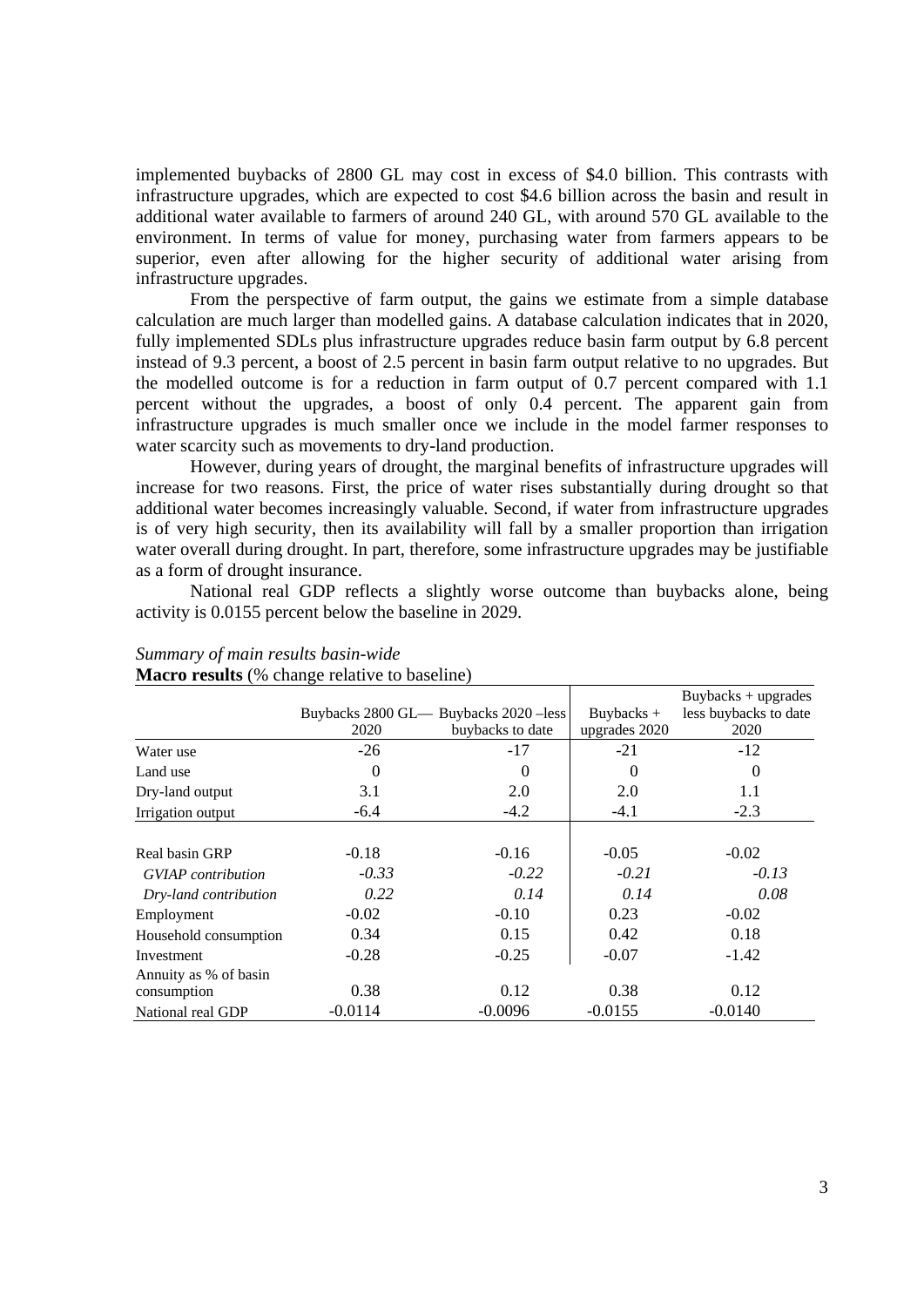|                           |           | Buybacks 2400 GL— Buybacks + upgrades |             | Buybacks $3200$ Buybacks + upgrades |
|---------------------------|-----------|---------------------------------------|-------------|-------------------------------------|
|                           | 2020      | 2400 GL-2020                          | $GL - 2020$ | 3200 GL-2020                        |
| Water use                 | $-23$     | $-18$                                 | $-30$       | $-25$                               |
| Land use                  | 0         | $\Omega$                              | $\Omega$    | 0                                   |
| Irrigation output         | 2.7       | 1.7                                   | 3.5         | 2.5                                 |
| Dry-land output           | $-5.4$    | $-3.4$                                | $-7.3$      | $-5.3$                              |
|                           |           |                                       |             |                                     |
| Real basin GRP            | $-0.14$   | $-0.03$                               | $-0.21$     | $-0.09$                             |
| <b>GVIAP</b> contribution | $-0.29$   | $-0.17$                               | $-0.37$     | $-0.25$                             |
| Dry-land contribution     | 0.19      | 0.11                                  | 0.25        | 0.17                                |
| Employment                | $-0.01$   | 0.24                                  | $-0.02$     | 0.22                                |
| Household consumption     | 0.32      | 0.39                                  | 0.37        | 0.45                                |
| Investment                | $-0.22$   | $-0.03$                               | $-0.32$     | $-0.12$                             |
| Annuity as % of basin     |           |                                       |             |                                     |
| consumption               | 0.30      | 0.30                                  | 0.47        | 0.47                                |
| National real GDP         | $-0.0095$ | $-0.0137$                             | $-0.0137$   | $-0.0180$                           |

**Macro results 2400 GL and 3200 GL scenarios** (% change relative to baseline)

### *The marginal impact of additional water*

Appendix 3 reports on a regression of available data on irrigation water prices in the southern basin against explanatory variables, including irrigation water availability, drought and output prices. The price of water changes much more in response to drought than changes in irrigation water availability. It is also sensitive to movements in a farm producer price index.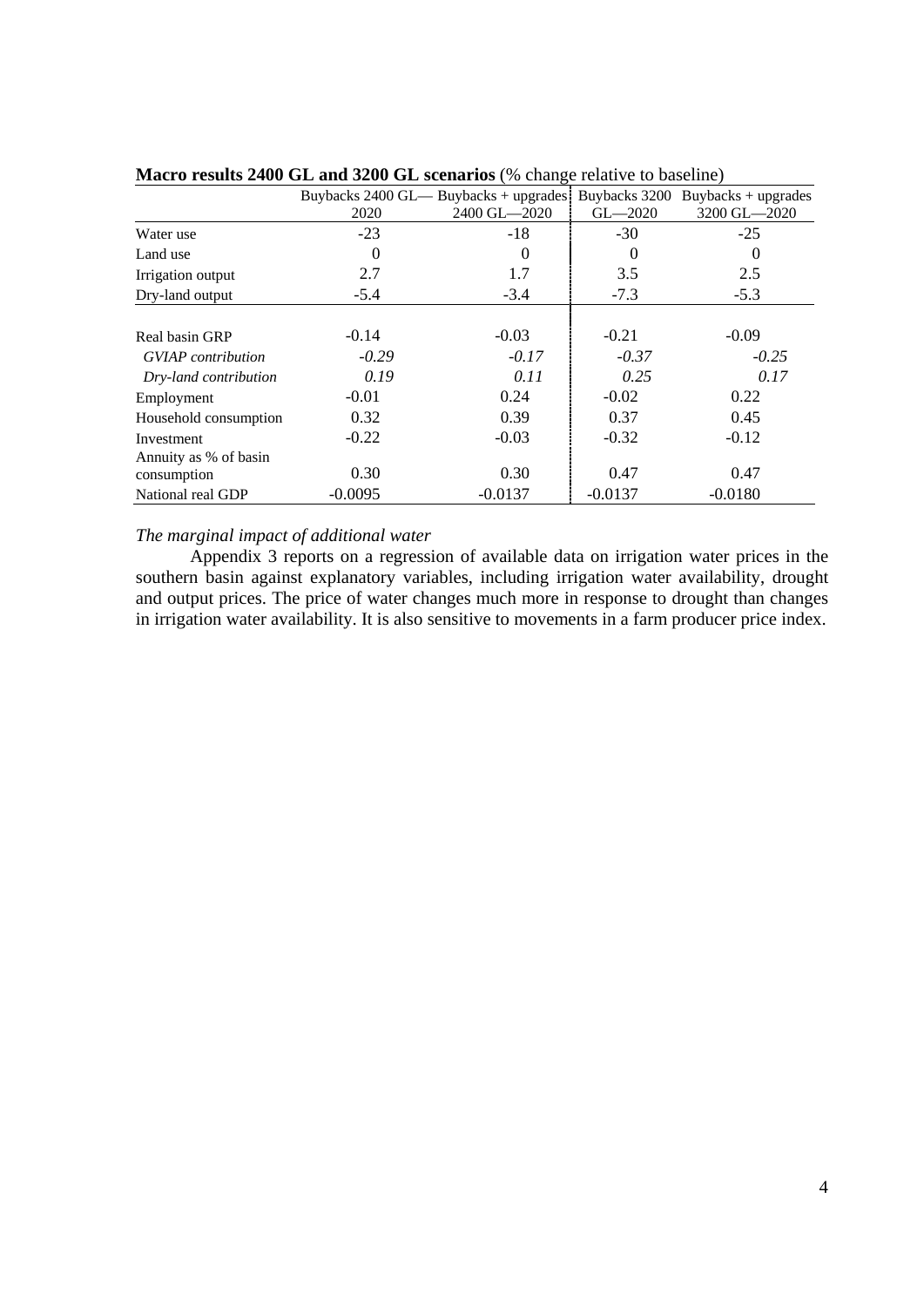# **1. The main scenario**

l

The scenario entails 2800 GL of permanent water entitlements in the Murray-Darling Basin (MDB) being purchased from farmers by the Commonwealth by 2019. This includes the purchases that had taken place by July 2011, which amounted to around 1100 GL.<sup>4</sup> 2800 GL is equal to around 26 percent of average allocated water across the basin.

TERM-H2O is a dynamic model, meaning that we can ascribe water purchases year by year to the model. In addition, since the purchases entail full compensation to farmers at market prices, we include the compensation in the model.

### *1.1 Analysing the impacts of water buybacks in the MDB*

### *Explaining basin impacts using database weights alone*

In the main scenario, by 2019, farmers have sold permanent entitlements equal to 26 percent of pre-buyback entitlements across the MDB. Using database weights, we can calculate a crude estimate of the impact on farm output. Irrigation accounts for 43 percent of farm output in the MDB in the TERM-H2O database in 2020. If we assume that removing 26 percent of water reduces irrigation output by 26 percent, and there are no other effects, we would conclude that farm output in the basin would fall by 11.3 percent  $(=0.26 \times 43\%)$ . But this is wrong for three reasons.

### *Why calculations based on database weights will overestimate impacts*

First, irrigation water is not the sole source of water used in irrigation activities.<sup>5</sup> If we calculate the volume sold as a share of entitlements plus effective rainfall, the reduction in water supply shrinks to 21 percent from 26 percent. This reduces the estimated loss in farm output from 11.3 percent to 9.3 percent.

A second and more important problem with the crude estimate is the underlying assumption that farmers put non-water inputs used in irrigation activity to no other use when less water is available. This is contrary to the evidence. With a reduction in water availability, farmers switch their land and other farm factors from irrigated activities to dry-land activities. This is particularly evident for dairy. For example, as shown in Table 2, the reduction in water availability and consequent increase in the price of water in 2007-08 compared with 2005-06 led to a reduction in water used in dairying of 65 percent, to 458 GL from 1287 GL. The corresponding reduction in dairy output was only 26 percent. This reflected a shift of farm factors from irrigated dairy production to dry-land dairy production with increased reliance on hand-feeding. Water was so expensive in 2007-08 that dairy farmers profited from selling water and buying fodder.

A third effect captured in TERM-H2O concerns substitution. By increasing the price of water, buybacks lead farmers to operate with higher usage of non-water factors in each unit of farm output. For example, with a higher price for water, vegetable farmers substitute capital

<sup>&</sup>lt;sup>4</sup> The estimated water accounts for usage and allocations in the MDB vary between authorities. For example, the estimates provided by the National Water Commission are higher than the water accounts published by the ABS. For this reason, we convert nominal volumetric targets to percentages.

 $<sup>5</sup>$  Rice uses 12 to 14 ML per hectare so the contribution of rainfall to total water requirements is small. Dairy</sup> production uses between 3 and 5 ML per hectare and grapes around 5 ML per hectare. For these activities, rainfall makes a significant contribution in an average year (given that 2 ML per hectare is equivalent to 200 mm of effective rainfall).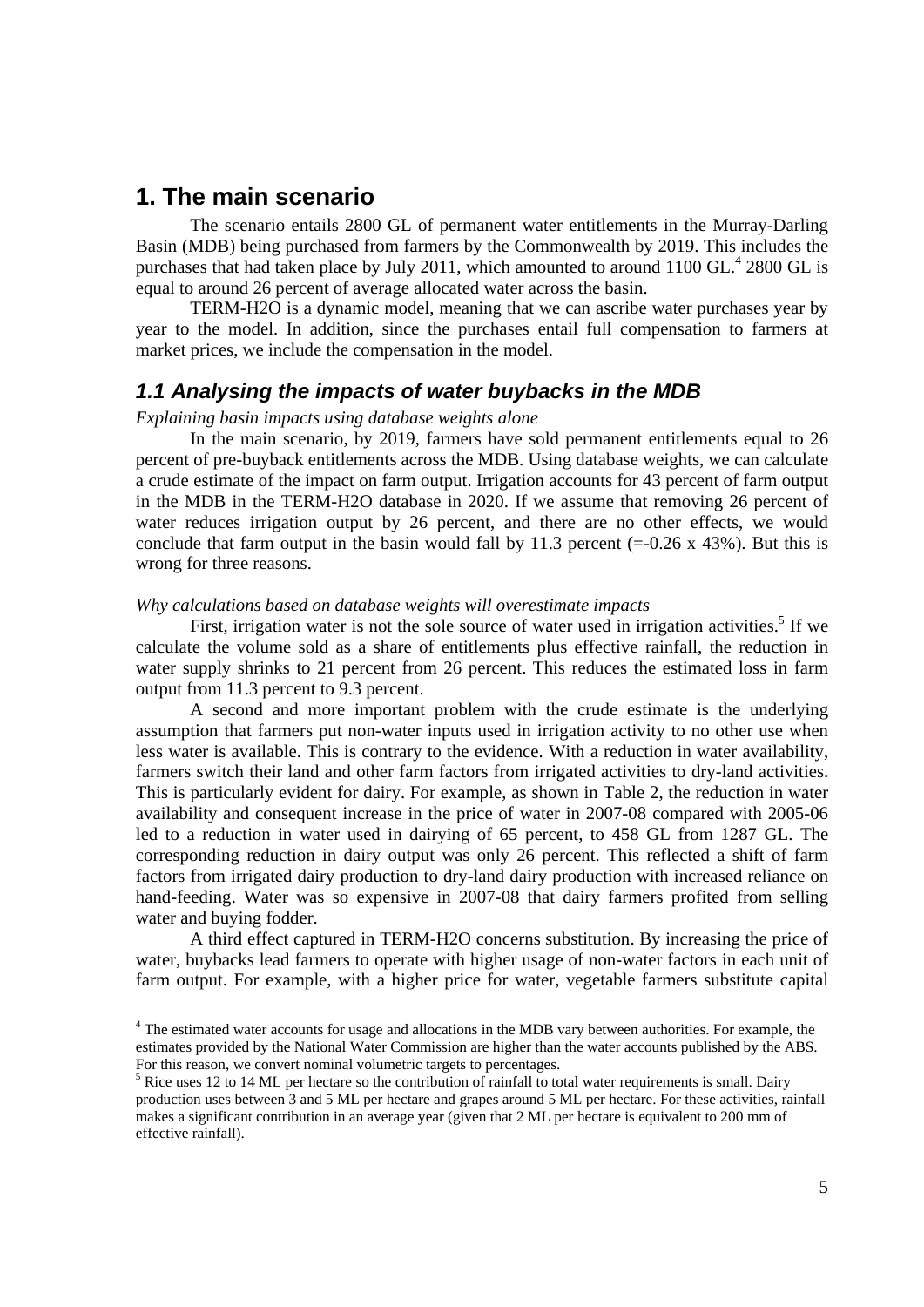(e.g., updated irrigation equipment) and labour (e.g., more rigorous checking for water leaks) for water.

Taking these three effects into account, TERM-H2O projects the outcome of a 26 percent buyback scheme as a 0.9 percent reduction in farm output, not an 11.3 percent reduction as in the initial crude estimate, by 2020.

#### *Are modelled resource movements consistent with observation?*

TERM-H2O modelling shows that as water availability falls and its price rises, farmers switch in part to dry-land farming. They also substitute other factors for water in irrigation sectors. Keeping in mind that the 2800 GL target is reached by 2019, four sectors experience cuts in water usage of more than 30 percent by 2020 relative to the baseline: namely cereals, rice, dairy cattle and other livestock.

**Table 1: Modelled change in basin-wide farm output and water, 2020 and 2029** 

|              | Output  | Water   | Output  | Water   |
|--------------|---------|---------|---------|---------|
|              | 2020    | 2020    | 2029    | 2029    |
| Cereal       | 2.3     | $-50.3$ | 2.5     | $-42.3$ |
| Rice         | $-21.4$ | $-36.2$ | $-24.2$ | $-40.5$ |
| DairyCattle  | $-5.3$  | $-32.3$ | $-7.3$  | $-40.8$ |
| OthLivestock | 0.6     | $-43.7$ | 0.0     | $-41.5$ |
| Cotton       | $-5.7$  | $-10.4$ | $-3.4$  | $-9.6$  |
| Grapes       | $-3.6$  | $-13.6$ | $-4.7$  | $-15.2$ |
| Vegetables   | 5.2     | 11.4    | 6.8     | 16.7    |
| Fruit        | 0.4     | $-0.8$  | 1.0     | 1.1     |
| OtherAgricht | 0.8     | $-5.5$  | 1.2     | $-3.5$  |

(% change relative to baseline)

In the case of cereals, output rises slightly relative to the baseline. This reflects a movement of farm factors (i..e, mobile capital and owner-operator inputs) towards dry-land cereals in response to reduced irrigation water availability. In the case of rice, although water usage drops by 36.2 percent in 2020 relative to the baseline, output drops by only 21.4 percent. The dominant reason is substitution of relatively cheaper non-water factors for water in rice production. Dairy production provides a different story. During the drought of the previous decade, dairy producers coped with much more expensive water by selling part of their drought-diminished allocations; dairy farmers reduced or suspended irrigated grazing, and used part of the proceeds from water sales to purchase fodder. In Table 2, we see that recorded dairy output in 2007-08 was 26.5 percent lower than in 2005-06 at the same time as water usage fell by 64.4 percent. The modelled impact of fully implemented SDLs is for a relatively modest movement away from irrigated production towards dry-land production with increased handfeeding. Modelled dairy water usage falls by 32.3 percent relative to the baseline, yet dairy output declines by only 5.3 percent (Table 1). The story for other livestock production is similar to that of non-rice cereal production: the sector is dominated by dry-land rather than irrigated production and receives a small boost in output through the movement of farm factors from irrigated to dry-land activities.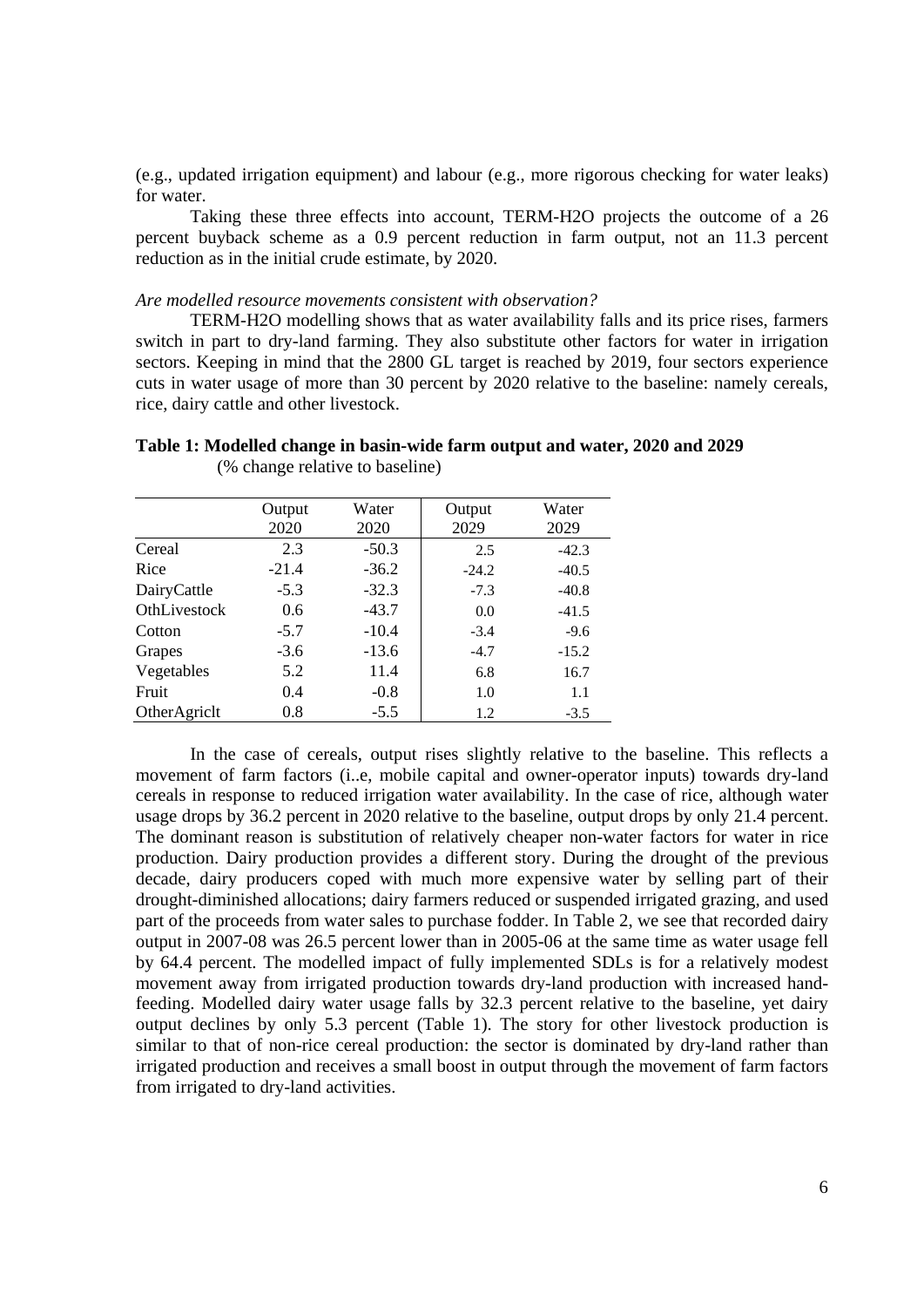|              |         | 2007-08 relative to 2005-06 (% change) |  |
|--------------|---------|----------------------------------------|--|
|              | Output  | Water                                  |  |
| Cereal       | $-45.8$ | $-9.9a$                                |  |
| Rice         | $-98.2$ | $-97.8$                                |  |
| DairyCattle  | $-26.5$ | $-64.4$                                |  |
| OthLivestock | $-1.2$  | $-70.6^{\circ}$                        |  |
| Grapes       | 2.7     | $-15.7$                                |  |
| Vegetables   | 9.3     | $-13.7$                                |  |
| Fruit        | 21.8    | $-18.4$                                |  |

**Table 2: Observed change in basin-wide farm output and water,** 

*Source:* ABS catalogue no. 7125.0 ; Anderson et al. (2010); ABARES (2010). a. Cereals and other livestock are predominantly dry-land activities

### *Farmers are compensated at market prices*

Yet this is not the end of the story. Farmers are being compensated at market prices for buyback water. We can treat buyback proceeds as an annuity that either adds to household spending or farm investment. This in turn has a positive marginal impact on regional employment. If we assume that all the proceeds of buybacks stay within the basin, basin-wide aggregate consumption (the preferred measure of regional welfare) will rise relative to the baseline, despite basin-wide real GDP falling. This is because there are two sources of termsof-trade gains.<sup>6</sup> The Commonwealth's involvement in the market raises the price of water, which in turn provides farmers with gains from water trading. Another terms-of-trade gain source concerns farm outputs. Since farm output declines slightly and we assume that demand curves for farm outputs are down-sloping, basin-wide farm output prices rise slightly with the implementation of SDLs.

If we assume that no proceeds stay within the basin, the basin-wide aggregate consumption will fall relative to the baseline, but by a smaller percentage than real GDP. The terms-of-trade gain from reduced farm outputs explains this smaller fall. Overall, the results do not hinge critically on the where buyback proceeds are spent. Even if all proceeds exit the basin, the impacts on the basin's economy are relatively small.

### *Macro impacts*

Figure 1 shows the basin-wide macroeconomic impacts of 2800 GL being sold to the Commonwealth by 2019. Real GDP continues to fall slightly relative to the baseline in the decade after SDLs have been fully implemented (i.e, after 2019), ending up around 0.25 percent below base, but still a much smaller outcome than the 1.2 percent calculated for 2029 using database weights (Table 3, row (12)). Household consumption rises relative to the baseline, albeit slightly, due to terms-of-trade gains from selling water to the Commonwealth. That real GDP continues to decline relative to base once SDLs are fully in place is a

<sup>&</sup>lt;sup>6</sup> At a national level, "terms-of-trade" refers to the price of exports divided by the price of imports. At regional level, they refer to the price of international plus inter-regional exports divided by the price of international plus inter-regional imports, and include water trading. GDP or regional incomes includes exports but not imports. Household consumption includes imports but not exports. Therefore, as the terms-of-trade increase (i.e, the price of exports rises relative to the price of imports), real household consumption rises relative to real income, be that at the national or regional level.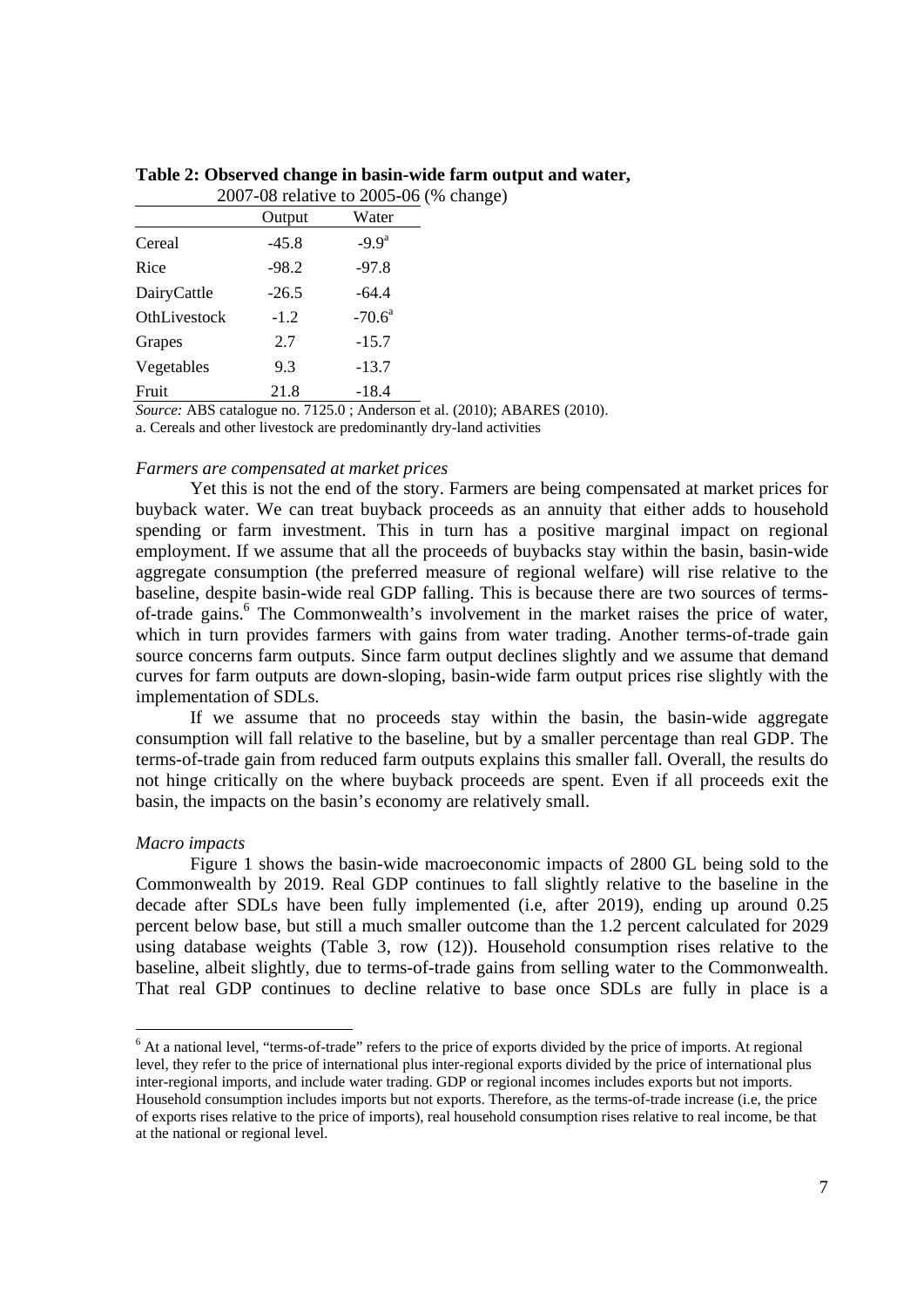consequence of regional aggregate investment persisting below the baseline. This lowers capital stocks relative to the baseline gradually, and in turn drags down employment slightly. Therefore, with factors of production declining over time relative to the baseline, real GDP also falls.





At the national level, real GDP falls relatively to the baseline as water is removed from production. By 2029, real GDP is 0.028 percent below the baseline.

Table 3 shows the impacts of fully implemented SDLs in 2020 and 2029 relative to the baseline. In all regions, the modelled impact of SDLs on farm output is much smaller than the output loss derived from a database calculation. Factor mobility, facilitated substantially by water trading, accounts for the difference. Water trading provides farmers with a potential additional source of income. Murray NSW is the largest exporter of water to other regions (110.3 GL, Table 3, row (7)). The price is \$114 per ML in 2020 (2008 dollars). This indicates that net water exports add \$12.6 million  $(=114/1000 \times 110.3)$  to the region's income. This is counted in real GDP (row (2)) but not farm income (row (1)). In addition, sales of permanent water to the Commonwealth add an annuity to the region's spending base. Row (5) of Table 3 gives us an approximate idea of the sensitivity of results to the proportion of buyback proceeds that stay in the region. Lower Murrumbidgee's annuities as a share of aggregate consumption are the largest in the basin, 1.5 percent in 2020 (Table 3, row (5)). In Murray NSW, the annuity from sales to the Commonwealth is 1.1 percent of aggregate household spending in 2020.

By 2029, basin-wide employment has fallen by 0.1 percent or around 600 jobs relative to the baseline.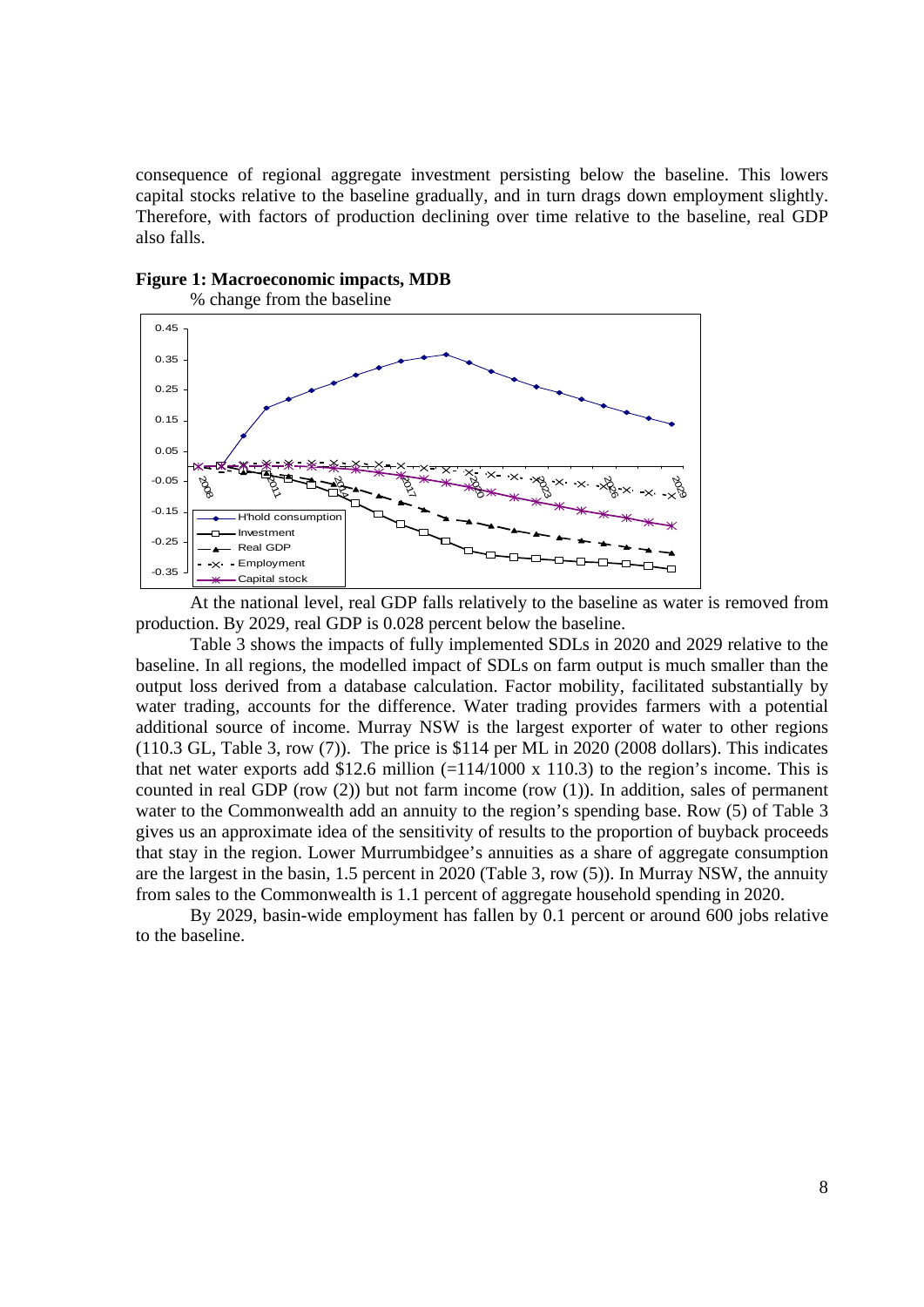|  |  |  |  | Table 3: Comparing database calculations to modelled impacts in 2020 and 2029 (% change relative to base) |
|--|--|--|--|-----------------------------------------------------------------------------------------------------------|
|  |  |  |  |                                                                                                           |

| <b>Year 2020</b>                                                | Basin-wide MDB  | TmwthNSlpNSW | NCentralNSW      | MacquarieNSW     | McqrieBarNSW     | UpDarlingNSW | Cntral WstNSW | achlanNSW     | WagCntMrmNSW | MmbNSW     | MurrayNSW     | WrryDrlngNSW     | MalleeVic        | oddonVic         | GoulburnVic      | <b>OvnsMurryVic</b> | DrIngDwnsQld     | SouthWQld        | MurrayLndsSA     |
|-----------------------------------------------------------------|-----------------|--------------|------------------|------------------|------------------|--------------|---------------|---------------|--------------|------------|---------------|------------------|------------------|------------------|------------------|---------------------|------------------|------------------|------------------|
| Model<br>$(1)$ Farm income $(\%)$                               | $-0.89$         | $-0.2$       | $-0.5$           | $-0.3$           | $-0.5$           | $-1.2$       | $-0.4$        | $-0.3$        | $-0.8$       | $-1.3$     | $-3.5$        | $-0.6$           | $-0.7$           | $-0.9$           | $-1.2$           | $-1.2$              | $-0.8$           | $-0.6$           | $-0.6$           |
| $(2)$ Real GDP $(\%)$                                           | $-0.18$         | 0.0          | $-0.1$           | 0.0              | $-0.1$           | $-0.1$       | 0.0           | 0.0           | $-0.1$       | $-0.2$     | $-0.3$        | $-0.4$           | $-0.3$           | $-0.1$           | $-0.3$           | $-0.1$              | $-0.4$           | $-0.2$           | $-0.3$           |
| $(3)$ Employment $(\%)$                                         | $-0.02$         | 0.0          | 0.1              | 0.0              | 0.0              | 0.0          | 0.0           | 0.0           | 0.0          | 0.4        | 0.0           | $-0.1$           | $-0.1$           | 0.0              | $-0.1$           | 0.0                 | $-0.2$           | $-0.1$           | $-0.1$           |
| $(4)$ Household consumption $(\%)$                              | 0.34            | 0.1          | 1.5              | 0.1              | 0.8              | 0.7          | 0.1           | 0.3           | 0.1          | 1.9        | 0.9           | 0.1              | 0.7              | 0.0              | 0.3              | 0.2                 | 0.1              | 0.3              | 0.4              |
| (5) Annuity: % of consumption                                   | 0.38            | 0.1          | 0.7              | 0.1              | 0.6              | 0.5          | 0.1           | 0.3           | 0.2          | 1.5        | 1.1           | 0.4              | 0.9              | 0.1              | 0.5              | 0.2                 | 0.3              | 0.3              | 0.6              |
| $(6)$ Terms of trade <sup>a</sup>                               | 0.27            | 0.1          | 2.0              | 0.1              | 0.7              | 0.7          | 0.0           | 0.1           | 0.1          | 1.1        | 0.3           | 0.4              | 0.5              | 0.0              | 0.3              | 0.1                 | 0.5              | 0.6              | 0.3              |
| (7) Net water trade (GL)                                        | 0.0             | 0.0          | 0.0              | 0.0              | 0.0              | 0.0          | 0.0           | 0.0           | 78.2         | $-16.1$    | 110.3         | $-17.1$          | $-32.7$          | 11.4             | $-100.5$         | 12.6                | 0.0              | 0.0              | $-46.0$          |
| Database calc.<br>$(8)$ Farm income $(%$                        | $-9.3$          | $-1.9$       | $-4.9$           | $-3.3$           | $-3.9$           | $-6.6$       | $-4.4$        | $-2.4$        | $-5.2$       | $-15.3$    | $-17.0$       | $-25.6$          | $-13.7$          | $-9.0$           | $-17.0$          | $-8.3$              | $-6.5$           | $-3.5$           | $-16.2$          |
| $(9)$ Real GDP $(%$                                             | $-0.9$          | $-0.1$       | $-1.0$           | $-0.1$           | $-0.4$           | $-0.5$       | $-0.1$        | $-0.1$        | $-0.2$       | $-3.1$     | $-1.7$        |                  | $-2.0$           | $-0.2$           | $-1.5$           | $-0.3$              | $-0.9$           | $-0.3$           | $-3.2$           |
| $(10)$ Employment $(%)$                                         | $-0.9$          | $-0.1$       | $-1.0$           | $-0.1$           | $-0.4$           | $-0.5$       | $-0.1$        | $-0.1$        | $-0.2$       | $-3.1$     | $-1.7$        | -4.4             | $-2.0$           | $-0.2$           | $-1.5$           | $-0.3$              | $-0.9$           | $-0.3$           | $-3.2$           |
| $(11)$ Household consumption $(%)$                              | $-0.9$          | $-0.1$       | $-1.0$           | $-0.1$           | $-0.4$           | $-0.5$       | $-0.1$        | $-0.1$        | $-0.2$       | $-3.1$     | $-1.7$        | $-4.4$           | $-2.0$           | $-0.2$           | $-1.5$           | $-0.3$              | $-0.9$           | $-0.3$           | $-3.2$           |
| <b>Year 2029</b>                                                |                 |              |                  |                  |                  |              |               |               |              |            |               |                  |                  |                  |                  |                     |                  |                  |                  |
| Model                                                           |                 |              |                  |                  |                  |              |               |               |              |            |               |                  |                  |                  |                  |                     |                  |                  |                  |
| $(12)$ Farm income $(\%)$                                       | $-1.07$         | $-0.3$       | $-0.5$           | $-0.5$<br>$-0.1$ | $-0.8$           | $-1.6$       | $-0.4$        | $-0.2$<br>0.0 | $-0.9$       | $-0.6$     | $-3.5$        | $-0.6$           | $-0.7$           | $-1.2$<br>$-0.1$ | $-1.6$           | $-1.8$              | $-1.3$           | $-1.1$           | $-0.8$           |
| $(13)$ Real GDP $(\%)$                                          | $-0.29$         | 0.0<br>0.0   | $-0.4$<br>$-0.1$ | 0.0              | $-0.3$<br>$-0.1$ | 0.0<br>0.0   | 0.0           | 0.0           | $-0.2$       | 0.1<br>0.6 | $-0.5$<br>0.0 | $-0.4$<br>$-0.1$ | $-0.4$<br>$-0.1$ | $-0.1$           | $-0.5$<br>$-0.2$ | $-0.2$<br>$-0.1$    | $-0.7$           | $-0.4$<br>$-0.3$ | $-0.4$<br>$-0.2$ |
| $(14)$ Employment $(\%)$<br>$(15)$ Household consumption $(\%)$ | $-0.10$<br>0.14 | 0.1          | 1.2              | 0.1              | 0.5              | 0.6          | 0.0<br>0.0    | 0.2           | 0.0<br>0.0   | 1.7        | 0.4           | $-0.1$           | 0.4              | $-0.1$           | 0.0              | 0.0                 | $-0.5$<br>$-0.2$ | 0.1              | 0.1              |
| (16) Annuity: % of consumption                                  | 0.25            | 0.1          | 0.4              | 0.1              | 0.4              | 0.3          | 0.0           | 0.2           | 0.1          | 1.0        | 0.7           | 0.3              | 0.6              | 0.0              | 0.3              | 0.1                 | 0.1              | 0.2              | 0.4              |
| $(17)$ Terms of trade <sup>a</sup>                              | 0.33            | 0.1          | 2.6              | 0.1              | 0.9              | 0.8          | 0.0           | 0.0           | 0.1          | 1.2        | 0.3           | 0.5              | 0.6              | 0.0              | 0.3              | 0.1                 | 0.6              | 0.8              | 0.4              |
| $(18)$ Net water trade $(GL)$                                   | 0.0             | 0.0          | 0.0              | 0.0              | 0.0              | 0.0          | 0.0           | 0.0           | 95.3         | $-33.8$    | 45.8          | $-16.8$          | $-21.2$          | 18.6             | $-70.4$          | 19.4                | 0.0              | 0.0              | $-36.8$          |
| Database calc.                                                  |                 |              |                  |                  |                  |              |               |               |              |            |               |                  |                  |                  |                  |                     |                  |                  |                  |
| $(19)$ Farm income $(%$                                         | $-9.2$          | $-2.2$       | $-5.7$           | $-3.7$           | $-5.0$           | $-7.6$       | $-4.4$        | $-2.4$        | $-5.2$       | $-15.2$    | $-16.9$       | $-25.3$          | $-13.2$          | $-8.9$           | $-16.6$          | $-8.3$              | $-7.3$           | -4.4             | $-15.9$          |
| $(20)$ Real GDP $(%)$                                           | $-1.0$          | $-0.1$       | $-1.6$           | $-0.2$           | $-0.8$           | $-0.9$       | $-0.1$        | $-0.1$        | $-0.2$       | $-3.2$     | $-1.8$        | $-4.5$           | $-1.9$           | $-0.2$           | $-1.4$           | $-0.3$              | $-1.1$           | $-0.4$           | $-3.2$           |
| $(21)$ Employment $(%)$                                         | -1.0            | $-0.1$       | $-1.6$           | $-0.2$           | $-0.8$           | $-0.9$       | $-0.1$        | $-0.1$        | $-0.2$       | $-3.2$     | $-1.8$        | $-4.5$           | $-1.9$           | $-0.2$           | $-1.4$           | $-0.3$              | $-1.1$           | $-0.4$           | $-3.2$           |
| $(22)$ Household consumption $(%)$                              | $-1.0$          | $-0.1$       | $-1.6$           | $-0.2$           | $-0.8$           | $-0.9$       | $-0.1$        | $-0.1$        | $-0.2$       | $-3.2$     | $-1.8$        | $-4.5$           | $-1.9$           | $-0.2$           | $-1.4$           | $-0.3$              | $-1.1$           | $-0.4$           | $-3.2$           |

a Weighted using aggregate consumption(C), using the formula  $(p_x-p_m)^*X/C$  where  $p_x$  and  $p_m$  are the percentage changes in import and export price indexes, and X aggregate exports (international + inter-regional).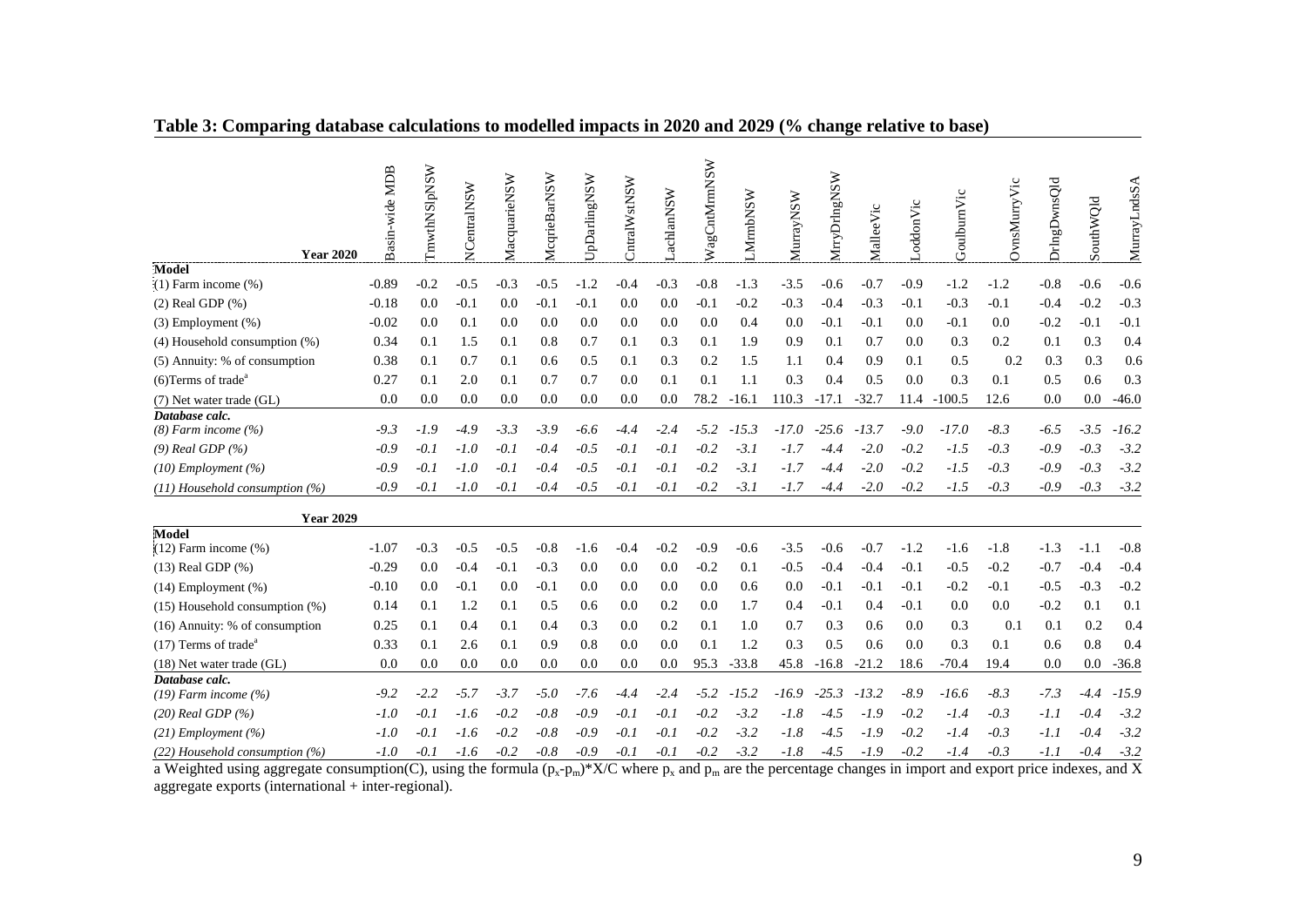Rows (6) and (17) of Table 3 provide a calculation of the regional terms-of-trade impacts as a share of aggregate consumption (see the footnote to Table 3). In the case of Lower Murrumbidgee and North Central NSW, the terms-of-trade gains in the scenario are sufficiently large (equivalent to a boost to aggregation consumption of 1.1% and 2.0% respectively in 2020) that aggregate consumption could increase relative to the baseline even without the proceeds of environmental sales remaining in the basin.

#### *Why crude multiplier analysis is invalid*

Some lobbyists estimate the regional impact of a policy as the direct impact multiplied by some arbitrary number, possibly 3.0 or more. This approach is invalid for two reasons. First, as we have already established, farmers move factors of production to other uses when less water is available for irrigation production. In a voluntary process, there is no logic in the notion that farmers would willingly sell water, then not put farm factors to other uses and as a consequence wear a loss. In a case of factor rigidity, such as irrigated perennials with minimum water requirements each year, either farmers who wish to retain their current area of plantings will not sell water at all, or they will only sell in line with realized water savings over time.

A second objection to crude multiplier analysis concerns a point that lobbyists often raise. A regional economic downturn will be accompanied by a downturn in regional house prices. Any regional price adjustments that occur will diminish the size of the multipliers. These multipliers have been derived from input-output analysis. Input-output models solve only for quantities or for prices, but not both at the same time. In a CGE model, which includes simultaneous price and quantity adjustments, regional multipliers are much smaller in the short run. In the case of housing, all the adjustment is borne by prices in the short run. Over a number of years, through a gradual decline in investment relative to the baseline, there may be an enlargement in initial impacts, as is evident for basin-wide real GDP and employment (Figure 1). However, a CGE model includes factor substitution possibilities that, in the short run, diminish rather than enlarge the impact of reduced water availability.

The first application of input-output analysis was by Wassily Leontief using the world's first computer around 1940. At the time, the United States was in a deep depression with very high unemployment and idle factories. Leontief's experiment was to estimate the impact of mobilizing idle productive resources for the US war effort. Given the unusual circumstance of a deep depression, the multiplier impacts that arose from this analysis were valid. With unemployed workers returning to work and resuming more usual spending patterns as pay packets came in, such analysis was relevant.

When analysts repeat Leontief's methodology (or at least infer a multiplier from it) in an economy in which capital is at usual utilization levels and unemployment is low, they will almost certainly overestimate the impacts of an initial stimulus. When the economy is operating at or near full capacity, there is substantial competition for productive resources. When multiplier analysis is misused in this way, it becomes an instrument of rent-seeking rather than objective analysis.

### *Differences in the impact on factor prices*

Next, we examine the impacts of SDLs on farm factor prices. Armed with an understanding of different impacts, we will be able to explain differences in outcomes between regions.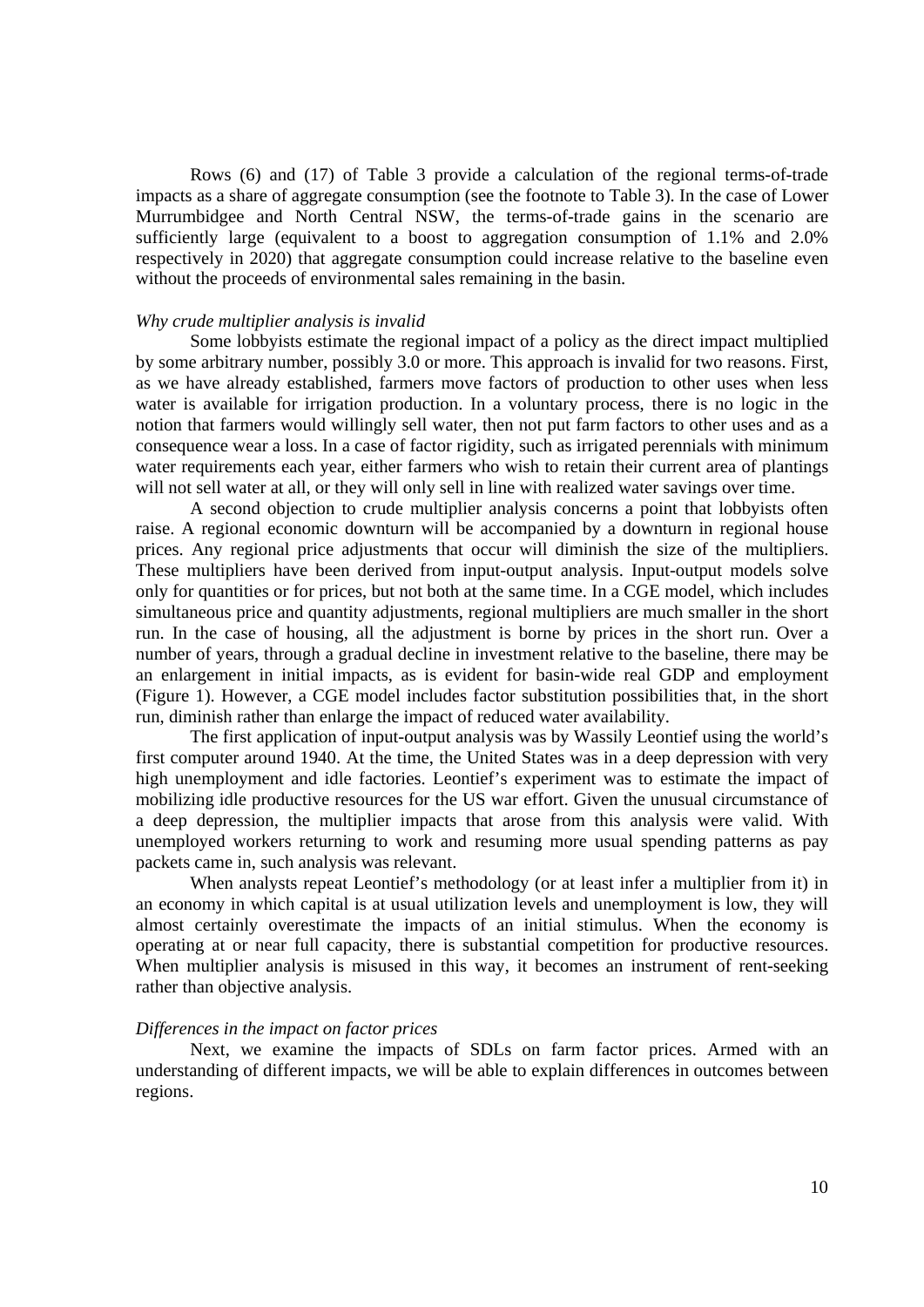Since there is a permanent shift in the supply of water used in basin irrigation in the buyback scenario, there is a permanent hike in the price of water (Figure 2).

**Figure 2: Average basin water price (2008 dollars)** 



Fixed or sluggishly adjusting factors that are used with water will suffer a fall in rental relative to the baseline (i.e., factor price ratios will fall as factor use ratios rise, induced by the rising price of water).





Since irrigable land can move to dry-land use as water availability falls, the quantity of land used for dry-land production increases, which also drives down dry-land rentals (Figure 3).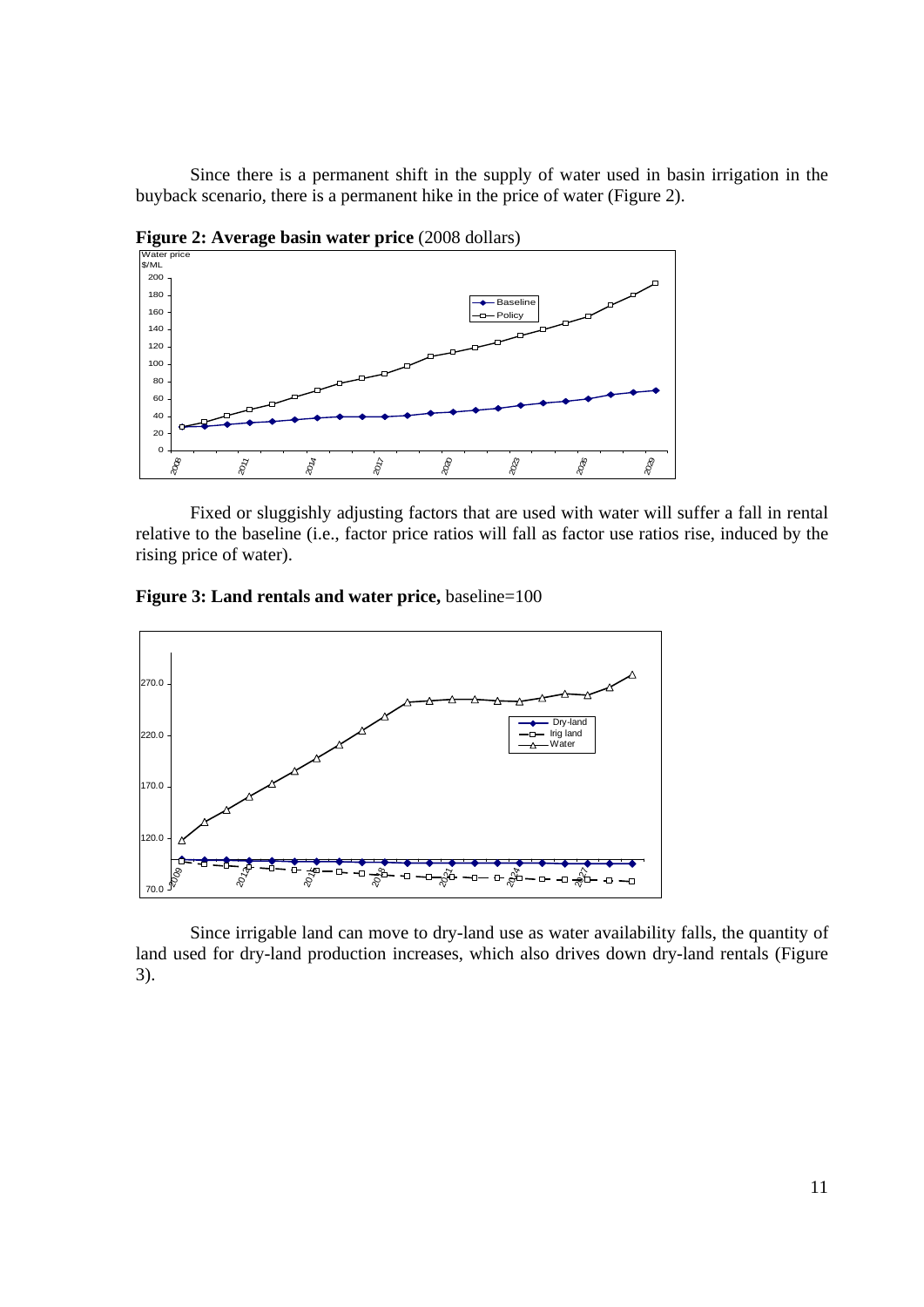

**Figure 4: Price of irrigable land,** selected regions % change relative to the baseline

The ratio of water (annual value) to irrigable land rentals varies between regions within the basin. The regions most vulnerable to a collapse in irrigable land rentals will be those without opportunities for farm factors to move into dry-land activity. Murray NSW and Murrumbidgee NSW both suffer relative large declines in irrigable land rentals as less water becomes available for irrigation production (Figure 4). Appendix 2 (Figure A.2) explains how the collapse in land rentals affects the output of grapes in these two regions. Unlike the other regions, these two regions have an increase in grapes output relative to base.

### *Why dry-land output increases*

The costs of dry-land production fall relative to those of irrigation production. We can infer that is consistent with the change in relative costs. Figure 2 shows us that the price of water rises, which raises the costs of irrigation production. Figure 3 shows us that the price of land falls, which lowers the costs of dry-land production. Therefore, the costs of dry-land production fall relative to irrigable production. There is a movement of irrigable land into dryland production as water is removed from irrigation production. Although aggregate farm output in the basin falls, the direct impact of lost irrigation output is partly offset by increased dry-land output (Figure 6).



**Figure 5: Basin farm output costs,** % change relative to the baseline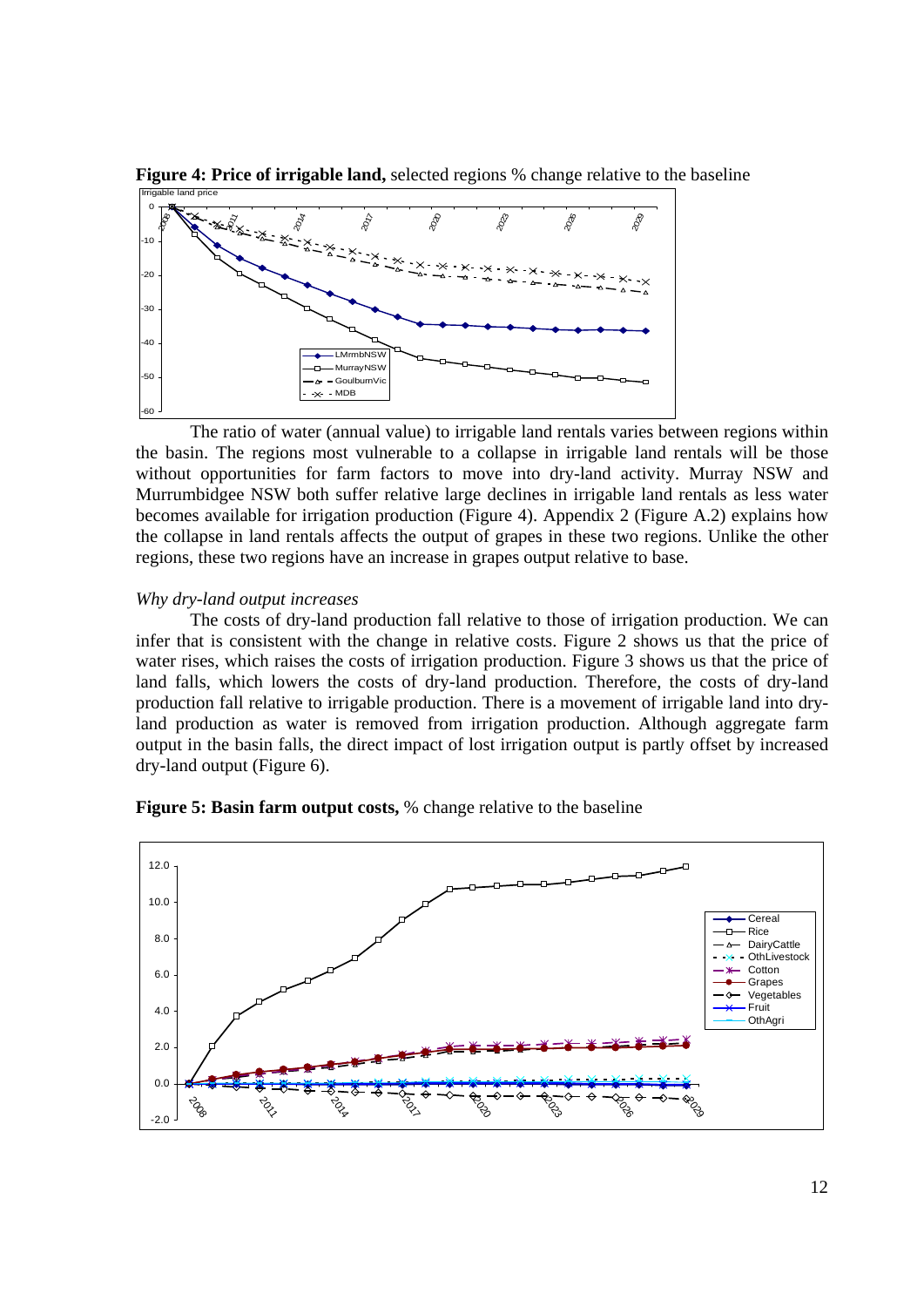

**Figure 6**: **Basin farm outputs**, % change relative to the baseline

#### *Sector by sector overview*

Dixon *et al.* (2011) contains a detailed explanation of how modelled percentage changes in output and year for each farm sector by region relate to changes in relative costs (also see appendix 2). We can summarise key findings from the Dixon et al. approach by using the extreme basin examples at the sectoral level, vegetables and rice. Basin-wide output of vegetables increases, while output of cereal, other livestock and fruit barely changes relative to the baseline. Rice suffers the largest fall in output relative to the baseline (Figure 6).

A superficial explanation is sufficient to explain why rice has the largest loss in output across the basin relative to the baseline. Since water accounts for a large share of rice production, its costs of production rise more than for other farm outputs in the basin (Figure 3.3). Therefore, as water moves to other activities with larger average products of water, output of rice falls.

For vegetables, it is not sufficient to explain the relatively favorable outcome as being due to the sector having a relatively low water cost share. Production costs of vegetables entail a relatively high irrigable land input share. The overall costs for vegetables fall (as shown in Figure 4) relative to the baseline: the falling rental on irrigable land more than offsets the rising price of water. For fruit, a predominantly irrigated activity, cheaper land also offsets more expensive water. We can think of fruit in a given orchard as comprising dry-land activity for part of the year, and irrigated for much of the year. More expensive water induces a small movement towards increased dry-land production during the year, with greater water-saving effort allowing a reduction in irrigated activity. In the case of cereals, the explanation is relatively straightforward. Non-rice cereals are predominantly dry-land: an increase in land available for dry-land production induces an increase in dry-land cereal activity, which more than offsets losses in irrigated cereal output. For both other livestock and dairy production, there is a movement towards increased dry-land activity as the price of water rises. In the case of predominantly dry-land other livestock production, increased dry-land activity is sufficient to offset losses in irrigated output.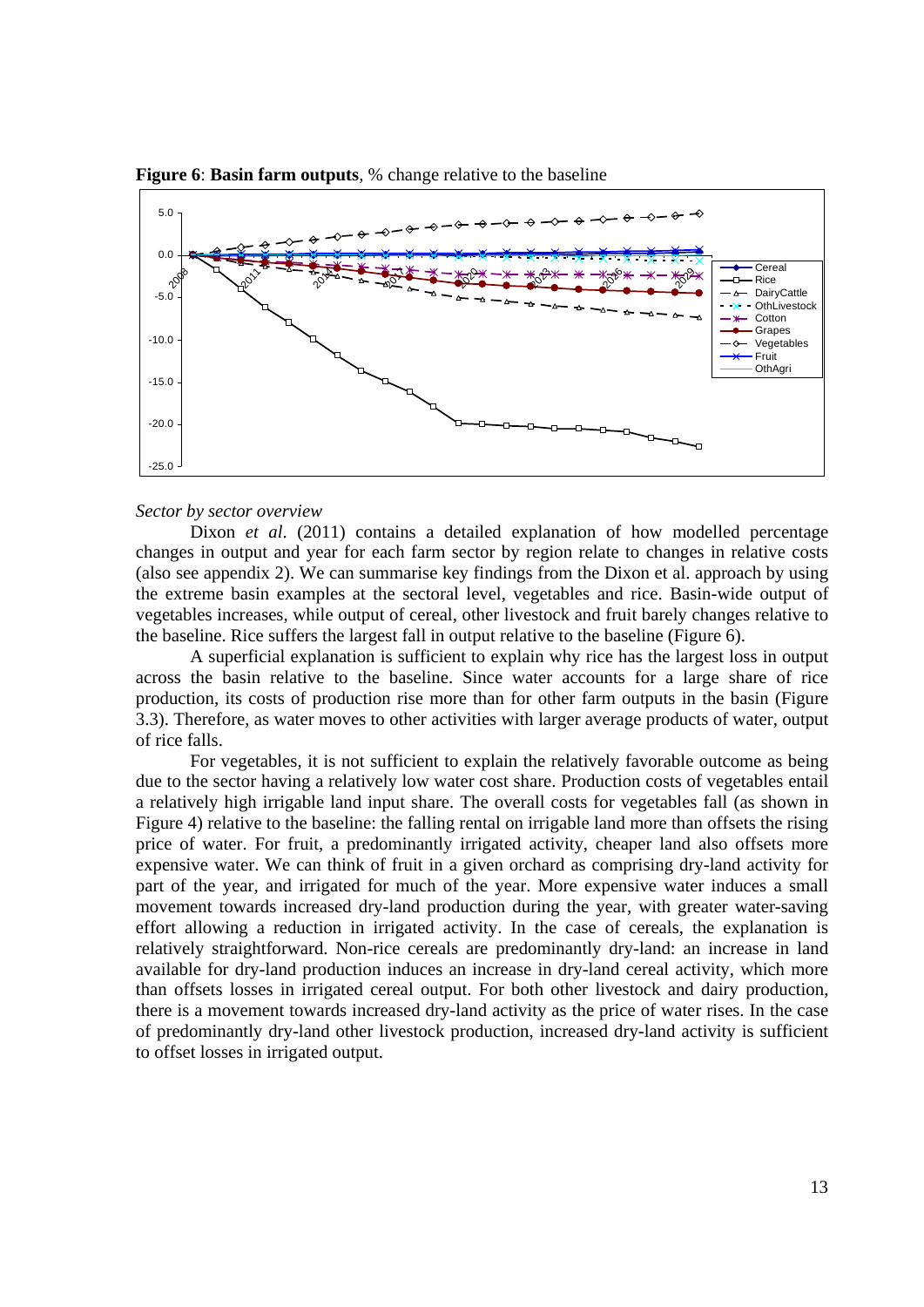### *Differences in short-run and long-run adjustments – time paths*

If we look at the time path for rice and grapes in Figure 6, we see that for rice, there is a rapid decline in output relative to the baseline. Once SDLs are fully implemented in 2019, the rapid decrease stops. This is because rice uses relatively mobile inputs in production that allow rapid short-term adjustment, as is reflected in year-by-year water accounts (see Table 2). Grapes follow a different pattern: reduced water availability reduces rates of return on fixed capital (i.e., vineyards) in the sector, which reduces investment relative to the baseline. The adjustment over time is slower. Even after SDLs are fully implemented, grapes output continues to decline relative to base as fixed capital gradually diminishes.

### **Figure 7: MDB-wide output,** \$m change relative to the baseline



#### *The switch from irrigated to dry-land output*

Figure 7 shows that reduced irrigation output in the basin is offset partly by increased dry-land output. This adjustment is most obvious in observed data for dairy cattle (Table 2): dairy cattle are quite mobile between irrigated and dry-land production mixes.

### *1.2 Regional details*

### *Methodology*

The unique combination of bottom-up small region detail in TERM-H2O and a full CGE representation is limited to basin catchment statistical sub-divisions. However, there is interest in results at the natural resource management (NRM) level. In order to provide these, TERM-H2O includes a top-down representation of statistical local areas (SLAs). SLAs are mapped to NRM regions in order to provide estimates of NRM-level impacts. The most obvious limitation of this methodology is that irrigation water reduction shocks are imposed at the statistical sub-division level. The impacts of these shocks are allocated to NRM regions on the basis of estimated NRM irrigation activities, rather than directly.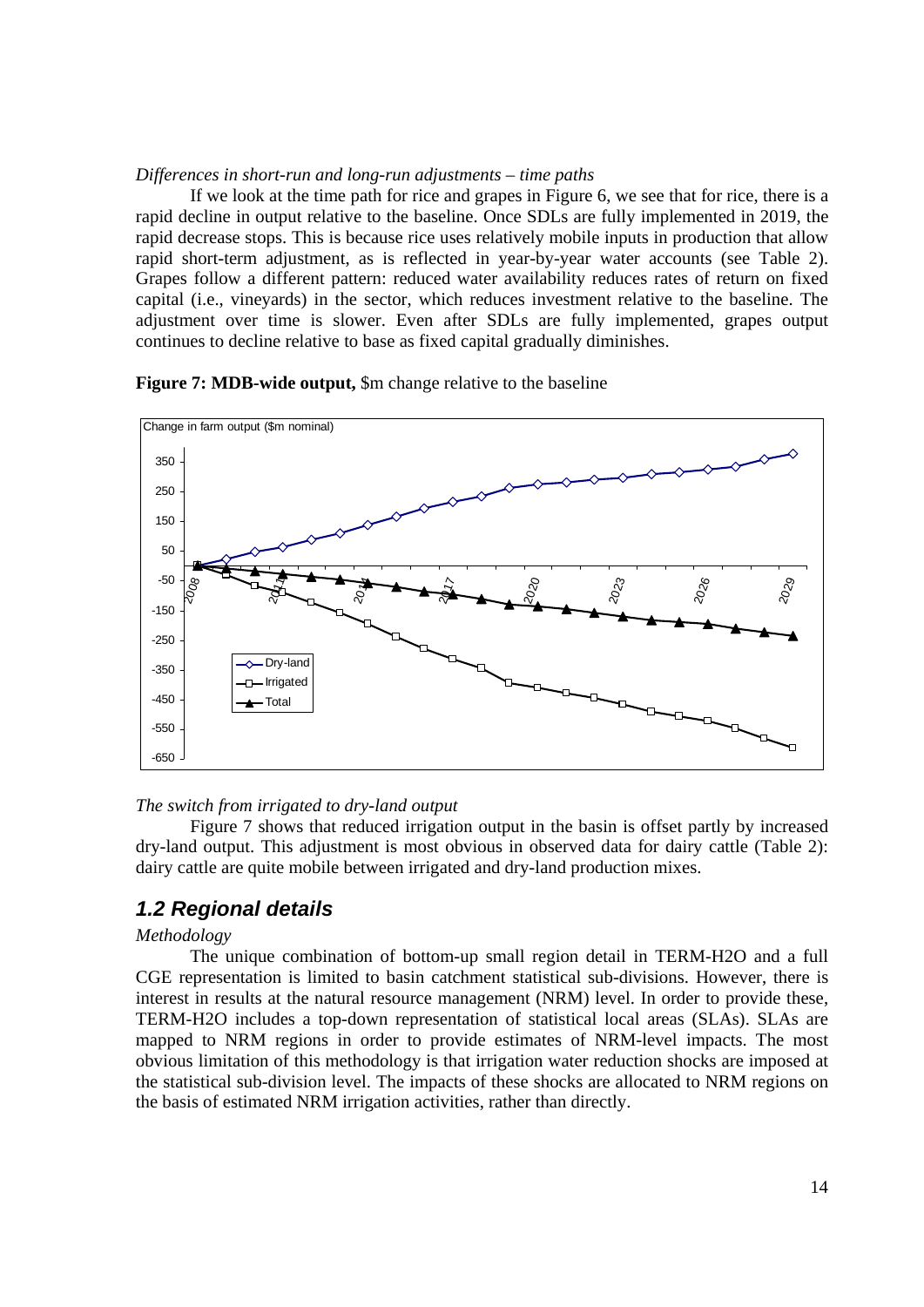The standout macro result from NRM representation is that a substantial proportion of modelled job losses across the basin arise in Condamine-Balonne. The employment impact in 2020, a year after full SDL targets have been attained, is several-fold smaller than that in 2029. A gradual decline in farm investment relative to the baseline over time explains the gradual worsening decline. However, the employment impacts even in Condamine-Balonne are not dramatic. Job losses in Condamine-Balonne in 2020 are 65 jobs or 0.1 percent relative to the baseline. By 2029, jobs fall by almost 200 or 0.4 percent of the baseline workforce.

|                  | DrylandAg | IrigAg  | FoodDrinks | Textile | OthManuf | OthPrimary<br>Mining | Utilities | Services | Real GDP | consumption<br>Aggregate | Employment    | Employment     |
|------------------|-----------|---------|------------|---------|----------|----------------------|-----------|----------|----------|--------------------------|---------------|----------------|
|                  | $\%$      | $\%$    | $\%$       | $\%$    | $\%$     | %                    | $\%$      | %        | $\%$     | $\%$                     | %             | No.            |
| Paroo            | 1.1       | $-10.4$ | $-0.1$     | $-0.2$  | $-0.1$   | 0.0                  | 0.0       | 0.0      | $-0.09$  | 0.31                     | 0.0           | $\mathbf{0}$   |
| Namoi            | 1.3       | $-2.1$  | $-0.1$     | $-1.0$  | 0.0      | 0.0                  | 0.0       | 0.0      | 0.01     | 0.35                     | 0.0           | 11             |
| Gwydir           | 2.1       | $-2.2$  | $-0.1$     | $-1.2$  | $-0.2$   | 0.0                  | 0.0       | 0.1      | 0.17     | 1.14                     | 0.2           | 13             |
| Border           | 2.3       | $-3.9$  | $-0.1$     | $-1.2$  | $-0.5$   | 0.0                  | 0.0       | 0.0      | $-0.20$  | 0.27                     | $-0.1$        | $-16$          |
| Moonie           | 2.2       | $-6.3$  | $-0.2$     | $-1.3$  | $-0.7$   | 0.0                  | 0.0       | $-0.1$   | $-0.23$  | 0.16                     | $-0.2$        | $-2$           |
| CondamBalone     | 2.0       | $-5.3$  | $-0.1$     | $-1.2$  | $-0.3$   | 0.0                  | 0.0       | $-0.1$   | $-0.21$  | 0.19                     | $-0.1$        | $-65$          |
| Warrego          | 1.8       | $-5.4$  | $-0.1$     | $-1.4$  | $-0.3$   | 0.0                  | 0.0       | 0.0      | $-0.09$  | 0.38                     | 0.0           | $-1$           |
| MacCastlr        | 1.2       | $-3.5$  | 0.0        | $-0.9$  | 0.0      | 0.0                  | 0.0       | 0.0      | $-0.02$  | 0.13                     | 0.0           | $\overline{9}$ |
| BarwonDarlng     | 3.0       | $-5.0$  | 0.0        | $-1.4$  | $-0.2$   | 0.0                  | 0.0       | 0.1      | $-0.01$  | 0.72                     | 0.0           | $\mathbf{1}$   |
| Lachlan          | 0.8       | $-5.1$  | 0.0        | $-0.2$  | $-0.1$   | 0.0                  | 0.0       | 0.1      | 0.01     | 0.33                     | 0.0           | $\,8\,$        |
| MrmbidgeeNSW     | 5.4       | $-7.2$  | $-0.1$     | $-0.2$  | 0.0      | 0.0                  | 0.1       | 0.1      | 0.10     | 0.66                     | 0.1           | 66             |
| MurrayNSW        | 13.2      | $-11.2$ | $-0.2$     | $-0.7$  | $-0.1$   | 0.0                  | 0.0       | 0.11     | 0.02     | 0.89                     | 0.0           | 22             |
| LowerDarling     | 4.3       | $-2.2$  | $-0.1$     | 0.1     | $-0.2$   | 0.0                  | 0.0       | 0.0      | $-0.15$  | 0.04                     | $-0.1$        | $-4$           |
| MurrayVic        | 4.2       | $-3.9$  | $-0.2$     | $-0.2$  | $-0.1$   | 0.0                  | 0.0       | 0.0      | $-0.06$  | 0.44                     | 0.0           | $-23$          |
| WimmAvoca        | 3.8       | $-14.0$ | $-0.1$     | 0.0     | $-0.4$   | 0.0                  | 0.1       | 0.0      | 0.14     | 0.95                     | 0.2           | 5              |
| Loddon           | 3.1       | $-10.3$ | $-0.1$     | $-0.1$  | 0.0      | 0.0                  | 0.0       | 0.0.     | $-0.08$  | $-0.02$                  | 0.0           | $-29$          |
| GoulbnBroken     | 5.1       | $-6.3$  | $-0.5$     | 0.0     | $-0.1$   | 0.0                  | 0.0       | 0.0      | $-0.13$  | 0.33                     | $-0.1$        | $-55$          |
| Campaspe         | 5.8       | $-8.2$  | $-0.5$     | 0.0     | $-0.1$   | 0.0                  | 0.0       | 0.0      | $-0.20$  | 0.26                     | $-0.2$        | $-24$          |
| Ovens            | 4.6       | $-8.4$  | $-0.2$     | $-0.2$  | 0.0      | 0.0                  | 0.0       | 0.0.     | $-0.06$  | 0.15                     | 0.0           | $-7$           |
| MurraySA         | 3.0       | $-3.3$  | $-0.2$     | 0.0     | 0.0      | 0.0                  | 0.0       | 0.0      | $-0.10$  | 0.37                     | $-0.1$        | $-20$          |
| <b>MDB</b> total | 5.2       | $-8.0$  | $-0.1$     | $-0.1$  | 0.0      | 0.0                  | 0.0       | 0.0      | $-0.18$  |                          | $0.34 - 0.02$ | $-110$         |

**Table 4: NRM sectoral and macro outcomes relative to baseline, 2020**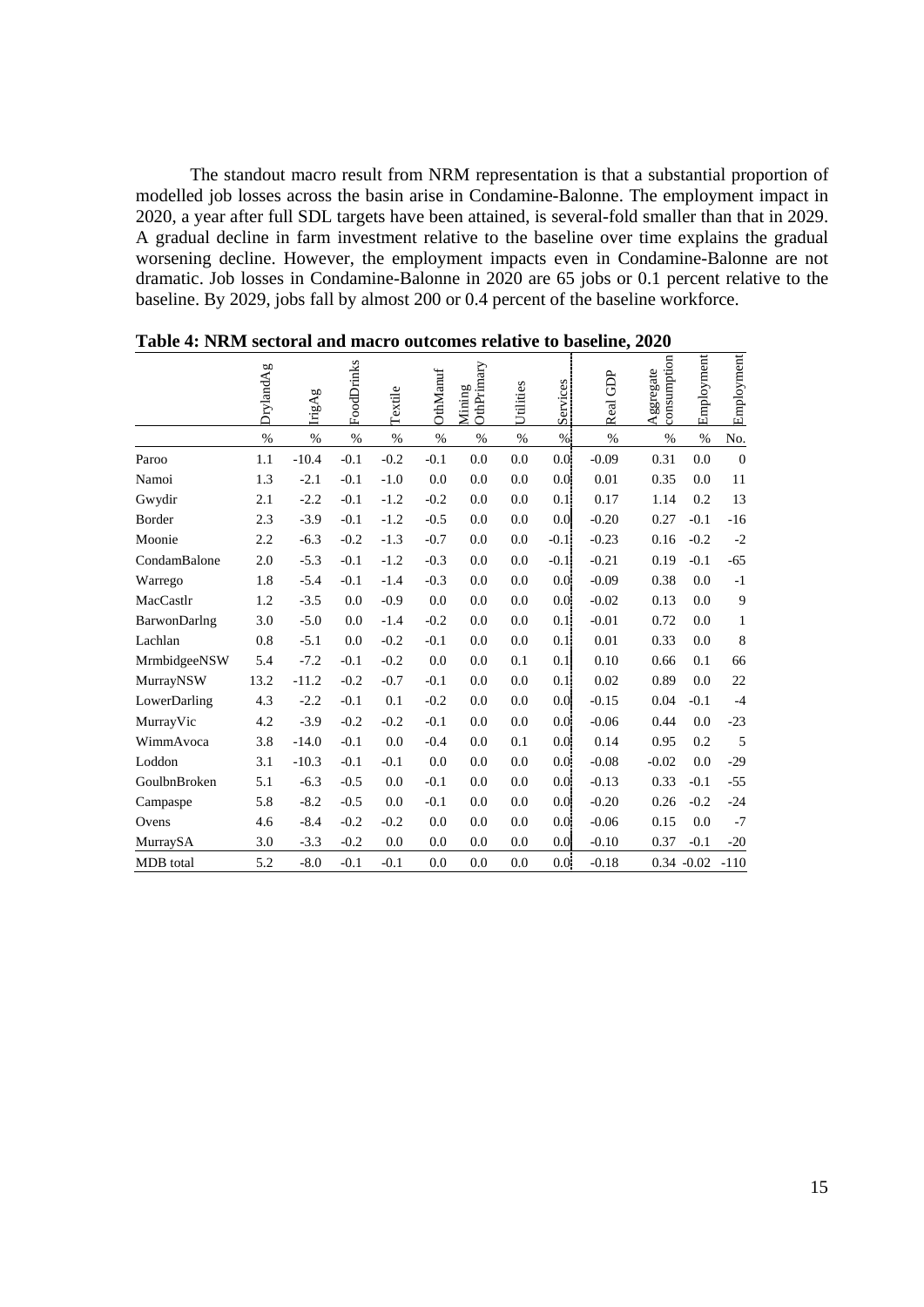|              | DrylandAg | IrigAg  | FoodDrinks | Textile | <b>OthManuf</b> | OthPrimary<br>Mining | Utilities | Services | Real GDP | consumption<br>Aggregate | Employment | Employment       |
|--------------|-----------|---------|------------|---------|-----------------|----------------------|-----------|----------|----------|--------------------------|------------|------------------|
|              | $\%$      | %       | $\%$       | $\%$    | $\%$            | $\%$                 | $\%$      | %        | $\%$     | $\%$                     | $\%$       | No.              |
| Paroo        | 1.1       | $-13.2$ | $-0.2$     | $-0.5$  | $-0.3$          | 0.1                  | 0.0       | $-0.21$  | $-0.29$  | 0.20                     | $-0.2$     | $-2$             |
| Namoi        | 1.6       | $-2.5$  | $-0.1$     | $-1.7$  | $-0.1$          | 0.1                  | 0.0       | 0.0      | $-0.13$  | 0.31                     | 0.0        | $-10$            |
| Gwydir       | 2.9       | $-2.5$  | $-0.1$     | $-1.9$  | $-0.4$          | 0.0                  | 0.0       | 0.0      | $-0.05$  | 1.03                     | 0.0        | 3                |
| Border       | 2.4       | $-4.5$  | $-0.2$     | $-2.2$  | $-1.2$          | 0.1                  | $-0.1$    | $-0.3$   | $-0.61$  | $-0.07$                  | $-0.5$     | $-53$            |
| Moonie       | 2.3       | $-6.4$  | $-0.5$     | $-2.3$  | $-1.7$          | 0.1                  | 0.0       | $-0.3$   | $-0.66$  | $-0.18$                  | $-0.5$     | $-5$             |
| CondamBalone | 2.0       | $-5.8$  | $-0.3$     | $-2.2$  | $-0.8$          | 0.1                  | 0.0       | $-0.3$   | $-0.59$  | $-0.11$                  | $-0.4$     | $-197$           |
| Warrego      | 1.9       | $-5.8$  | $-0.2$     | $-2.1$  | $-0.4$          | 0.0                  | 0.0       | $-0.1$   | $-0.32$  | 0.21                     | $-0.2$     | $-6$             |
| MacCastlr    | 1.3       | $-3.6$  | $-0.1$     | $-1.6$  | 0.0             | 0.1                  | 0.0       | 0.0      | $-0.07$  | 0.10                     | 0.0        | $\boldsymbol{0}$ |
| BarwonDarlng | 3.7       | $-5.2$  | 0.0        | $-2.1$  | $-0.3$          | 0.1                  | 0.0       | 0.0      | $-0.08$  | 0.62                     | 0.0        | $\boldsymbol{0}$ |
| Lachlan      | 0.9       | $-4.7$  | 0.0        | $-0.3$  | $-0.1$          | 0.1                  | 0.0       | 0.1!     | $-0.01$  | 0.23                     | 0.0        | 10               |
| MrmbidgeeNSW | 5.2       | $-6.3$  | $-0.1$     | $-0.4$  | 0.1             | 0.0                  | 0.2       | 0.1      | 0.12     | 0.54                     | 0.2        | 105              |
| MurrayNSW    | 10.0      | $-9.1$  | $-0.3$     | $-1.1$  | 0.0             | 0.0                  | 0.0       | 0.1      | $-0.09$  | 0.36                     | 0.0        | $-3$             |
| LowerDarling | 4.3       | $-2.5$  | $-0.2$     | 0.1     | $-0.3$          | 0.1                  | 0.0       | $-0.1$   | $-0.25$  | $-0.17$                  | $-0.2$     | $-6$             |
| MurrayVic    | 4.5       | $-4.6$  | $-0.3$     | $-0.3$  | $-0.2$          | 0.1                  | 0.0       | 0.0      | $-0.17$  | 0.17                     | $-0.1$     | $-63$            |
| WimmAvoca    | 3.9       | $-13.6$ | $-0.2$     | 0.0     | $-0.7$          | 0.1                  | 0.0       | 0.0      | 0.06     | 0.63                     | 0.1        | $\overline{4}$   |
| Loddon       | 2.9       | $-11.1$ | $-0.2$     | $-0.1$  | 0.0             | 0.1                  | $-0.1$    | 0.0      | $-0.15$  | $-0.11$                  | $-0.1$     | $-55$            |
| GoulbnBroken | 5.0       | $-7.2$  | $-0.8$     | 0.0     | $-0.1$          | 0.0                  | $-0.2$    | $-0.11$  | $-0.28$  | 0.05                     | $-0.2$     | $-133$           |
| Campaspe     | 5.8       | $-9.8$  | $-0.8$     | 0.0     | $-0.2$          | 0.1                  | $-0.2$    | $-0.1$   | $-0.39$  | $-0.06$                  | $-0.3$     | $-46$            |
| Ovens        | 4.7       | $-9.8$  | $-0.3$     | $-0.4$  | 0.0             | 0.0                  | $-0.1$    | 0.0      | $-0.17$  | $-0.02$                  | $-0.1$     | $-20$            |
| MurraySA     | 3.0       | $-4.0$  | $-0.3$     | 0.0     | 0.0             | 0.0                  | $-0.1$    | $-0.1$   | $-0.23$  | 0.06                     | $-0.2$     | $-48$            |
| MDB total    | 4.9       | $-8.4$  | $-0.3$     | $-0.1$  | 0.0             | 0.1                  | 0.0       | 0.0      | $-0.29$  | $0.14 - 0.10$            |            | $-600$           |

**Table 5: NRM sectoral and macro outcomes relative to baseline, 2029** 

Tables 6 and 7 report sectoral impacts. The main features of these two tables are:

- a substantial movement from irrigated towards dry-land technologies;
- relatively modest impacts on downstream and service sectors; and
- exceptions to the general pattern in the Murrumbidgee and Murray regions.

Appendix 2 goes into some detail on why these the Murrumbidgee and Murray regions are exceptions. As outlined above, there is a collapse in land rentals in these two regions. This enhances their competitiveness relative to other regions, resulting in increases in grapes, irrigated fruit and vegetables output. In the case of vegetables, basin-wide output increases as falling basin-wide land rentals lower the cost of vegetables production (Figures 5 and 6).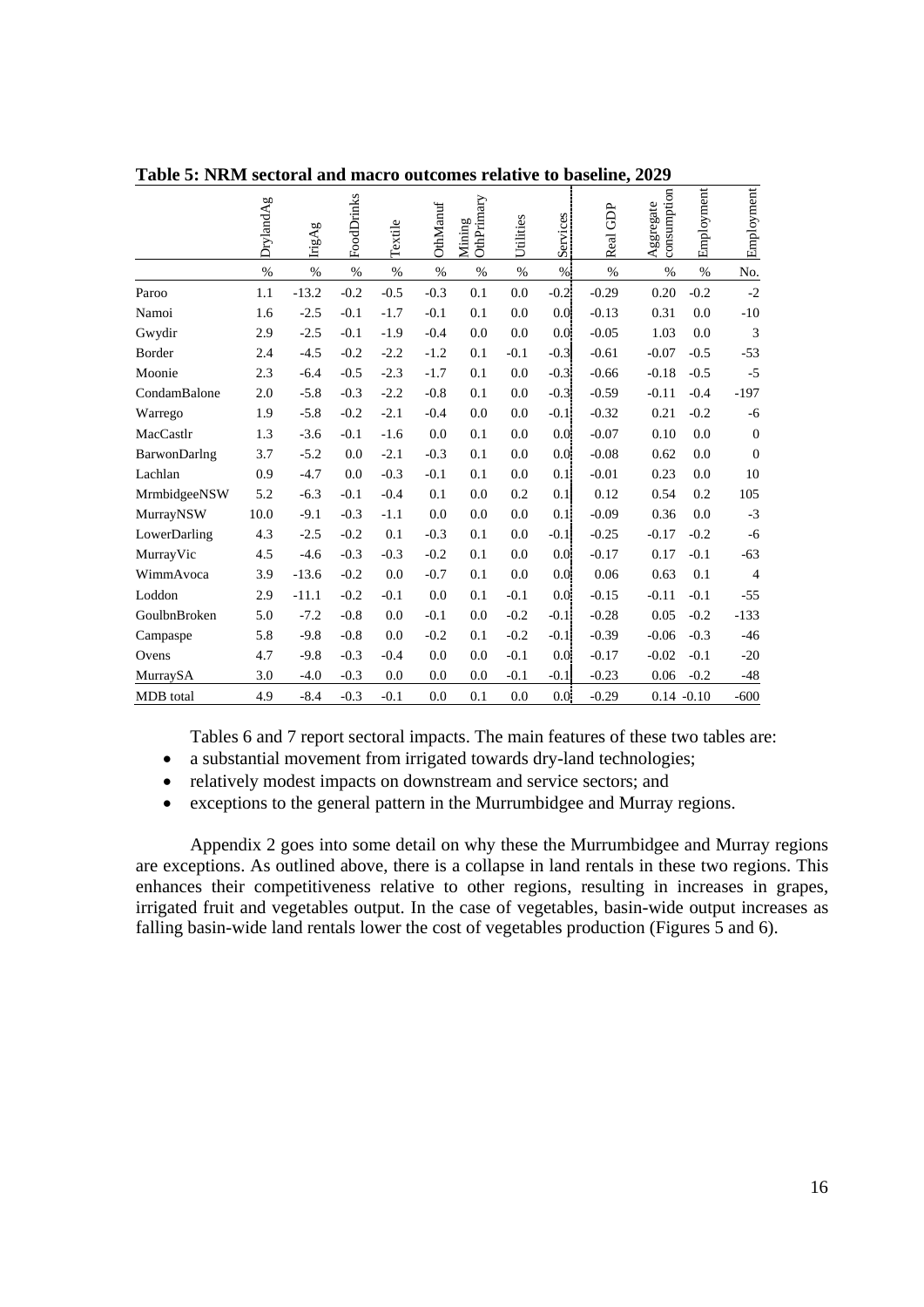|                  | Paroo   | Namoi   | Gwydir  | <b>Border</b> | Moonie  | CondamBalone | Warrego | MacCastlr | BarwonDarlng | Lachlan | MrmbidgeeNSW | MurrayNSW | LowerDarling | MurrayVic | WimmAvoca | Loddon  | GoulbnBroken | Campaspe | Ovens   | MurraySA<br><b>NDB</b><br>$\overline{AB}$ |
|------------------|---------|---------|---------|---------------|---------|--------------|---------|-----------|--------------|---------|--------------|-----------|--------------|-----------|-----------|---------|--------------|----------|---------|-------------------------------------------|
| CerealDryL       | 1.1     | 0.8     | 1.3     | 1.9           | 2.0     | 1.8          | 1.5     | 1.0       | 1.9          | 0.8     | 5.9          | 15.0      | 4.3          | 4.1       | 4.1       | 3.3     | 4.8          | 4.8      | 4.5     | 2.9<br>5.5                                |
| CerealIrig       | $-22.9$ | $-14.7$ | $-20.6$ | $-27.4$       | $-28.3$ | $-27.1$      | $-25.4$ | $-17.5$   | $-27.7$      | $-11.2$ | $-29.2$      | $-17.4$   | $-29.8$      | $-28.7$   | $-28.7$   | $-32.6$ | $-30.2$      | $-30.2$  | $-31.3$ | $-28.5 - 22.8$                            |
| Rice             | 0.0     | 0.0     | 0.0     | 0.0           | 0.0     | 0.0          | 0.0     | 0.0       | 0.0          | 0.0     | $-25.2$      | $-14.2$   | 0.0          | $-27.7$   | 0.0       | 0.0     | $-26.2$      | $-26.2$  | 0.0     | $0.0 - 22.6$                              |
| DairyCatDryL     | 0.0     | 5.0     | 0.0     | 0.0           | 0.0     | 7.8          | 0.0     | 6.4       | 0.0          | 5.4     | 14.1         | 17.6      | 0.0          | 12.2      | 0.0       | 11.2    | 13.2         | 13.2     | 12.2    | 11.2 13.0                                 |
| DairyCatIrig     | 0.0     | $-2.9$  | 0.0     | 0.0           | 0.0     | $-7.2$       | 0.0     | -4.6      | 0.0          | $-3.1$  | $-14.3$      | $-1.2$    | 0.0          | $-10.0$   | $-9.1$    | $-11.3$ | $-9.0$       | $-9.0$   | $-10.4$ | $-9.4$<br>$-8.9$                          |
| OthLivstoDry     | 1.1     | 0.8     | 1.0     | 1.8           | 1.9     | 1.7          | 1.2     | 1.2       | 2.5          | 0.8     | 4.2          | 13.0      | 3.6          | 3.8       | 3.2       | 2.8     | 4.1          | 4.1      | 4.0     | 2.6<br>-4.4                               |
| OthLivstoIrg     | $-10.3$ | -6.6    | $-7.7$  | $-12.9$       | $-13.4$ | $-12.4$      | $-10.5$ | $-7.5$    | $-13.6$      | $-5.0$  | $-14.0$      | $-26.0$   | $-13.2$      | $-15.3$   | $-13.5$   | $-18.0$ | $-15.1$      | $-15.1$  | $-15.8$ | $-14.8 - 18.8$                            |
| CottonDryL       | 0.0     | 8.0     | 8.3     | 8.4           | 8.5     | 7.8          | 10.0    | 7.4       | 10.0         | 7.3     | 16.7         | 0.0       | 0.0          | 0.0       | 0.0       | 0.0     | 0.0          | 0.0      | 0.0     | 0.0 16.5                                  |
| CottonIrig       | $-2.0$  | $-1.2$  | -1.6    | $-3.6$        | $-4.2$  | $-3.2$       | $-4.3$  | $-0.6$    | $-4.3$       | 1.6     | $-7.8$       | 0.0       | 0.0          | 0.0       | 0.0       | 0.0     | 0.0          | 0.0      | 0.0     | $-7.6$<br>0.0                             |
| Grapes           | $-2.3$  | $-0.2$  | 0.0     | $-3.7$        | 0.0     | $-2.6$       | $-3.4$  | $-1.3$    | $-3.4$       | 0.0     | 1.3          | 6.6       | $-3.7$       | $-4.2$    | 0.0       | $-7.0$  | $-8.2$       | $-8.2$   | $-6.1$  | $-3.6$<br>-4.1                            |
| Vegetables       | 0.0     | 0.7     | $-0.4$  | 0.7           | 0.0     | 0.7          | 0.0     | 0.6       | 0.0          | 0.2     | 13.6         | 23.9      | 5.2          | 3.9       | 0.0       | 1.9     | 5.0          | 5.0      | 3.7     | 3.2<br>5.2                                |
| FruitDryL        | 0.0     | 1.0     | 2.1     | 2.7           | 0.0     | 2.4          | 0.0     | 1.6       | 0.0          | 1.2     | 8.0          | 9.0       | 4.8          | 4.8       | 0.0       | 4.0     | 5.3          | 5.3      | 4.8     | 5.3<br>3.7                                |
| FruitIrig        | $-1.6$  | $-0.9$  | $-0.9$  | $-1.7$        | 0.0     | $-1.7$       | $-0.7$  | $-0.8$    | $-0.7$       | $-0.8$  | 3.0          | 7.8       | $-0.2$       | $-0.8$    | $-0.8$    | $-2.2$  | $-0.5$       | $-0.5$   | $-1.3$  | 0.0<br>$-1.4$                             |
| OthAgriDry       | 0.0     | 1.1     | 1.2     | 2.7           | 2.8     | 2.7          | 1.8     | 1.6       | 2.9          | 1.1     | 5.4          | 6.8       | 4.2          | 4.3       | 4.2       | 4.2     | 4.9          | 4.9      | 4.8     | 3.5<br>5.1                                |
| OthAgriIrig      | 0.0     | $-1.8$  | $-2.0$  | $-3.8$        | $-4.0$  | $-3.9$       | $-3.5$  | $-2.2$    | $-3.8$       | -1.6    | $-1.6$       | 9.1       | $-3.1$       | $-3.7$    | $-3.7$    | $-5.4$  | $-3.6$       | $-3.6$   | $-4.7$  | $-4.3$<br>$-1.6$                          |
| AgriSrvces       | 0.0     | $-0.3$  | $-0.5$  | $-0.8$        | $-0.9$  | $-0.9$       | $-1.2$  | $-0.3$    | $-1.0$       | $-0.4$  | $-0.5$       | $-0.6$    | $-0.6$       | $-0.9$    | $-0.9$    | 0.0     | $-0.9$       | $-0.9$   | 0.0     | $-0.8$<br>0.0                             |
| GinnedCotton     | 0.0     | $-1.3$  | $-1.3$  | $-1.3$        | $-1.3$  | $-1.3$       | $-1.4$  | $-1.3$    | $-1.4$       | 0.0     | 0.0          | 0.0       | 0.0          | 0.0       | 0.0       | 0.0     | 0.0          | 0.0      | 0.0     | $-1.2$<br>0.0                             |
| ForestFish       | 0.0     | 0.0     | 0.0     | $-0.2$        | $-0.2$  | $-0.2$       | $-0.1$  | 0.0       | 0.0          | 0.0     | 0.0          | 0.0       | $-0.1$       | 0.0       | 0.0       | 0.0     | 0.0          | 0.0      | 0.0     | $-0.1$<br>0.0                             |
| Mining           | 0.0     | 0.0     | 0.0     | 0.0           | 0.0     | 0.0          | 0.0     | 0.0       | 0.0          | 0.0     | 0.0          | 0.0       | 0.0          | 0.0       | 0.0       | 0.0     | 0.0          | 0.0      | 0.0     | 0.0<br>0.0                                |
| <b>MeatProds</b> | $-0.1$  | $-0.1$  | $-0.1$  | $-0.1$        | $-0.1$  | $-0.1$       | $-0.1$  | 0.0       | 0.1          | 0.0     | 0.0          | $-0.6$    | 0.0          | 0.0       | 0.0       | $-0.1$  | 0.1          | 0.1      | 0.0     | $-0.1$<br>$-0.1$                          |
| DairyProds       | 0.0     | $-0.2$  | 0.0     | $-0.7$        | 0.0     | $-0.7$       | 0.0     | $-0.2$    | 0.0          | $-0.6$  | $-0.4$       | $-0.3$    | 0.0          | $-0.7$    | -1.1      | $-0.6$  | $-1.2$       | $-1.2$   | $-0.7$  | $-0.6$<br>$-0.9$                          |
| FruitVeg         | 0.0     | 0.0     | 0.1     | 0.0           | 0.0     | 0.0          | 0.0     | 0.0       | 0.0          | 0.0     | 0.1          | 0.2       | 0.0          | 0.0       | 0.0       | 0.0     | 0.0          | 0.0      | 0.0     | 0.0<br>0.0                                |
| OthFodTobDrk     | $-0.1$  | 0.0     | $-0.1$  | $-0.1$        | $-0.2$  | $-0.2$       | $-0.1$  | 0.0       | $-0.1$       | 0.0     | 0.1          | 0.0       | 0.0          | $-0.1$    | $-0.1$    | $-0.1$  | $-0.4$       | $-0.4$   | $-0.1$  | $-0.1$<br>$-0.1$                          |
| FlourCereals     | 0.0     | $-0.1$  | 0.0     | 0.0           | 0.0     | 0.0          | 0.0     | $-0.1$    | 0.0          | $-0.1$  | $-0.4$       | $-0.5$    | 0.0          | $-0.4$    | 0.0       | $-0.2$  | $-0.4$       | $-0.4$   | $-0.4$  | $-0.4$<br>0.0                             |
| WineSpirits      | 0.0     | 0.0     | 0.0     | $-0.1$        | 0.0     | 0.0          | 0.0     | $-0.1$    | 0.0          | 0.0     | $-0.2$       | 0.0       | $-0.2$       | $-0.3$    | 0.0       | $-0.1$  | $-0.2$       | $-0.2$   | $-0.2$  | $-0.3$<br>0.0                             |
| <b>TCFs</b>      | $-0.2$  | $-0.2$  | $-0.2$  | $-0.1$        | $-0.1$  | $-0.1$       | $-0.2$  | $-0.2$    | 0.0          | $-0.2$  | $-0.2$       | $-0.7$    | 0.1          | $-0.2$    | 0.0       | $-0.1$  | 0.0          | 0.0      | $-0.2$  | $-0.2$<br>0.0                             |
| WoodPaper        | 0.0     | 0.0     | $-0.1$  | 0.0           | 0.0     | 0.0          | 0.0     | 0.0       | $-0.2$       | 0.0     | 0.0          | $-0.1$    | 0.0          | 0.0       | 0.0       | 0.0     | 0.0          | 0.0      | 0.0     | $-0.1$<br>$-0.1$                          |
| PrintPublish     | 0.0     | 0.0     | 0.0     | 0.0           | 0.0     | 0.0          | 0.0     | 0.0       | 0.0          | 0.0     | 0.0          | 0.1       | 0.0          | 0.0       | 0.1       | 0.0     | 0.0          | 0.0      | 0.0     | 0.0<br>0.0                                |
| OthManufact      | $-0.1$  | 0.0     | $-0.1$  | $-0.2$        | $-0.2$  | $-0.2$       | $-0.1$  | 0.0       | $-0.1$       | $0.0\,$ | 0.1          | 0.0       | 0.0          | 0.0       | 0.0       | 0.0     | 0.0          | 0.0      | 0.0     | 0.0<br>0.0                                |
| ElectricGas      | 0.0     | 0.0     | 0.0     | 0.0           | 0.0     | 0.0          | 0.0     | 0.0       | 0.0          | 0.0     | 0.0          | 0.0       | 0.0          | 0.0       | 0.0       | 0.0     | 0.0          | 0.0      | 0.0     | 0.0<br>0.0                                |
| WaterDrains      | 0.0     | 0.0     | 0.0     | 0.0           | 0.0     | 0.0          | $-0.1$  | 0.0       | $-0.2$       | 0.0     | 0.4          | 0.1       | 0.0          | 0.0       | 0.1       | 0.0     | 0.0          | 0.0      | 0.0     | 0.0<br>0.0                                |
| OtherSrvces      | 0.0     | 0.0     | 0.1     | 0.0           | $-0.1$  | $-0.1$       | 0.0     | 0.0       | 0.1          | 0.1     | 0.1          | 0.1       | 0.0          | 0.0       | 0.0       | 0.0     | 0.0          | 0.0      | 0.0     | 0.0<br>0.0                                |

# **Table 6: NRM sectoral impact, 2020** (% change relative to baseline)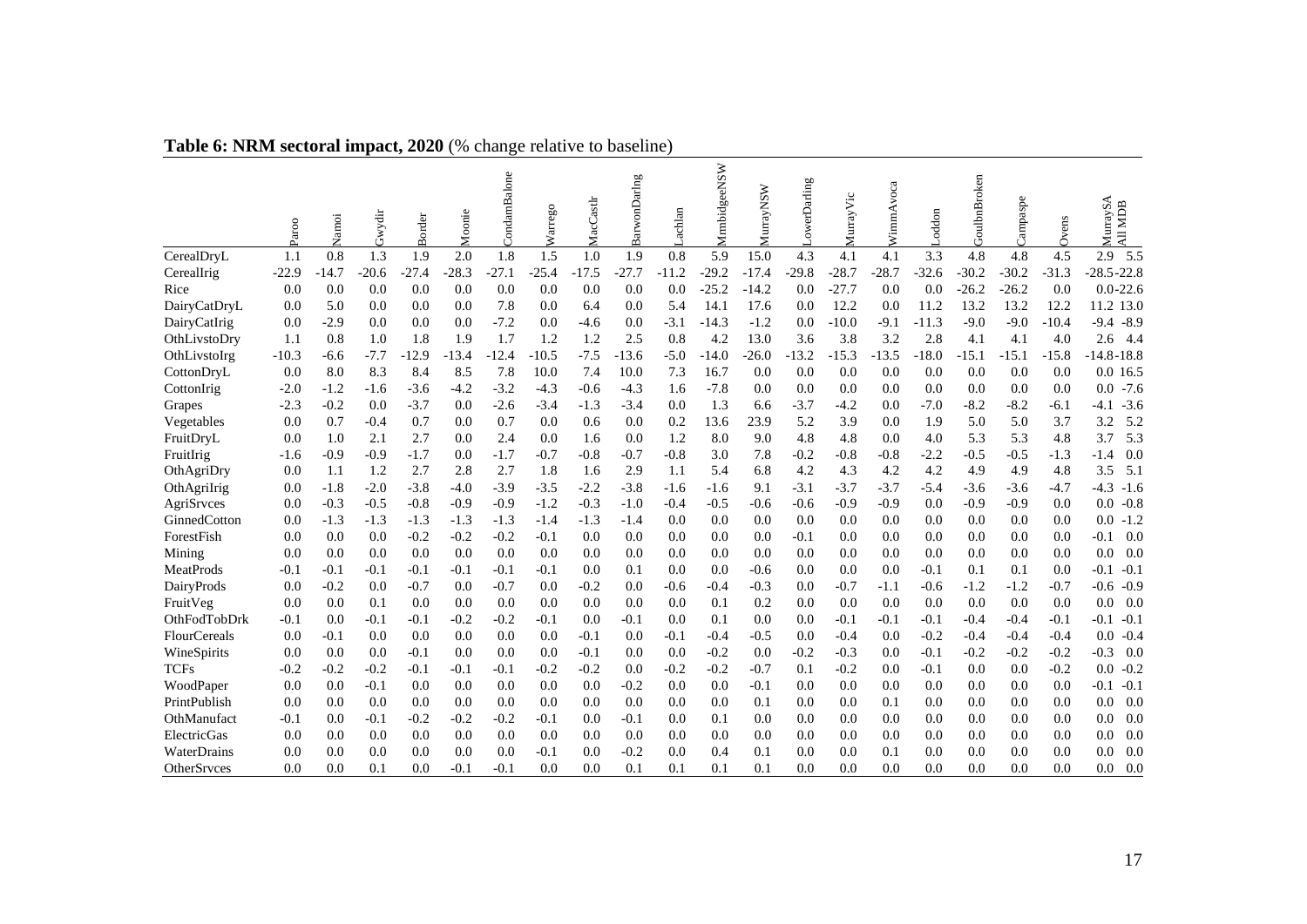|                  | Paroo   | Namoi   | Gwydir  | <b>Border</b> | Moonie  | CondamBalone | Warrego | MacCastlr | BarwonDarlng | Lachlan | MrmbidgeeNSW | MurrayNSW | LowerDarling | MurrayVic | WimmAvoca | Loddon  | GoulbnBroken | Campaspe | Ovens   | MurraySA<br><b>MDB</b><br>$\overline{AB}$ |
|------------------|---------|---------|---------|---------------|---------|--------------|---------|-----------|--------------|---------|--------------|-----------|--------------|-----------|-----------|---------|--------------|----------|---------|-------------------------------------------|
| CerealDryL       | 0.9     | 1.2     | 2.5     | 2.2           | 2.1     | 1.9          | 1.8     | 1.1       | 2.9          | 0.9     | 5.8          | 12.1      | 4.4          | 4.4       | 4.5       | 3.3     | 4.5          | 4.5      | 4.2     | 5.3<br>3.1                                |
| CerealIrig       | $-35.7$ | $-17.1$ | $-22.4$ | $-36.5$       | $-38.3$ | $-37.9$      | $-39.4$ | $-20.2$   | $-42.3$      | $-10.4$ | $-28.2$      | $-13.1$   | $-28.7$      | $-27.7$   | $-27.6$   | $-31.8$ | $-29.6$      | $-29.6$  | $-31.1$ | $-28.7 - 20.3$                            |
| Rice             | 0.0     | 0.0     | 0.0     | 0.0           | 0.0     | 0.0          | 0.0     | 0.0       | 0.0          | 0.0     | $-29.0$      | $-14.0$   | 0.0          | $-33.1$   | 0.0       | 0.0     | $-31.2$      | $-31.2$  | 0.0     | $0.0 - 25.8$                              |
| DairyCatDryL     | 0.0     | 6.3     | 0.0     | 0.0           | 0.0     | 8.9          | 0.0     | 7.4       | 0.0          | 6.4     | 16.3         | 15.5      | 0.0          | 13.8      | 0.0       | 12.7    | 15.1         | 15.1     | 14.0    | 13.9 14.7                                 |
| DairyCatIrig     | 0.0     | -4.6    | 0.0     | 0.0           | 0.0     | $-11.9$      | 0.0     | $-5.9$    | 0.0          | $-3.1$  | $-18.7$      | 1.6       | 0.0          | $-13.1$   | $-11.4$   | $-14.6$ | $-11.7$      | $-11.7$  | $-13.8$ | $-13.0 - 11.5$                            |
| OthLivstoDry     | 1.1     | 1.0     | 1.3     | 1.8           | 1.9     | 1.7          | 1.2     | 1.2       | 3.0          | 0.9     | 3.9          | 9.3       | 3.3          | 3.8       | 2.9       | 2.5     | 4.0          | 4.0      | 4.1     | 2.6<br>- 4.0                              |
| OthLivstoIrg     | $-14.3$ | $-7.8$  | $-9.2$  | $-15.9$       | -16.6   | $-15.9$      | $-14.4$ | $-7.9$    | $-18.3$      | $-4.3$  | $-12.6$      | $-26.0$   | $-12.0$      | $-15.3$   | $-12.6$   | $-17.6$ | $-14.9$      | -14.9    | $-16.2$ | $-15.3 - 18.6$                            |
| CottonDryL       | 0.0     | 6.3     | 6.6     | 6.0           | 5.8     | 5.3          | 8.2     | 5.4       | 8.2          | 5.4     | 15.2         | 0.0       | 0.0          | 0.0       | 0.0       | 0.0     | 0.0          | 0.0      | 0.0     | 0.0 14.8                                  |
| CottonIrig       | $-2.8$  | $-1.8$  | $-2.2$  | -4.1          | $-4.6$  | $-3.8$       | $-4.7$  | $-1.3$    | $-4.7$       | 1.5     | $-5.3$       | 0.0       | 0.0          | 0.0       | 0.0       | 0.0     | 0.0          | 0.0      | 0.0     | $-5.1$<br>0.0                             |
| Grapes           | $-4.7$  | $-0.6$  | 0.0     | $-6.9$        | 0.0     | $-5.2$       | $-5.0$  | $-2.0$    | $-5.0$       | 0.0     | 2.7          | 12.4      | -4.6         | $-5.4$    | 0.0       | $-9.4$  | $-11.3$      | -11.3    | $-8.4$  | $-5.7$<br>$-4.7$                          |
| Vegetables       | 0.0     | 7.2     | $-0.4$  | 1.0           | 0.0     | 1.0          | 0.0     | 1.1       | 0.0          | 0.5     | 16.4         | 31.2      | 7.0          | 5.2       | 0.0       | 3.3     | 6.6          | 6.6      | 5.1     | 4.3<br>6.7                                |
| FruitDryL        | 0.0     | 1.2     | 2.5     | 3.4           | 0.0     | 2.9          | 0.0     | 1.7       | 0.0          | 1.3     | 8.6          | 8.7       | 5.3          | 5.8       | 0.0       | 4.5     | 5.8          | 5.8      | 5.2     | 4.3<br>5.9                                |
| FruitIrig        | $-2.8$  | -1.1    | 1.1     | $-2.9$        | 0.0     | $-2.9$       | 0.7     | $-0.8$    | 0.7          | $-0.8$  | 5.1          | 13.8      | 0.4          | $-0.5$    | $-0.5$    | $-2.5$  | $-0.1$       | $-0.1$   | $-1.3$  | 0.5<br>$-1.6$                             |
| OthAgriDry       | 0.0     | 0.9     | 1.0     | 2.4           | 2.5     | 2.4          | 1.5     | 1.2       | 3.2          | 0.8     | 4.7          | 4.4       | 3.5          | 3.8       | 3.8       | 3.5     | 4.1          | 4.1      | 3.9     | 3.2<br>4.1                                |
| OthAgriIrig      | 0.0     | $-2.1$  | $-1.9$  | $-4.8$        | $-5.1$  | $-5.0$       | $-4.8$  | $-2.2$    | $-2.5$       | $-1.5$  | $-0.6$       | 13.6      | $-2.4$       | $-3.2$    | $-3.2$    | $-4.8$  | $-3.1$       | $-3.1$   | $-4.2$  | $-4.3$<br>$-0.4$                          |
| AgriSrvces       | 0.0     | $-0.6$  | $-0.8$  | $-2.0$        | $-2.1$  | $-2.1$       | $-1.5$  | $-0.5$    | $-1.3$       | $-0.5$  | $-0.6$       | $-1.2$    | $-0.9$       | $-1.4$    | $-1.4$    | 0.0     | $-1.7$       | $-1.7$   | $-0.6$  | $-0.4$<br>$-1.4$                          |
| GinnedCotton     | 0.0     | $-2.0$  | $-2.0$  | $-2.3$        | $-2.4$  | $-2.2$       | $-2.1$  | $-2.0$    | $-2.1$       | 0.0     | 0.0          | 0.0       | 0.0          | 0.0       | 0.0       | 0.0     | 0.0          | 0.0      | 0.0     | $-1.9$<br>0.0                             |
| ForestFish       | 0.0     | $-0.1$  | 0.0     | $-0.4$        | $-0.5$  | $-0.4$       | $-0.3$  | 0.0       | 0.0          | 0.0     | 0.0          | 0.0       | $-0.1$       | $-0.1$    | 0.0       | 0.0     | $-0.1$       | $-0.1$   | 0.0     | $-0.1$<br>$-0.1$                          |
| Mining           | 0.1     | 0.1     | 0.1     | 0.1           | 0.1     | 0.1          | 0.1     | 0.1       | 0.1          | 0.1     | 0.1          | 0.1       | 0.1          | 0.1       | 0.1       | 0.1     | 0.1          | 0.1      | 0.1     | 0.1<br>0.1                                |
| <b>MeatProds</b> | $-0.2$  | $-0.1$  | $-0.1$  | $-0.2$        | $-0.2$  | $-0.2$       | $-0.2$  | $-0.1$    | 0.1          | 0.0     | $-0.1$       | $-1.0$    | 0.0          | $-0.1$    | 0.0       | $-0.2$  | 0.0          | 0.0      | $-0.1$  | $-0.1$<br>$-0.1$                          |
| DairyProds       | 0.0     | $-0.2$  | 0.0     | $-1.5$        | 0.0     | $-1.5$       | 0.0     | $-0.2$    | 0.0          | $-0.7$  | $-0.4$       | $-0.3$    | 0.0          | $-1.1$    | $-1.6$    | $-0.8$  | $-1.9$       | $-1.9$   | $-1.0$  | $-0.8$<br>$-1.4$                          |
| FruitVeg         | 0.0     | 0.0     | 0.1     | $-0.1$        | 0.0     | $-0.1$       | 0.0     | 0.0       | 0.0          | 0.0     | 0.3          | 0.3       | 0.1          | 0.1       | 0.1       | 0.0     | 0.1          | 0.1      | $-0.1$  | 0.0<br>0.1                                |
| OthFodTobDrk     | $-0.5$  | $-0.1$  | $-0.1$  | $-0.4$        | $-0.6$  | $-0.6$       | $-0.4$  | $-0.1$    | $-0.2$       | 0.0     | 0.1          | 0.0       | 0.0          | $-0.2$    | $-0.2$    | $-0.2$  | $-0.7$       | $-0.7$   | $-0.2$  | $-0.2$<br>$-0.3$                          |
| FlourCereals     | 0.0     | $-0.1$  | 0.0     | 0.0           | 0.0     | $-0.1$       | 0.0     | $-0.2$    | 0.0          | $-0.1$  | $-0.5$       | $-0.4$    | 0.0          | $-0.4$    | 0.0       | $-0.2$  | $-0.5$       | $-0.5$   | $-0.4$  | $-0.4$<br>0.0                             |
| WineSpirits      | 0.0     | 0.0     | 0.0     | $-0.2$        | 0.0     | $-0.2$       | 0.0     | 0.0       | 0.0          | 0.0     | $-0.1$       | 0.1       | $-0.3$       | $-0.3$    | 0.0       | $-0.1$  | $-0.2$       | $-0.2$   | $-0.3$  | $-0.3$<br>0.0                             |
| <b>TCFs</b>      | $-0.5$  | $-0.2$  | $-0.3$  | $-0.3$        | $-0.3$  | $-0.3$       | $-0.3$  | $-0.3$    | 0.1          | $-0.3$  | $-0.4$       | $-1.1$    | 0.1          | $-0.3$    | 0.0       | $-0.1$  | 0.0          | 0.0      | $-0.4$  | $-0.2$<br>0.0                             |
| WoodPaper        | 0.0     | 0.0     | $-0.1$  | 0.0           | 0.0     | 0.0          | 0.0     | 0.0       | $-0.2$       | 0.0     | 0.0          | 0.0       | 0.0          | 0.0       | 0.0       | 0.0     | 0.0          | 0.0      | 0.0     | $-0.3$<br>$-0.1$                          |
| PrintPublish     | 0.0     | 0.0     | 0.0     | $-0.1$        | $-0.1$  | $-0.1$       | 0.0     | 0.0       | 0.0          | 0.0     | 0.1          | 0.1       | 0.0          | 0.0       | 0.1       | 0.0     | 0.0          | 0.0      | 0.0     | 0.0<br>0.0                                |
| OthManufact      | $-0.3$  | 0.0     | $-0.1$  | $-0.4$        | $-0.5$  | $-0.4$       | $-0.2$  | 0.0       | $-0.1$       | 0.0     | 0.1          | 0.0       | 0.0          | 0.0       | 0.0       | 0.0     | 0.0          | 0.0      | 0.0     | 0.0<br>0.0                                |
| ElectricGas      | 0.0     | 0.0     | 0.0     | 0.0           | 0.0     | 0.0          | 0.0     | 0.0       | 0.0          | 0.0     | 0.0          | 0.0       | 0.0          | 0.0       | 0.0       | 0.0     | 0.0          | 0.0      | 0.0     | 0.0<br>0.0                                |
| WaterDrains      | $-0.2$  | 0.0     | $-0.1$  | $-0.2$        | $-0.2$  | $-0.2$       | $-0.3$  | 0.0       | $-0.3$       | 0.0     | 0.6          | 0.1       | $-0.1$       | $-0.1$    | 0.0       | $-0.1$  | $-0.2$       | $-0.2$   | $-0.3$  | $-0.1$<br>0.0                             |
| OtherSrvces      | $-0.2$  | 0.0     | 0.0     | $-0.3$        | $-0.3$  | $-0.3$       | $-0.1$  | 0.0       | 0.0          | 0.1     | 0.1          | 0.1       | $-0.1$       | 0.0       | 0.0       | 0.0     | $-0.1$       | $-0.1$   | 0.0     | $-0.1$<br>$-0.1$                          |

# **Table 7: NRM sectoral impact, 2029** (% change relative to baseline)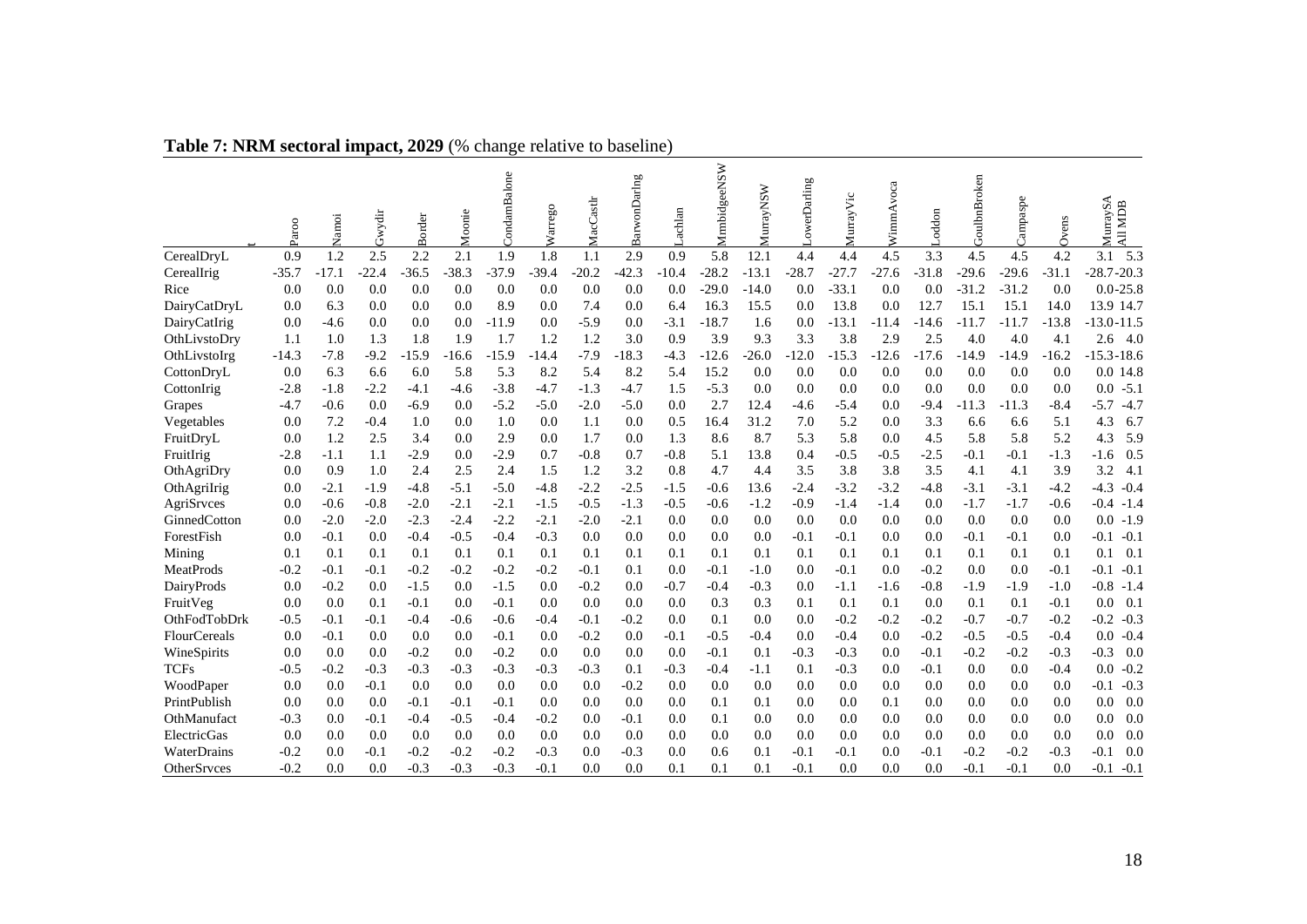### *1.3 A variant: all buyback proceeds exit the basin*

In the main scenario, we assume that all buyback proceeds stay within the basin. We know that this is not realistic, as some irrigators will use the proceeds to move out of the basin. At the same time, there are many irrigators with strong community ties who will remain within the basin. It is probable, if they are planning to retire, that they will move to a nearby larger regional town with a better array of health, recreational and aged care services. That way, they can maintain community ties while improving access to local services.

We run the model again with all proceeds exiting the basin. From Table 3, basin-wide real household consumption rises by 0.14 percent relative to the baseline in 2029 when all proceeds stay within the basin. Buyback annuities amount to 0.25 percent of aggregate consumption basin-wide (Table 3, row  $(16)$ ). Without running the model again, we estimate that aggregate consumption in 2029 will fall by 0.11 percent without the annuities  $(=0.14\% -$ 0.25%). The actual outcome for 2029 is a fall in basin-wide aggregate consumption of 0.17 percent.

What accounts for the small difference between our estimate (-0.11%) and the modelled result (-0.17%)? The simplest explanation is that if the annuities are spent in the basin, they stimulate services and thereby raise basin-wide GDP relative to no annuities. Real GDP falls slightly relative to the main scenario, being 0.35 percent rather than 0.29 percent below the baseline in 2029. Employment which had fallen to 600 jobs below the baseline in 2029 in the main scenario is now around 1000 jobs below the baseline.

### **Figure 8: Macroeconomic impacts, MDB (all proceeds exit)**



% change from the baseline

We do not report the detailed sectoral and regional results for the variant. The main difference between the two sets of results is not in the farming sectors. Rather, differences arise in the services sectors driven by the diminished income effect due to the exit of buyback proceeds from the basin. Services are predominantly local, with relatively limited interregional trades.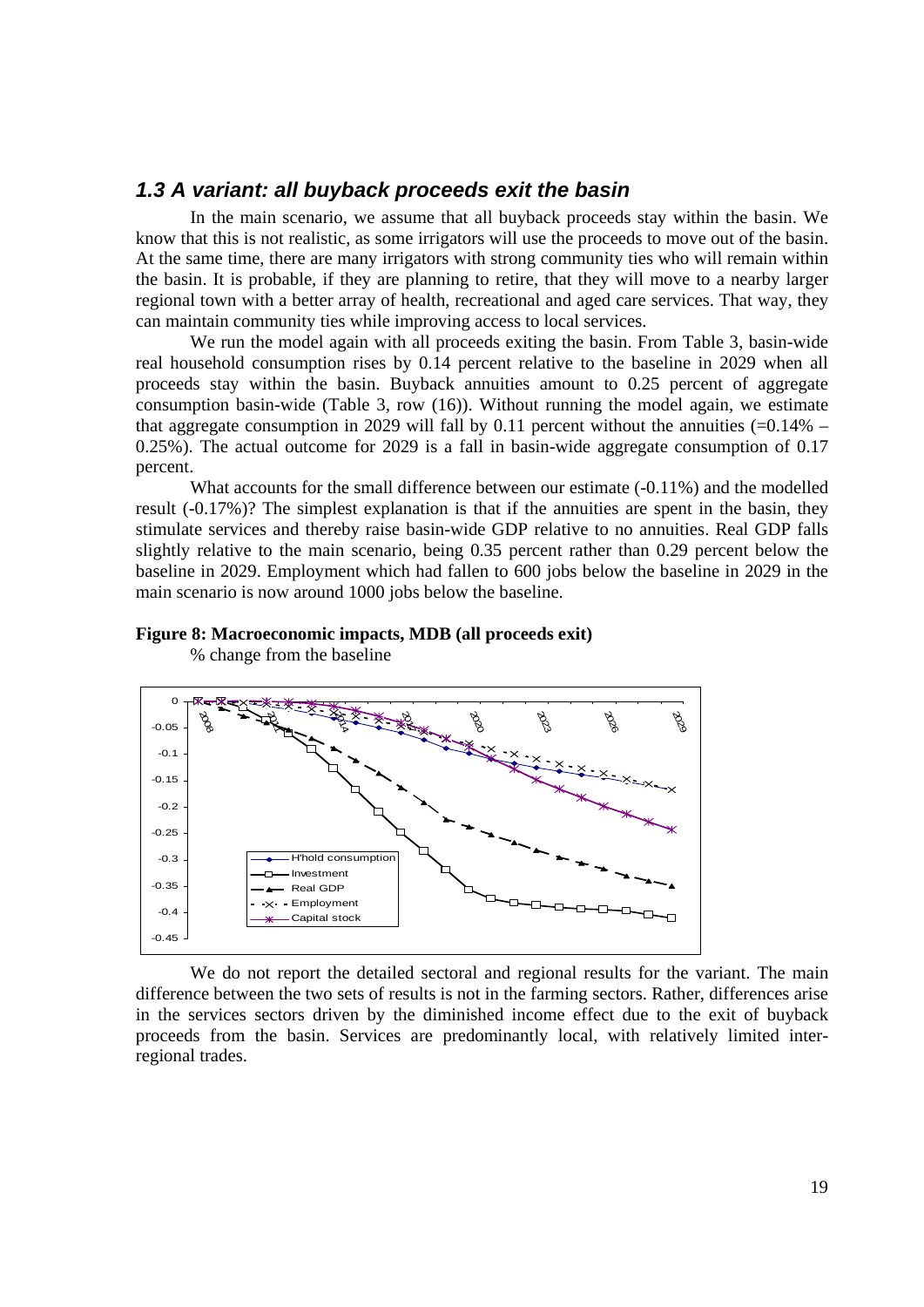# **2. Including infrastructure upgrades and consequent water efficiency gains in the scenario**

In this scenario we overlay the main scenario with infrastructure upgrades. These upgrades are outlined in the Australian Government's Water for the Future progam. The program allocates a larger expenditure to infrastructure upgrades than to buybacks. The first point to note is that these upgrades amount to a significant proportion of aggregate investment in the basin, peaking at over \$700 million in 2016. The direct impact of spending of this magnitude is apparent in Figure 8, which shows the macroeconomic impacts of buybacks plus infrastructure upgrades. The extent of the employment impact on basin regions will depend on how much the upgrades rely on purchases of materials that originate outside the basin. The higher the purchases of materials from outside the basin as a share of total expenditure, the smaller the employment within the basin. In the absence of a detailed spending breakdown, the default investment expenditure shares in TERM-H2O for the water utilities sector were used to ascribe the direct impacts on the model.



**Figure 9: Macroeconomic impacts (buybacks + upgrades), MDB** 

Figure 9 shows that employment rises to as much as 0.25 percent or 1400 jobs above baseline levels as a consequence of the water infrastructure upgrades. Once the upgrades have finished in 2019, employment gradually moves back towards baseline levels. That employment persists above the baseline for a number of years after upgrades have finished reflects realized water savings that arise from the investments. By 2029, employment has returned to base.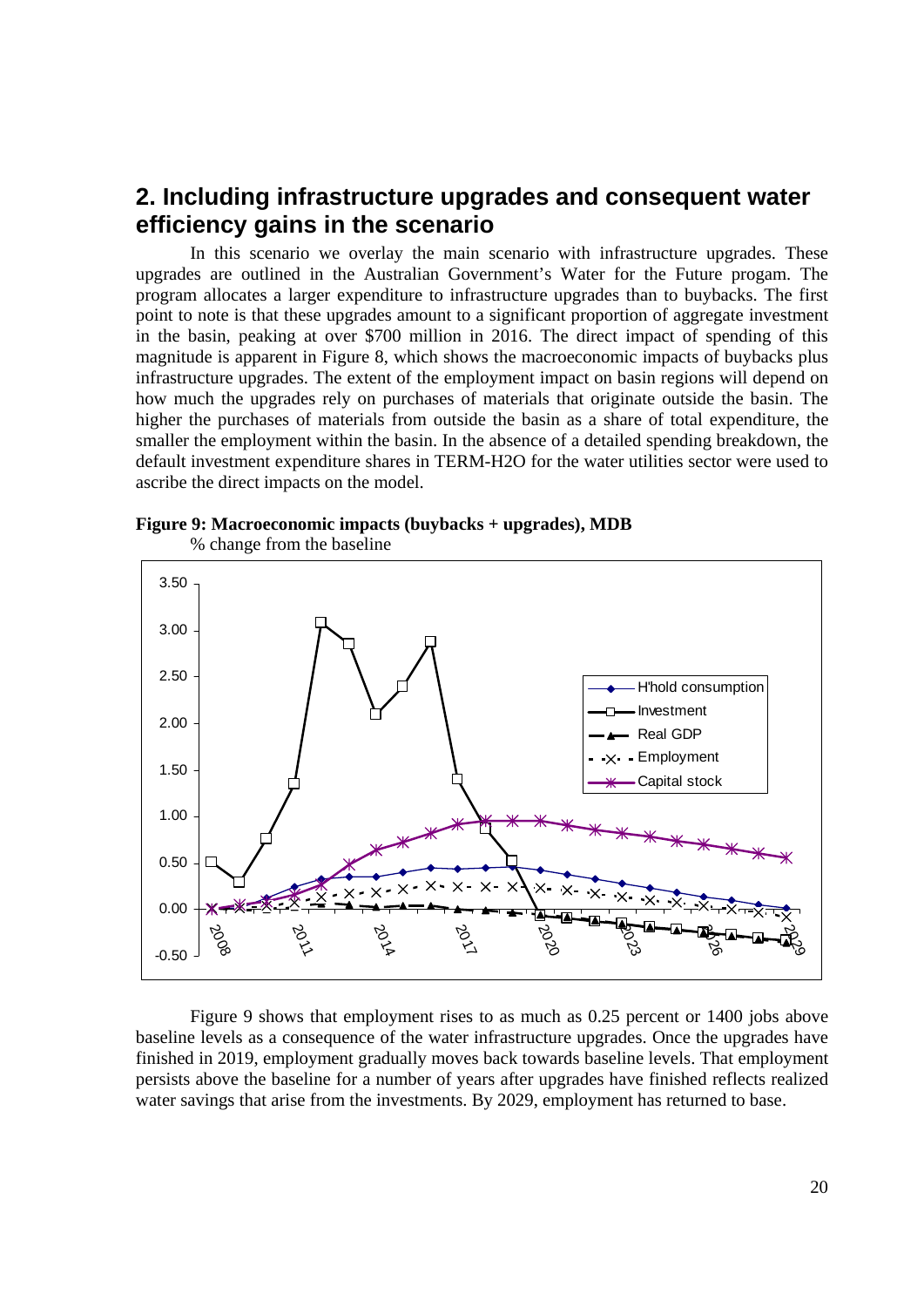Since infrastructure upgrades result in water efficiency gains, water becomes relatively less scarce in this scenario than in the main scenario which does not include such gains. By 2029, the average water price in the scenario is \$163/ML (2008 dollars) rather than \$194/ML as in the first scenario (Figure 10).



**Figure 10: Average basin water price (buybacks + upgrades) v. baseline** (2008 dollars)

**Figure 11 Land rentals and water price (buybacks + upgrades),** baseline=100



Since effective water availability is higher than in the first scenario, the drop in land rentals is smaller than in the first scenario (comparing Figures 3 and 11). Overall, the results follow a similar pattern as that of the first scenario, except that the changes are smaller.

At the national level, the decline in real GDP is larger than in the buyback only scenario. By 2029, real GDP is 0.015 percent below the baseline. This indicates that the water savings arising from infrastructure upgrades are relatively more expensive than water purchases.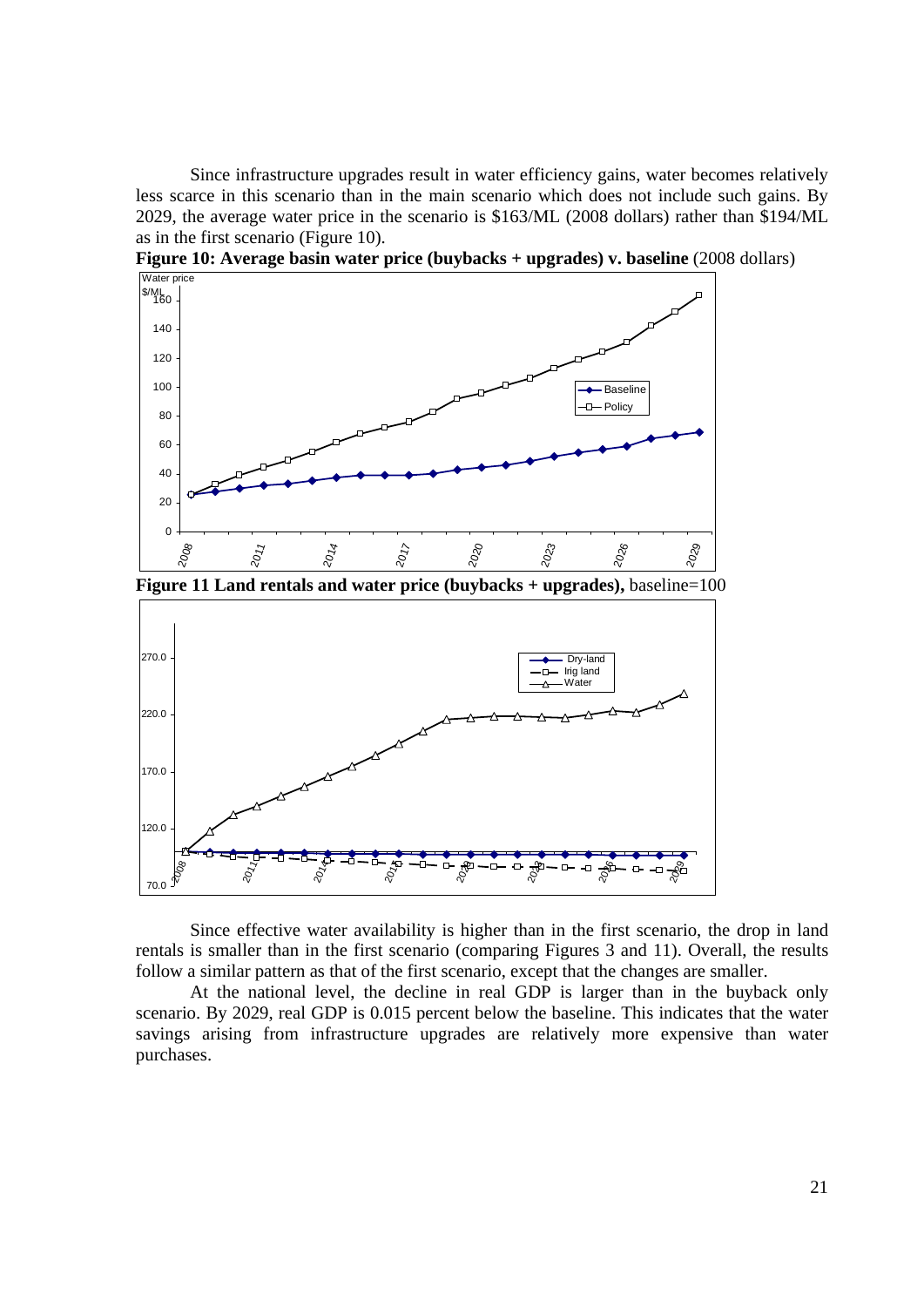

**Figure 12 Basin farm output costs (buybacks + upgrades),** % change relative to baseline

**Figure 13 Basin farm outputs (buybacks + upgrades),** % change relative to baseline





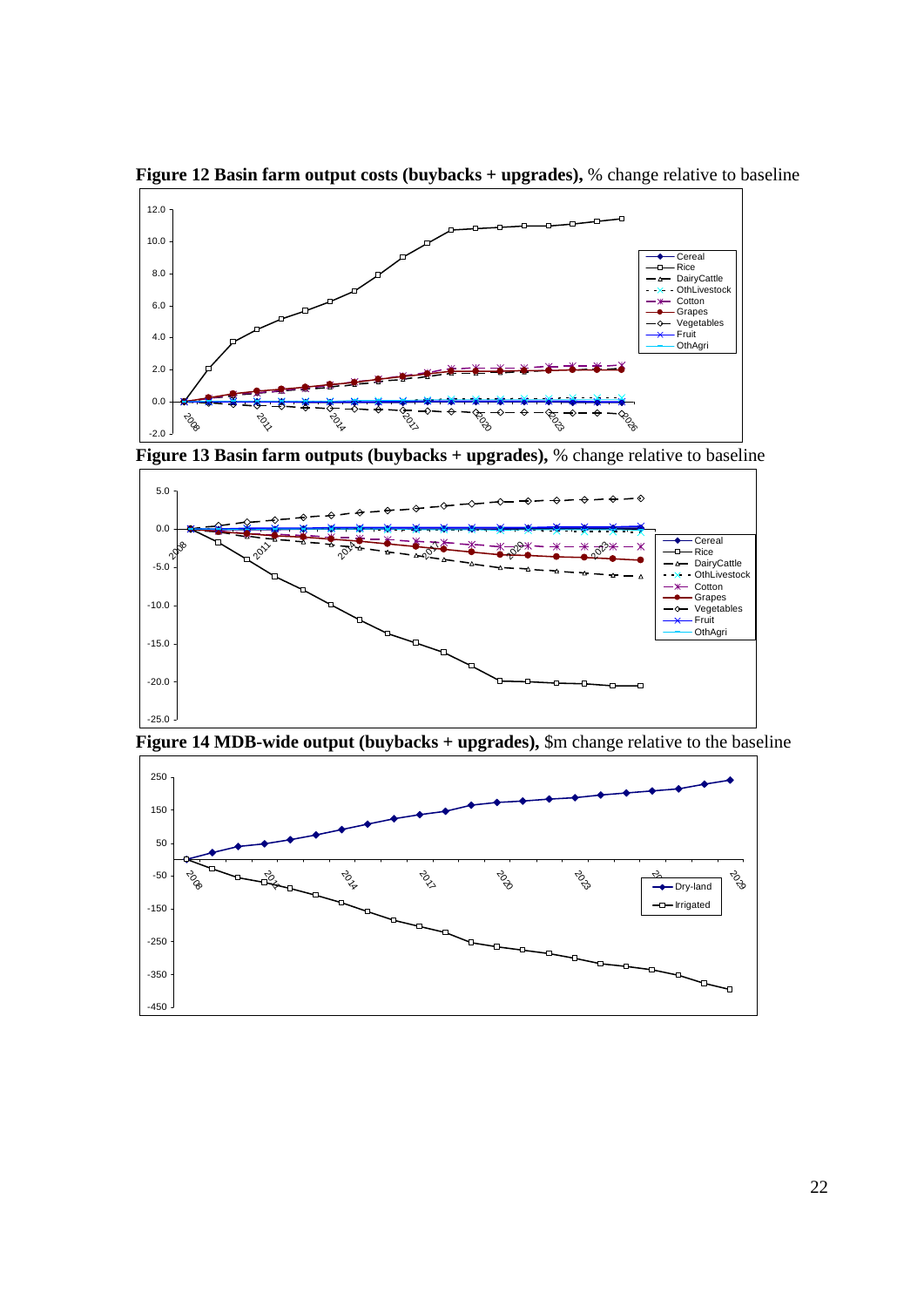# **Table 8: Modelled change in basin-wide farm output and water (buybacks + upgrades), 2020 and 2029**

|              | Output<br>2020 | Water<br>2020 | Output<br>2029 | Water<br>2029 |
|--------------|----------------|---------------|----------------|---------------|
|              |                |               |                |               |
| Cereal       | 1.4            | $-42.0$       | 1.7            | $-34.7$       |
| Rice         | $-14.6$        | $-33.0$       | $-17.1$        | $-36.5$       |
| DairyCattle  | $-3.7$         | $-34.9$       | $-5.0$         | $-42.0$       |
| OthLivestock | 0.3            | $-38.6$       | 0.0            | $-36.7$       |
| Cotton       | $-2.5$         | $-12.8$       | $-1.1$         | $-12.1$       |
| Grapes       | $-2.3$         | $-22.0$       | $-2.9$         | $-23.3$       |
| Vegetables   | 3.8            | $-4.9$        | 5.1            | $-2.6$        |
| Fruit        | 0.5            | $-12.6$       | 1.0            | $-11.7$       |
| OtherAgriclt | 0.7            | $-12.2$       | 1.1            | $-11.2$       |

(% change relative to baseline)

### **Table 9: NRM sectoral and macro outcomes(buybacks + upgrades), 2020,**  (% change relative to baseline)

|              | DrylandAg | IrigAg | FoodDrinks | Textile | OthManuf | OthPrimary<br>Mining | Utilities | Services | Real GDP | consumption<br>Aggregate | Employment | Employment |
|--------------|-----------|--------|------------|---------|----------|----------------------|-----------|----------|----------|--------------------------|------------|------------|
|              | $\%$      | $\%$   | %          | %       | $\%$     | $\%$                 | %         | %        | %        | $\%$                     | %          | No.        |
| Paroo        | 0.5       | $-5.6$ | 0.0        | $-0.1$  | 0.1      | $-0.1$               | 0.0       | 0.1      | 0.46     | 0.31                     | 0.3        | 3          |
| Namoi        | 0.9       | $-1.6$ | $-0.1$     | $-0.8$  | 0.0      | $-0.1$               | 0.0       | 0.0      | 0.31     | 0.35                     | 0.1        | 32         |
| Gwydir       | 1.6       | $-1.9$ | 0.0        | $-1.0$  | $-0.2$   | 0.0                  | 0.0       | 0.1      | 0.93     | 1.14                     | 0.2        | 12         |
| Border       | 2.1       | $-3.8$ | $-0.1$     | $-1.1$  | $-0.5$   | $-0.1$               | 0.0       | 0.0      | 0.19     | 0.27                     | $-0.1$     | $-14$      |
| Moonie       | 2.1       | $-6.2$ | $-0.1$     | $-1.1$  | $-0.7$   | $-0.1$               | 0.0       | $-0.1$   | 0.02     | 0.16                     | $-0.2$     | $-2$       |
| CondamBalone | 1.7       | $-4.4$ | $-0.1$     | $-1.0$  | $-0.3$   | $-0.1$               | 0.0       | 0.0      | 0.17     | 0.19                     | $-0.1$     | $-22$      |
| Warrego      | 1.0       | $-2.7$ | 0.0        | $-1.0$  | $-0.1$   | $-0.1$               | 0.0       | 0.1      | 0.44     | 0.38                     | 0.3        | 7          |
| MacCastlr    | 0.4       | $-0.7$ | 0.0        | $-0.6$  | 0.0      | $-0.1$               | 0.0       | 0.1      | 0.17     | 0.13                     | 0.2        | 114        |
| BarwonDarlng | 1.5       | $-2.5$ | 0.1        | $-1.1$  | $-0.1$   | $-0.1$               | 0.0       | 0.2      | 0.66     | 0.72                     | 0.2        | 7          |
| Lachlan      | $-0.7$    | 2.0    | 0.0        | $-0.1$  | 0.0      | $-0.1$               | 0.0       | 0.2      | 0.46     | 0.33                     | 0.3        | 69         |
| MrmbidgeeNSW | 3.4       | $-4.1$ | $-0.1$     | $-0.1$  | 0.2      | $-0.1$               | 0.0       | 0.2      | 0.80     | 0.66                     | 0.5        | 306        |
| MurrayNSW    | 8.4       | $-6.3$ | $-0.1$     | $-0.4$  | 0.1      | $-0.2$               | 0.0       | 0.3      | 1.09     | 0.89                     | 0.5        | 235        |
| LowerDarling | 2.9       | $-1.6$ | $-0.2$     | 0.2     | 0.2      | $-0.2$               | 0.0       | 0.3      | 0.38     | 0.04                     | 0.9        | 27         |
| MurrayVic    | 2.8       | $-2.5$ | $-0.2$     | $-0.1$  | 0.0      | $-0.1$               | 0.0       | 0.1      | 0.53     | 0.44                     | 0.3        | 177        |
| WimmAvoca    | 2.4       | $-8.8$ | 0.0        | 0.2     | $-0.1$   | $-0.2$               | 0.0       | 0.2      | 1.04     | 0.95                     | 0.7        | 19         |
| Loddon       | 2.3       | $-7.4$ | $-0.1$     | 0.0     | 0.0      | $-0.1$               | 0.0       | 0.0      | 0.00     | $-0.02$                  | 0.0        | $-9$       |
| GoulbnBroken | 3.4       | $-4.0$ | $-0.3$     | 0.1     | 0.0      | $-0.1$               | 0.0       | 0.1      | 0.48     | 0.33                     | 0.3        | 194        |
| Campaspe     | 3.9       | $-5.3$ | $-0.3$     | 0.1     | 0.0      | $-0.1$               | 0.0       | 0.11     | 0.43     | 0.26                     | 0.2        | 35         |
| Ovens        | 3.6       | $-6.3$ | $-0.1$     | $-0.1$  | 0.0      | 0.0                  | 0.0       | 0.0      | 0.20     | 0.15                     | 0.1        | 11         |
| MurraySA     | 1.8       | $-2.0$ | $-0.1$     | 0.2     | 0.2      | $-0.1$               | 0.0       | 0.2      | 0.63     | 0.37                     | 0.6        | 181        |
| All MDB      | 3.5       | $-5.0$ | $-0.2$     | $-0.1$  | 0.1      | 0.1                  | 0.0       | 0.1      | $-0.05$  | 0.42                     | 0.23       | 1380       |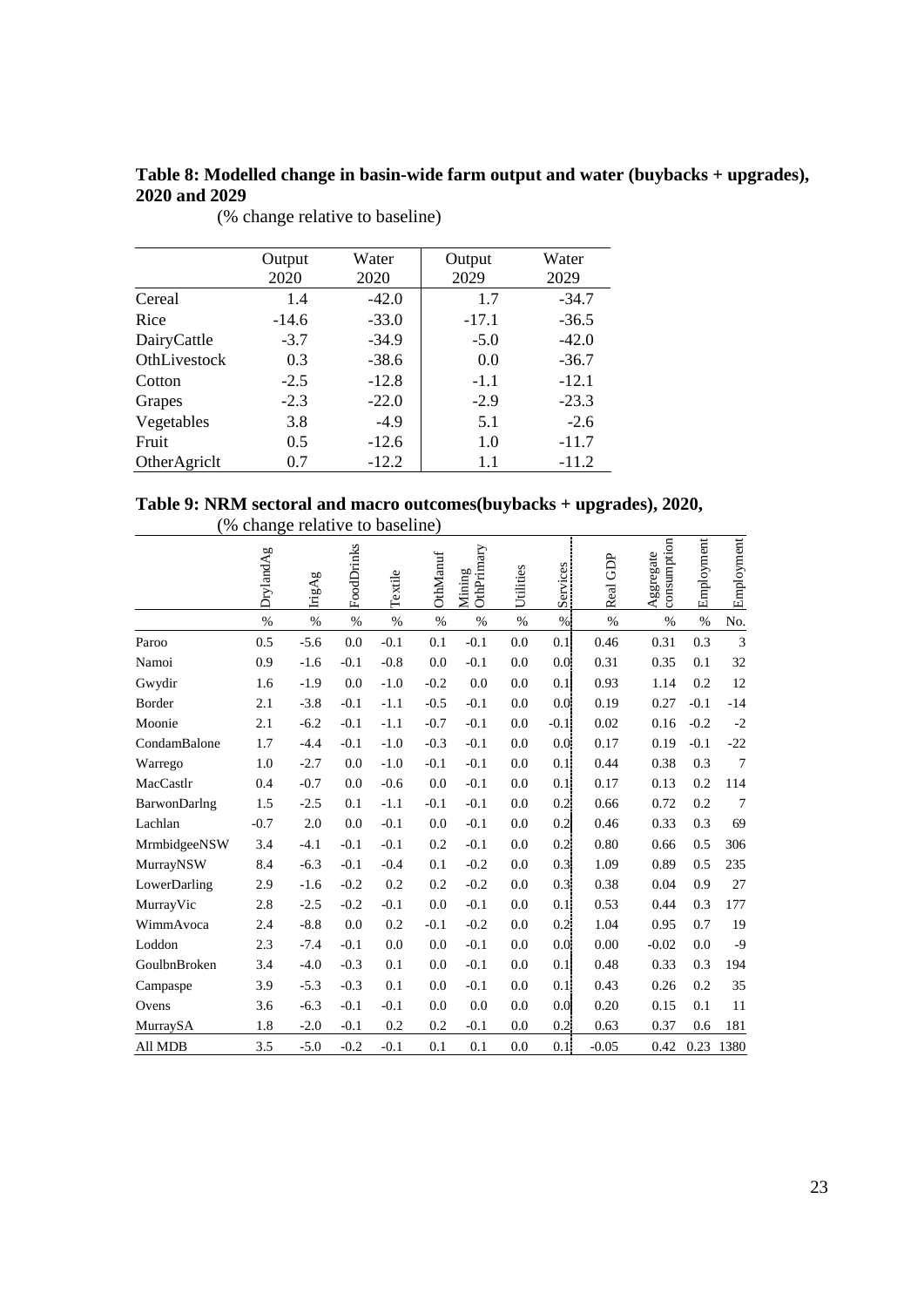|              | DrylandAg | IrigAg | FoodDrinks | Textile | OthManuf | OthPrimary<br>Mining | Utilities | Services         | Real GDP | consumption<br>Aggregate | Employment | Employment |
|--------------|-----------|--------|------------|---------|----------|----------------------|-----------|------------------|----------|--------------------------|------------|------------|
|              | $\%$      | %      | %          | %       | %        | %                    | $\%$      | %                | $\%$     | $\%$                     | %          | No.        |
| Paroo        | 0.5       | $-7.1$ | $-0.1$     | $-0.3$  | $-0.1$   | 0.0                  | $-0.9$    | 0.0              | 0.28     | 0.20                     | 0.1        | 1          |
| Namoi        | 1.2       | $-1.8$ | $-0.1$     | $-1.2$  | $-0.1$   | 0.0                  | $-0.3$    | 0.0              | 0.24     | 0.31                     | 0.0        | $\sqrt{5}$ |
| Gwydir       | 2.3       | $-2.0$ | $-0.1$     | $-1.4$  | $-0.3$   | 0.0                  | $-0.6$    | 0.0              | 0.77     | 1.03                     | 0.0        | 3          |
| Border       | 2.2       | $-4.2$ | $-0.2$     | $-1.8$  | $-1.2$   | 0.0                  | $-0.8$    | $-0.3$           | $-0.17$  | $-0.07$                  | $-0.4$     | $-50$      |
| Moonie       | 2.1       | $-6.2$ | $-0.4$     | $-1.9$  | $-1.7$   | 0.1                  | $-0.5$    | $-0.3$           | $-0.34$  | $-0.18$                  | $-0.5$     | $-5$       |
| CondamBalone | 1.7       | $-4.7$ | $-0.2$     | $-1.6$  | $-0.8$   | 0.0                  | $-0.4$    | $-0.3$           | $-0.15$  | $-0.11$                  | $-0.4$     | $-154$     |
| Warrego      | 1.0       | $-2.9$ | $-0.1$     | $-1.4$  | $-0.2$   | 0.0                  | $-0.7$    | 0.0 <sub>1</sub> | 0.26     | 0.21                     | 0.0        | -1         |
| MacCastlr    | 0.4       | $-0.8$ | 0.0        | $-1.0$  | 0.0      | 0.0                  | $-0.2$    | 0.0              | 0.13     | 0.10                     | 0.1        | 77         |
| BarwonDarlng | 1.9       | $-2.5$ | 0.1        | $-1.4$  | $-0.1$   | 0.0                  | $-0.3$    | 0.1              | 0.57     | 0.62                     | 0.1        | 5          |
| Lachlan      | $-0.6$    | 2.0    | 0.1        | $-0.2$  | 0.0      | 0.0                  | $-1.9$    | 0.1              | 0.3      | 0.23                     | 0.2        | 50         |
| MrmbidgeeNSW | 3.5       | $-3.5$ | 0.0        | $-0.2$  | 0.1      | 0.1                  | $-1.4$    | 0.2              | 0.6      | 0.54                     | 0.4        | 244        |
| MurrayNSW    | 5.9       | $-4.2$ | $-0.1$     | $-0.7$  | 0.1      | 0.0                  | $-1.8$    | 0.2              | 0.59     | 0.36                     | 0.4        | 160        |
| LowerDarling | 2.9       | $-1.6$ | 0.0        | 0.2     | $-0.1$   | 0.1                  | $-2.8$    | 0.1              | 0.04     | $-0.17$                  | 0.5        | 15         |
| MurrayVic    | 3.1       | $-2.9$ | $-0.1$     | $-0.2$  | $-0.1$   | 0.0                  | $-2.0$    | 0.1              | 0.24     | 0.17                     | 0.1        | 72         |
| WimmAvoca    | 2.6       | $-8.8$ | $-0.1$     | 0.1     | $-0.4$   | 0.0                  | $-3.0$    | 0.1              | 0.63     | 0.63                     | 0.4        | 12         |
| Loddon       | 2.1       | $-7.9$ | $-0.2$     | $-0.1$  | 0.0      | 0.0                  | $-0.1$    | 0.0              | $-0.06$  | $-0.11$                  | 0.0        | $-27$      |
| GoulbnBroken | 3.4       | $-4.5$ | $-0.5$     | 0.0     | $-0.1$   | 0.0                  | $-1.4$    | 0.0              | 0.19     | 0.05                     | 0.1        | 53         |
| Campaspe     | 3.9       | $-6.3$ | $-0.5$     | 0.0     | $-0.1$   | 0.1                  | $-1.5$    | 0.0              | 0.12     | $-0.06$                  | 0.0        | -1         |
| Ovens        | 3.6       | $-7.2$ | $-0.2$     | $-0.3$  | 0.0      | 0.0                  | $-0.2$    | 0.0              | 0.04     | $-0.02$                  | 0.0        | $-3$       |
| MurraySA     | 1.9       | $-2.5$ | $-0.1$     | 0.1     | 0.0      | 0.0                  | $-1.8$    | 0.1:             | 0.25     | 0.06                     | 0.3        | 89         |
| All MDB      | 3.3       | $-5.2$ | $-0.2$     | $-0.1$  | 0.0      | 0.0                  | 0.0       | 0.1              | $-0.16$  | 0.20                     | 0.1        | 550        |

**Table 10: NRM sectoral and macro outcomes(buybacks + upgrades), 2029,**  (% change relative to baseline)

From the perspective of farm output, the gains we estimate from a simple database calculation are much larger than modelled gains. A database calculation indicates that in 2020, fully implemented SDLs plus infrastructure upgrades reduce basin farm output by 6.8 percent (Table 11) instead of 9.3 percent (Table 3), a boost of 2.5 percent in basin farm output. But the modelled outcome is for a reduction in farm output of 0.7 percent compared with 1.1 percent without the upgrades, a boost of only 0.4 percent. The apparent gain from infrastructure upgrades is much smaller once we include in the model farmer responses to water scarcity such as movements to dry-land production. This implies that we will overestimate the marginal impact of infrastructure upgrades and additional available water if we assume that irrigation output is proportional to water availability.

During years of drought, the story differs. The marginal benefits of infrastructure upgrades will increase for two reasons. First, the price of water rises substantially during drought so that additional water becomes increasingly valuable (see appendix 3). Second, if water from infrastructure upgrades is of very high security, then its availability will fall by a smaller proportion than irrigation water overall during drought. In part, therefore, some infrastructure upgrades may be justifiable as a form of drought insurance.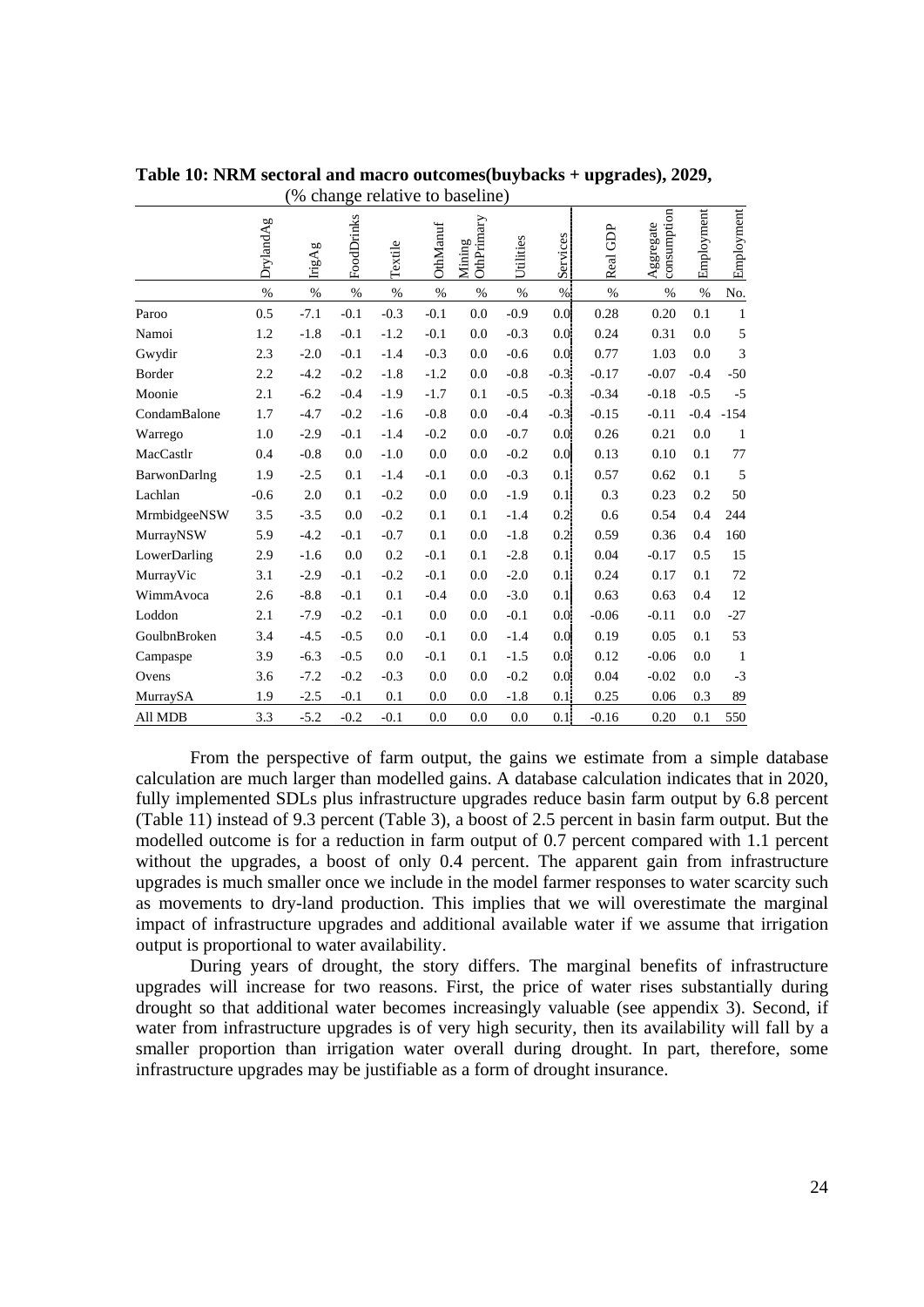| <b>Year 2020</b>                            | Basin-wide MDB | <b>ImwthNSIpNSW</b> | NCentralNSW    | MacquarieNSW | McqrieBarNSW     | UpDarlingNSW   | CntralWstNSW     | achlanNSW      | WagCntMrmNSW | <b>MrmbNSW</b> | MurrayNSW | MrryDrIngNSW | MalleeVic | oddonVic | GoulburnVic | OvnsMurryVic | DringDwnsQld | SouthWQld | MurrayLndsSA |
|---------------------------------------------|----------------|---------------------|----------------|--------------|------------------|----------------|------------------|----------------|--------------|----------------|-----------|--------------|-----------|----------|-------------|--------------|--------------|-----------|--------------|
| <b>Model</b>                                |                |                     |                |              |                  |                |                  |                |              |                |           |              |           |          |             |              |              |           |              |
| $\ddot{\cdot}$ (1) Farm income (%)          | $-0.61$        | $-0.2$              | $-0.5$         | $-0.1$       | $-0.1$           | $-0.6$         | $-0.2$           | 0.2            | $-0.6$       | $-0.7$         | $-2.2$    | $-0.5$       | $-0.5$    | $-0.8$   | $-0.8$      | $-1.0$       | $-0.8$       | $-0.3$    | $-0.4$       |
| $(2)$ Real GDP $(\% )$                      | $-0.05$        | 0.0                 | $-0.1$         | 0.1          | 0.1              | 0.0            | 0.0              | 0.1            | 0.0          | 0.2            | 0.0       | $-0.1$       | 0.0       | $-0.1$   | $-0.1$      | $-0.1$       | $-0.4$       | $-0.1$    | 0.0          |
| $(3)$ Employment $(\%)$                     | 0.23           | 0.1                 | 0.1            | 0.2          | 0.3              | 0.2            | 0.1              | 0.3            | 0.2          | 1.1            | 0.5       | 0.8          | 0.6       | 0.0      | 0.3         | 0.0          | $-0.2$       | 0.2       | 0.6          |
| $(4)$ Household consumption $(\%)$          | 0.42           | 0.1                 | 1.2            | 0.2          | 0.9              | 0.7            | 0.1              | 0.5            | 0.2          | 2.2            | 1.1       | 0.4          | 1.0       | 0.0      | 0.5         | 0.2          | 0.1          | 0.3       | 0.6          |
| (5) Annuity: % of consumption               | 0.38           | 0.1                 | 0.7            | 0.1          | 0.6              | 0.5            | 0.1              | 0.3            | 0.2          | 1.5            | 1.1       | 0.4          | 0.9       | 0.1      | 0.5         | 0.2          | 0.3          | 0.3       | 0.6          |
| $(6)$ Terms of trade <sup>a</sup>           | 0.21           | 0.1                 | 1.5            | 0.1          | 0.5              | 0.5            | 0.0              | 0.1            | 0.1          | 0.9            | 0.2       | 0.3          | 0.4       | 0.0      | 0.2         | 0.1          | 0.4          | 0.5       | 0.2          |
| (7) Net water trade (GL)                    | $\overline{0}$ | $\theta$            | $\overline{0}$ | $\Omega$     | $\boldsymbol{0}$ | $\overline{0}$ | $\boldsymbol{0}$ | $\overline{0}$ | 66.3         | 9.5            | 24.0      | $-15.1$      | 1.8       | 3.4      | $-81.4$     | 1.3          | 0.0          | 0.0       | $-9.7$       |
| Database calc.<br>$(8)$ Farm income $(%$ )  | $-6.8$         | $-1.6$              | $-4.1$         | -1.7         | $-2.1$           | $-4.3$         | $-2.3$           | 0.3            | $-3.1$       | $-9.0$         | $-13.7$   | $-22.1$      | $-8.7$    | $-8.1$   | $-13.1$     | $-8.3$       | $-6.2$       | $-2.3$    | $-9.4$       |
| $(9)$ Real GDP $(%$                         | $-0.7$         | $-0.1$              | $-0.8$         | $-0.1$       | $-0.2$           | $-0.3$         | 0.0              | 0.0            | $-0.1$       | $-1.8$         | $-1.3$    | $-3.8$       | $-1.2$    | $-0.1$   | $-1.1$      | $-0.3$       | $-0.8$       | $-0.2$    | $-1.8$       |
| $(10)$ Employment $(%)$                     | $-0.7$         | $-0.1$              | $-0.8$         | $-0.1$       | $-0.2$           | $-0.3$         | 0.0              | 0.0            | $-0.1$       | $-1.8$         | $-1.3$    | $-3.8$       | $-1.2$    | $-0.1$   | $-1.1$      | $-0.3$       | $-0.8$       | $-0.2$    | $-1.8$       |
| $(11)$ Household consumption $(%)$          | $-0.7$         | $-0.1$              | $-0.8$         | $-0.1$       | $-0.2$           | $-0.3$         | 0.0              | 0.0            | $-0.1$       | $-1.8$         | $-1.3$    | $-3.8$       | $-1.2$    | $-0.1$   | $-1.1$      | $-0.3$       | $-0.8$       | $-0.2$    | $-1.8$       |
| <b>Year 2029</b>                            |                |                     |                |              |                  |                |                  |                |              |                |           |              |           |          |             |              |              |           |              |
| Model<br>$(12)$ Farm income $(\%)$          | $-0.72$        | $-0.2$              | $-0.4$         | $-0.1$       | $-0.2$           | $-0.7$         | $-0.1$           | 0.2            | $-0.6$       | $-0.1$         | $-1.9$    | $-0.4$       | $-0.5$    | $-1.0$   | $-1.1$      | $-1.4$       | $-1.3$       | $-0.5$    | $-0.5$       |
| $(13)$ Real GDP $(\%)$                      | $-0.16$        | 0.0                 | $-0.2$         | 0.0          | 0.0              | 0.0            | 0.0              | 0.1            | $-0.1$       | 0.3            | $-0.1$    | $-0.2$       | $-0.1$    | $-0.1$   | $-0.3$      | $-0.1$       | $-0.6$       | $-0.2$    | $-0.2$       |
| $(14)$ Employment $(\%)$                    | 0.08           | 0.0                 | $-0.1$         | 0.1          | 0.2              | 0.2            | 0.1              | 0.2            | 0.1          | 1.0            | 0.3       | 0.5          | 0.3       | 0.0      | 0.1         | 0.0          | $-0.5$       | 0.0       | 0.3          |
| $(15)$ Household consumption $(\%)$         | 0.20           | 0.1                 | 0.9            | 0.2          | 0.7              | 0.6            | 0.0              | 0.3            | 0.1          | 1.8            | 0.6       | 0.0          | 0.5       | $-0.1$   | 0.2         | 0.0          | $-0.3$       | 0.2       | 0.3          |
| (16) Annuity: % of consumption              | 0.25           | 0.1                 | 0.4            | 0.1          | 0.4              | 0.3            | 0.0              | 0.2            | 0.1          | 1.0            | 0.7       | 0.3          | 0.6       | 0.0      | 0.3         | 0.1          | 0.1          | 0.1       | 0.4          |
| $(17)$ Terms of trade <sup>a</sup>          | 0.29           | 0.1                 | 2.3            | 0.1          | 0.8              | 0.6            | 0.0              | 0.0            | 0.1          | 1.1            | 0.2       | 0.4          | 0.4       | 0.0      | 0.3         | 0.1          | 0.5          | 0.7       | 0.3          |
| $(18)$ Net water trade $(GL)$               | $\theta$       | 0.0                 | 0.0            | 0.0          | 0.0              | 0.0            | 0.0              | 0.0            | 82.6         | 0.8            | $-32.6$   | $-14.8$      | 12.3      | 9.1      | $-60.0$     | 6.0          | 0.0          | 0.0       | $-3.3$       |
| Database calc.<br>$(19)$ Farm income $(%$ ) | $-6.8$         | $-1.9$              | $-4.8$         | $-1.9$       | $-2.6$           | $-5.0$         | $-2.3$           | 0.3            | $-3.1$       | $-8.9$         | $-13.7$   | $-21.8$      | $-8.4$    | $-7.9$   | $-12.8$     | $-8.3$       | $-6.9$       | $-2.8$    | $-9.2$       |
| $(20)$ Real GDP $(%)$                       | $-0.7$         | $-0.1$              | $-1.3$         | $-0.1$       | $-0.4$           | $-0.6$         | $-0.1$           | 0.0            | $-0.1$       | $-1.9$         | $-1.4$    | $-3.9$       | $-1.2$    | $-0.2$   | $-1.1$      | $-0.3$       | $-1.1$       | $-0.3$    | $-1.8$       |
| $(21)$ Employment $(%)$                     | $-0.7$         | $-0.1$              | $-1.3$         | $-0.1$       | $-0.4$           | $-0.6$         | $-0.1$           | 0.0            | $-0.1$       | $-1.9$         | $-1.4$    | $-3.9$       | $-1.2$    | $-0.2$   | $-1.1$      | $-0.3$       | $-1.1$       | $-0.3$    | $-1.8$       |
| $(22)$ Household consumption $(%)$          | $-0.7$         | $-0.1$              | $-1.3$         | $-0.1$       | $-0.4$           | $-0.6$         | $-0.1$           | 0.0            | $-0.1$       | $-1.9$         | $-1.4$    | $-3.9$       | $-1.2$    | $-0.2$   | $-1.1$      | $-0.3$       | $-1.1$       | $-0.3$    | $-1.8$       |
|                                             |                |                     |                |              |                  |                |                  |                |              |                |           |              |           |          |             |              |              |           |              |

### **Table 11: Comparing database calculations to modelled impacts in 2020 and 2029 (buybacks + upgrades) --** (% change relative to base)

a Weighted using aggregate consumption(C), using the formula  $(p_x-p_m)^*X/C$  where  $p_x$  and  $p_m$  are the percentage changes in import and export price indexes, and X aggregate exports (international + inter-regional).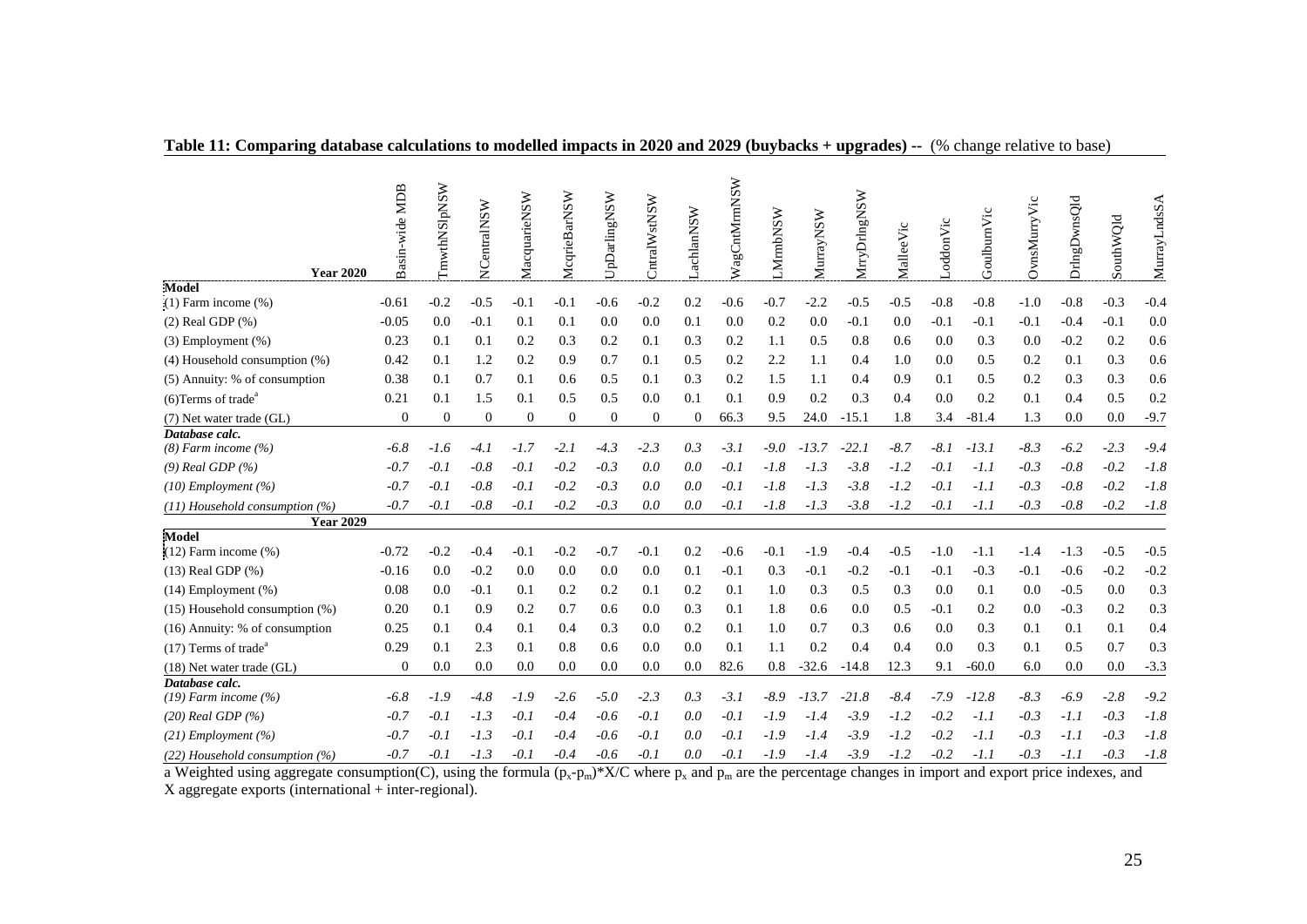|              | Paroo   | Namoi   | Gwydir  | <b>Border</b> | Moonie  | CondamBalone | Warrego | MacCastlr | BarwonDarlng | Lachlan | MrmbidgeeNSW | MurrayNSW | LowerDarling | MurrayVic | WimmAvoca | Loddon  | GoulbnBroken | Campaspe | Ovens   | MurraySA |
|--------------|---------|---------|---------|---------------|---------|--------------|---------|-----------|--------------|---------|--------------|-----------|--------------|-----------|-----------|---------|--------------|----------|---------|----------|
| CerealDryL   | 0.4     | 0.6     | 1.1     | 1.8           | 1.9     | 1.5          | 0.7     | 0.2       | 0.7          | $-0.8$  | 3.8          | 9.6       | 2.9          | 2.7       | 2.6       | 2.5     | 3.2          | 3.2      | 3.5     | 1.8      |
| CerealIrig   | $-12.7$ | $-10.3$ | $-15.7$ | $-24.4$       | $-25.7$ | $-22.5$      | $-14.4$ | $-6.8$    | $-14.1$      | 4.2     | $-18.6$      | $-9.8$    | $-21.0$      | $-18.5$   | $-18.4$   | $-24.0$ | $-20.4$      | $-20.4$  | $-24.1$ | $-18.4$  |
| Rice         | 0.0     | 0.0     | 0.0     | 0.0           | 0.0     | 0.0          | 0.0     | 0.0       | 0.0          | 0.0     | $-16.4$      | $-8.9$    | 0.0          | $-23.6$   | 0.0       | 0.0     | $-18.9$      | $-18.9$  | 0.0     | 0.0      |
| DairyCatDryL | 0.0     | 3.6     | 0.0     | 0.0           | 0.0     | 6.6          | 0.0     | 3.1       | 0.0          | 0.2     | 9.2          | 10.8      | 0.0          | 8.7       | 0.0       | 8.0     | 8.8          | 8.8      | 9.1     | 7.0      |
| DairyCatIrig | 0.0     | $-2.4$  | 0.0     | 0.0           | 0.0     | $-7.0$       | 0.0     | $-1.4$    | 0.0          | 3.0     | $-9.2$       | 0.7       | 0.0          | $-7.3$    | $-5.6$    | $-8.3$  | $-5.9$       | $-5.9$   | $-8.0$  | $-6.0$   |
| OthLivstoDry | 0.6     | 0.6     | 0.8     | 1.7           | 1.8     | 1.4          | 0.6     | 0.4       | 1.3          | $-0.4$  | 2.7          | 8.3       | 2.5          | 2.8       | 2.0       | 2.0     | 2.8          | 2.8      | 3.1     | 1.6      |
| OthLivstoIrg | $-5.6$  | $-4.7$  | $-5.7$  | $-11.5$       | $-12.1$ | $-10.0$      | $-5.7$  | $-3.1$    | $-7.8$       | 1.6     | $-8.5$       | $-17.1$   | $-9.0$       | $-11.0$   | $-8.4$    | $-13.1$ | $-9.9$       | $-9.9$   | $-11.9$ | $-9.4$   |
| CottonDryL   | 0.0     | 5.7     | 6.1     | 6.8           | 7.1     | 5.7          | 6.1     | 4.0       | 6.1          | 2.8     | 10.2         | 0.0       | 0.0          | 0.0       | 0.0       | 0.0     | 0.0          | 0.0      | 0.0     | 0.0      |
| CottonIrig   | $-0.4$  | $-0.9$  | $-1.4$  | $-3.7$        | $-4.5$  | $-2.5$       | $-2.0$  | 1.3       | $-2.0$       | 5.2     | $-3.7$       | 0.0       | 0.0          | 0.0       | 0.0       | 0.0     | 0.0          | 0.0      | 0.0     | 0.0      |
| Grapes       | $-1.0$  | $-0.4$  | 0.0     | $-3.8$        | 0.0     | $-1.6$       | $-2.2$  | $-0.1$    | $-2.2$       | 0.0     | 1.3          | 5.7       | $-2.7$       | $-2.7$    | 0.0       | $-5.2$  | $-5.5$       | $-5.5$   | $-4.8$  | $-2.6$   |
| Vegetables   | 0.0     | 0.8     | $-0.2$  | 0.9           | 0.0     | 0.9          | 0.0     | 0.0       | 0.0          | $-1.2$  | 9.4          | 18.2      | 4.0          | 2.9       | 0.0       | 1.8     | 3.8          | 3.8      | 3.3     | 2.2      |
| FruitDryL    | 0.0     | 0.7     | 1.6     | 2.5           | 0.0     | 2.0          | 0.0     | 0.6       | 0.0          | $-0.7$  | 4.7          | 5.5       | 3.2          | 3.0       | 0.0       | 2.8     | 3.4          | 3.4      | 3.6     | 2.2      |
| FruitIrig    | $-0.9$  | $-0.7$  | $-0.6$  | $-1.5$        | 0.0     | $-1.3$       | $-0.4$  | $-0.5$    | $-0.4$       | $-0.2$  | 2.3          | 6.3       | $-0.1$       | $-0.3$    | $-0.3$    | $-1.4$  | $-0.1$       | -0.1     | $-0.8$  | $-0.8$   |
| OthAgriDry   | 0.0     | 0.7     | 0.8     | 2.4           | 2.5     | 2.3          | 0.9     | 0.5       | 1.4          | $-0.7$  | 3.2          | 3.6       | 2.7          | 2.5       | 2.5       | 2.9     | 3.1          | 3.1      | 3.5     | 2.0      |
| OthAgriIrig  | 0.0     | $-1.4$  | $-1.5$  | $-3.4$        | $-3.6$  | $-3.4$       | $-1.9$  | $-1.0$    | $-2.2$       | 0.1     | $-0.5$       | 7.9       | $-1.9$       | $-2.1$    | $-2.1$    | $-3.7$  | $-2.1$       | $-2.1$   | $-3.3$  | $-2.6$   |
| AgriSrvces   | 0.0     | $-0.3$  | $-0.4$  | $-0.9$        | $-0.9$  | $-0.9$       | $-0.8$  | $-0.1$    | $-0.6$       | $-0.2$  | $-0.3$       | $-0.3$    | $-0.5$       | $-0.6$    | $-0.6$    | 0.0     | $-0.6$       | $-0.6$   | 0.0     | 0.0      |
| GinnedCotton | 0.0     | $-1.0$  | $-1.0$  | $-1.1$        | $-1.1$  | $-1.0$       | $-1.1$  | $-0.9$    | $-1.1$       | 0.0     | 0.0          | 0.0       | 0.0          | 0.0       | 0.0       | 0.0     | 0.0          | 0.0      | 0.0     | 0.0      |
| ForestFish   | 0.0     | 0.0     | 0.0     | $-0.2$        | $-0.2$  | $-0.1$       | 0.0     | 0.0       | 0.0          | 0.0     | 0.0          | $-0.1$    | 0.0          | 0.0       | 0.0       | 0.0     | $-0.1$       | -0.1     | 0.0     | $-0.1$   |
| Mining       | $-0.1$  | $-0.1$  | $-0.1$  | $-0.1$        | $-0.1$  | $-0.1$       | $-0.1$  | $-0.1$    | $-0.1$       | $-0.1$  | $-0.1$       | $-0.2$    | $-0.2$       | $-0.2$    | $-0.2$    | $-0.1$  | $-0.1$       | $-0.1$   | $-0.1$  | $-0.1$   |
| MeatProds    | 0.0     | $-0.1$  | 0.0     | 0.0           | 0.0     | 0.0          | 0.0     | 0.0       | 0.1          | 0.0     | 0.0          | $-0.3$    | 0.0          | 0.1       | 0.1       | $-0.1$  | 0.1          | 0.1      | 0.0     | 0.0      |
| DairyProds   | 0.0     | $-0.1$  | 0.0     | $-0.6$        | 0.0     | $-0.6$       | 0.0     | $-0.1$    | 0.0          | $-0.1$  | $-0.2$       | $-0.1$    | 0.0          | $-0.5$    | $-0.6$    | $-0.4$  | $-0.8$       | $-0.8$   | $-0.5$  | $-0.4$   |
| FruitVeg     | 0.0     | 0.0     | 0.1     | 0.0           | 0.0     | 0.0          | 0.0     | 0.0       | 0.0          | 0.0     | 0.1          | 0.2       | 0.1          | 0.0       | 0.0       | 0.0     | 0.0          | 0.0      | 0.0     | 0.0      |
| OthFodTobDrk | 0.0     | 0.0     | 0.0     | $-0.1$        | $-0.2$  | $-0.2$       | 0.0     | 0.0       | 0.0          | 0.1     | 0.1          | 0.1       | $-0.1$       | $-0.1$    | $-0.1$    | $-0.1$  | $-0.2$       | $-0.2$   | $-0.1$  | 0.0      |
| FlourCereals | 0.0     | 0.0     | 0.0     | 0.0           | 0.0     | 0.0          | 0.0     | 0.0       | 0.0          | 0.1     | $-0.3$       | $-0.3$    | 0.0          | $-0.2$    | 0.0       | $-0.1$  | $-0.2$       | $-0.2$   | $-0.2$  | 0.1      |
| WineSpirits  | 0.0     | 0.0     | 0.0     | 0.0           | 0.0     | 0.0          | 0.0     | 0.0       | 0.0          | 0.1     | $-0.3$       | 0.0       | $-0.3$       | $-0.3$    | 0.0       | $-0.1$  | $-0.1$       | $-0.1$   | $-0.1$  | $-0.2$   |
| <b>TCFs</b>  | $-0.1$  | $-0.1$  | $-0.1$  | $-0.1$        | $-0.1$  | $-0.1$       | $-0.1$  | $-0.1$    | 0.0          | $-0.1$  | $-0.1$       | $-0.4$    | 0.2          | $-0.1$    | 0.2       | 0.0     | 0.1          | 0.1      | $-0.1$  | 0.2      |
| WoodPaper    | 0.0     | 0.0     | $-0.1$  | 0.0           | 0.0     | 0.0          | 0.0     | 0.0       | $-0.1$       | 0.0     | $-0.1$       | $-0.2$    | $-0.2$       | $-0.1$    | 0.0       | 0.0     | $-0.1$       | $-0.1$   | $-0.1$  | $-0.1$   |
| PrintPublish | 0.0     | 0.0     | 0.0     | 0.0           | 0.0     | 0.0          | 0.0     | 0.0       | 0.0          | 0.0     | 0.0          | 0.1       | 0.0          | 0.1       | 0.1       | 0.0     | 0.0          | 0.0      | 0.0     | 0.1      |
| OthManufact  | 0.1     | 0.0     | $-0.1$  | $-0.2$        | $-0.2$  | $-0.2$       | 0.1     | 0.1       | 0.0          | 0.1     | 0.3          | 0.2       | 0.6          | 0.1       | 0.3       | 0.0     | 0.1          | 0.1      | 0.0     | 0.2      |
| ElectricGas  | 0.0     | 0.0     | 0.0     | 0.0           | 0.0     | 0.0          | 0.0     | 0.0       | 0.0          | 0.0     | 0.0          | 0.0       | 0.0          | 0.0       | 0.0       | 0.0     | 0.0          | 0.0      | 0.0     | 0.0      |
| WaterDrains  | 0.0     | 0.0     | 0.0     | 0.0           | 0.0     | 0.0          | 0.0     | 0.0       | 0.0          | 0.0     | 0.0          | 0.0       | 0.0          | 0.0       | 0.0       | 0.0     | 0.0          | 0.0      | 0.0     | 0.0      |
| OtherSrvces  | 0.1     | 0.0     | 0.1     | 0.0           | $-0.1$  | 0.0          | 0.1     | 0.1       | 0.2          | 0.2     | 0.2          | 0.3       | 0.3          | 0.1       | 0.2       | 0.0     | 0.1          | 0.1      | 0.0     | 0.2      |

# **Table 12: NRM sectoral impact (buybacks + upgrades), 2020** (% change relative to baseline)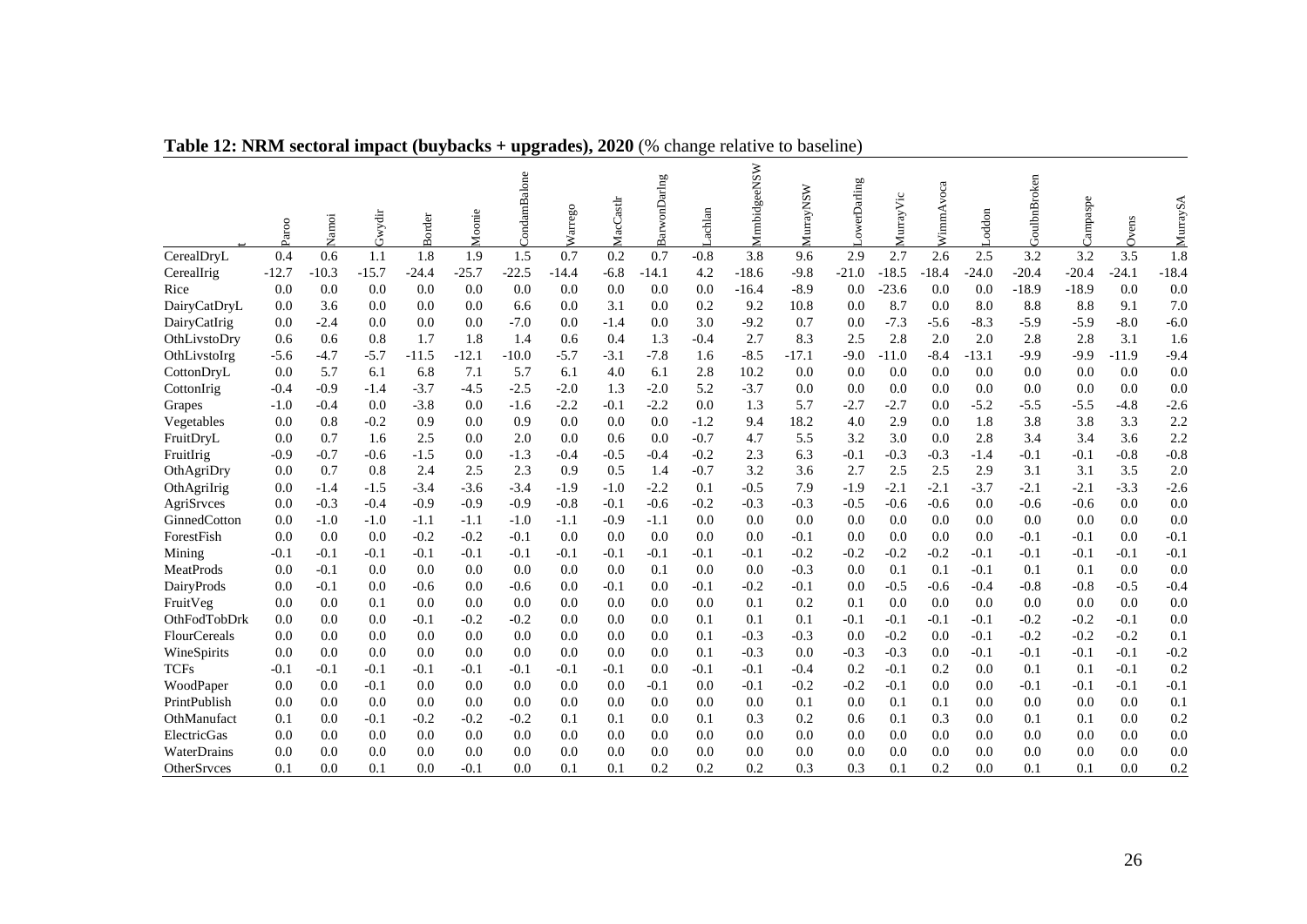|              | Paroo   | Namoi   | Gwydir  | <b>Border</b> | Moonie  | CondamBalone | arrego<br>⋧ | MacCastlr | BarwonDarlng | .achlan | MrmbidgeeNSW | MurrayNSW | owerDarling | MurrayVic | WimmAvoca | Loddon  | GoulbnBroken | ampaspe | Ovens   | MurraySA         |
|--------------|---------|---------|---------|---------------|---------|--------------|-------------|-----------|--------------|---------|--------------|-----------|-------------|-----------|-----------|---------|--------------|---------|---------|------------------|
| CerealDryL   | 0.4     | 0.9     | 2.1     | 2.1           | 2.0     | 1.7          | 0.9         | 0.2       | 1.3          | $-0.8$  | 3.9          | 7.3       | 3.0         | 3.0       | 3.0       | 2.5     | 3.2          | 3.2     | 3.3     | $\overline{2.0}$ |
| CerealIrig   | $-20.0$ | $-12.1$ | $-17.9$ | $-32.9$       | $-34.9$ | $-31.8$      | $-23.0$     | $-7.9$    | $-21.9$      | 4.1     | $-18.4$      | $-6.3$    | $-20.4$     | $-18.4$   | 18.3      | $-23.4$ | $-20.3$      | $-20.3$ | $-23.6$ | $-19.3$          |
| Rice         | 0.0     | 0.0     | 0.0     | 0.0           | 0.0     | 0.0          | 0.0         | 0.0       | 0.0          | 0.0     | $-19.7$      | $-8.1$    | 0.0         | $-27.6$   | 0.0       | 0.0     | $-23.0$      | $-23.0$ | 0.0     | 0.0              |
| DairyCatDryL | 0.0     | 4.6     | 0.0     | 0.0           | 0.0     | 7.6          | 0.0         | 3.6       | 0.0          | 0.6     | 10.8         | 8.5       | 0.0         | 9.8       | 0.0       | 9.0     | 10.1         | 10.1    | 10.2    | 9.0              |
| DairyCatIrig | 0.0     | $-3.8$  | 0.0     | 0.0           | 0.0     | $-11.6$      | 0.0         | $-1.5$    | 0.0          | 5.0     | $-12.3$      | 3.6       | 0.0         | $-9.6$    | $-7.2$    | $-10.7$ | $-7.7$       | $-7.7$  | $-10.6$ | $-8.5$           |
| OthLivstoDry | 0.6     | 0.7     | 1.0     | 1.7           | 1.7     | 1.3          | 0.6         | 0.4       | 1.6          | $-0.3$  | 2.5          | 5.6       | 2.3         | 2.8       | 1.9       | 1.8     | 2.7          | 2.7     | 3.1     | 1.7              |
| OthLivstoIrg | $-7.7$  | $-5.6$  | $-7.0$  | $-14.3$       | $-15.1$ | $-12.9$      | $-7.8$      | $-3.1$    | $-10.3$      | 1.7     | $-7.6$       | $-16.4$   | $-8.1$      | $-10.9$   | $-7.9$    | $-12.7$ | $-9.7$       | $-9.7$  | $-11.9$ | $-10.0$          |
| CottonDryL   | 0.0     | 4.6     | 5.0     | 5.0           | 4.9     | 3.9          | 5.1         | 3.0       | 5.1          | 2.4     | 9.7          | 0.0       | 0.0         | 0.0       | 0.0       | 0.0     | 0.0          | 0.0     | 0.0     | 0.0              |
| CottonIrig   | $-1.0$  | $-1.2$  | $-1.8$  | $-4.0$        | $-4.7$  | $-2.9$       | $-2.3$      | 0.8       | $-2.2$       | 4.0     | $-2.1$       | 0.0       | 0.0         | 0.0       | 0.0       | 0.0     | 0.0          | 0.0     | 0.0     | 0.0              |
| Grapes       | $-2.3$  | $-0.8$  | 0.0     | $-6.9$        | 0.0     | $-3.3$       | $-2.8$      | 0.0       | $-2.8$       | 0.0     | 2.5          | 10.5      | $-3.2$      | $-3.4$    | 0.0       | $-6.9$  | $-7.6$       | $-7.6$  | $-6.5$  | $-3.7$           |
| Vegetables   | 0.0     | 6.6     | $-0.2$  | 1.2           | 0.0     | 1.2          | 0.0         | 0.2       | 0.0          | $-1.5$  | 11.7         | 23.5      | 5.4         | 4.0       | 0.0       | 3.0     | 5.3          | 5.3     | 4.6     | 3.2              |
| FruitDryL    | 0.0     | 0.8     | 1.7     | 3.1           | 0.0     | 2.4          | 0.0         | 0.5       | 0.0          | $-0.9$  | 5.1          | 4.7       | 3.5         | 3.7       | 0.0       | 3.2     | 3.8          | 3.8     | 3.9     | 2.6              |
| FruitIrig    | $-1.6$  | $-0.8$  | 1.3     | $-2.5$        | 0.0     | $-2.3$       | 0.8         | $-0.5$    | 0.8          | $-0.4$  | 4.0          | 11.0      | 0.6         | 0.0       | 0.0       | $-1.5$  | 0.4          | 0.4     | $-0.6$  | $-0.9$           |
| OthAgriDry   | 0.0     | 0.5     | 0.7     | 2.1           | 2.2     | 2.0          | 0.6         | 0.2       | 1.5          | $-0.8$  | 2.7          | 1.7       | 2.1         | 2.3       | 2.3       | 2.4     | 2.5          | 2.5     | 2.7     | 1.8              |
| OthAgriIrig  | 0.0     | $-1.6$  | $-1.3$  | $-4.3$        | $-4.6$  | $-4.4$       | $-2.7$      | $-1.1$    | $-0.9$       | $-0.3$  | 0.1          | 11.2      | $-1.5$      | $-1.9$    | $-1.9$    | $-3.2$  | $-1.6$       | -1.6    | $-2.8$  | $-2.7$           |
| AgriSrvces   | 0.0     | $-0.4$  | $-0.7$  | $-2.0$        | $-2.1$  | $-2.1$       | $-0.8$      | 0.0       | $-0.4$       | $-0.2$  | $-0.2$       | $-0.4$    | $-0.6$      | $-0.8$    | $-0.8$    | 0.1     | $-1.0$       | $-1.0$  | $-0.2$  | $-0.2$           |
| GinnedCotton | 0.0     | $-1.4$  | $-1.4$  | $-1.8$        | $-1.9$  | $-1.6$       | $-1.4$      | $-1.2$    | $-1.4$       | 0.0     | 0.0          | 0.0       | 0.0         | 0.0       | 0.0       | 0.0     | 0.0          | 0.0     | 0.0     | 0.0              |
| ForestFish   | 0.0     | 0.0     | 0.0     | $-0.5$        | $-0.5$  | $-0.4$       | $-0.1$      | 0.0       | 0.0          | 0.0     | 0.0          | 0.0       | 0.1         | 0.0       | 0.0       | 0.0     | 0.0          | 0.0     | 0.0     | 0.0              |
| Mining       | 0.0     | 0.0     | 0.0     | 0.1           | 0.1     | 0.0          | 0.0         | 0.0       | 0.0          | 0.0     | 0.1          | 0.0       | 0.1         | 0.0       | 0.0       | 0.0     | 0.1          | 0.1     | 0.1     | 0.1              |
| MeatProds    | $-0.1$  | $-0.1$  | $-0.1$  | $-0.1$        | $-0.1$  | $-0.1$       | $-0.1$      | 0.0       | 0.1          | 0.0     | $-0.1$       | $-0.5$    | 0.0         | 0.0       | 0.0       | $-0.1$  | 0.0          | 0.0     | 0.0     | $-0.1$           |
| DairyProds   | 0.0     | $-0.2$  | 0.0     | $-1.4$        | 0.0     | $-1.4$       | 0.0         | 0.0       | 0.0          | 0.1     | $-0.2$       | 0.0       | 0.0         | $-0.8$    | $-0.9$    | $-0.6$  | $-1.2$       | $-1.2$  | $-0.7$  | $-0.5$           |
| FruitVeg     | 0.0     | 0.0     | 0.1     | $-0.1$        | 0.0     | $-0.1$       | 0.0         | 0.0       | 0.0          | 0.0     | 0.2          | 0.3       | 0.2         | 0.1       | 0.1       | 0.0     | 0.1          | 0.1     | 0.0     | 0.0              |
| OthFodTobDrk | $-0.2$  | $-0.1$  | $-0.1$  | $-0.4$        | $-0.6$  | $-0.5$       | $-0.2$      | 0.0       | 0.0          | 0.1     | 0.2          | 0.1       | 0.1         | $-0.1$    | 0.0       | $-0.1$  | $-0.4$       | $-0.4$  | $-0.1$  | 0.0              |
| FlourCereals | 0.0     | $-0.1$  | 0.0     | 0.0           | 0.0     | $-0.1$       | 0.0         | $-0.1$    | 0.0          | 0.1     | $-0.3$       | $-0.2$    | 0.0         | $-0.3$    | 0.0       | $-0.2$  | $-0.3$       | $-0.3$  | $-0.3$  | 0.0              |
| WineSpirits  | 0.0     | 0.0     | 0.0     | $-0.2$        | 0.0     | $-0.2$       | 0.0         | 0.0       | 0.0          | 0.1     | 0.0          | 0.2       | $-0.1$      | $-0.2$    | 0.0       | $-0.1$  | $-0.1$       | $-0.1$  | $-0.2$  | $-0.2$           |
| <b>TCFs</b>  | $-0.3$  | $-0.2$  | $-0.2$  | $-0.2$        | $-0.2$  | $-0.2$       | $-0.2$      | $-0.2$    | 0.1          | $-0.2$  | $-0.2$       | $-0.7$    | 0.2         | $-0.2$    | 0.1       | $-0.1$  | 0.0          | 0.0     | $-0.3$  | 0.1              |
| WoodPaper    | 0.0     | 0.0     | $-0.1$  | 0.0           | 0.0     | 0.0          | 0.0         | 0.0       | 0.0          | 0.1     | 0.0          | 0.1       | 0.1         | 0.0       | 0.0       | 0.0     | 0.0          | 0.0     | 0.0     | 0.0              |
| PrintPublish | 0.0     | 0.0     | 0.0     | $-0.1$        | $-0.1$  | $-0.1$       | 0.0         | 0.0       | 0.1          | 0.1     | 0.1          | 0.2       | 0.2         | 0.1       | 0.2       | 0.0     | 0.1          | 0.1     | 0.0     | 0.1              |
| OthManufact  | $-0.1$  | 0.0     | $-0.1$  | $-0.4$        | $-0.5$  | $-0.4$       | $-0.1$      | 0.0       | 0.0          | 0.1     | 0.1          | 0.1       | 0.0         | 0.0       | 0.0       | 0.0     | 0.0          | 0.0     | 0.0     | 0.0              |
| ElectricGas  | 0.0     | 0.0     | 0.0     | 0.0           | 0.0     | 0.0          | 0.0         | 0.0       | 0.0          | 0.1     | 0.0          | 0.0       | 0.0         | 0.0       | 0.0       | 0.0     | 0.0          | 0.0     | 0.0     | 0.1              |
| WaterDrains  | $-10.4$ | $-2.8$  | $-2.8$  | $-4.2$        | $-4.8$  | $-6.2$       | $-8.0$      | -4.1      | $-6.7$       | $-7.2$  | $-5.4$       | $-5.9$    | $-6.9$      | $-3.0$    | $-3.5$    | $-0.2$  | $-1.9$       | $-1.9$  | $-0.9$  | $-2.9$           |
| OtherSrvces  | 0.0     | 0.0     | 0.0     | $-0.3$        | $-0.3$  | $-0.3$       | 0.0         | 0.0       | 0.1          | 0.1     | 0.2          | 0.2       | 0.1         | 0.1       | 0.1       | 0.0     | 0.0          | 0.0     | 0.0     | 0.1              |

**Table 13: NRM sectoral impact (buybacks + upgrades), 2029** (% change relative to baseline)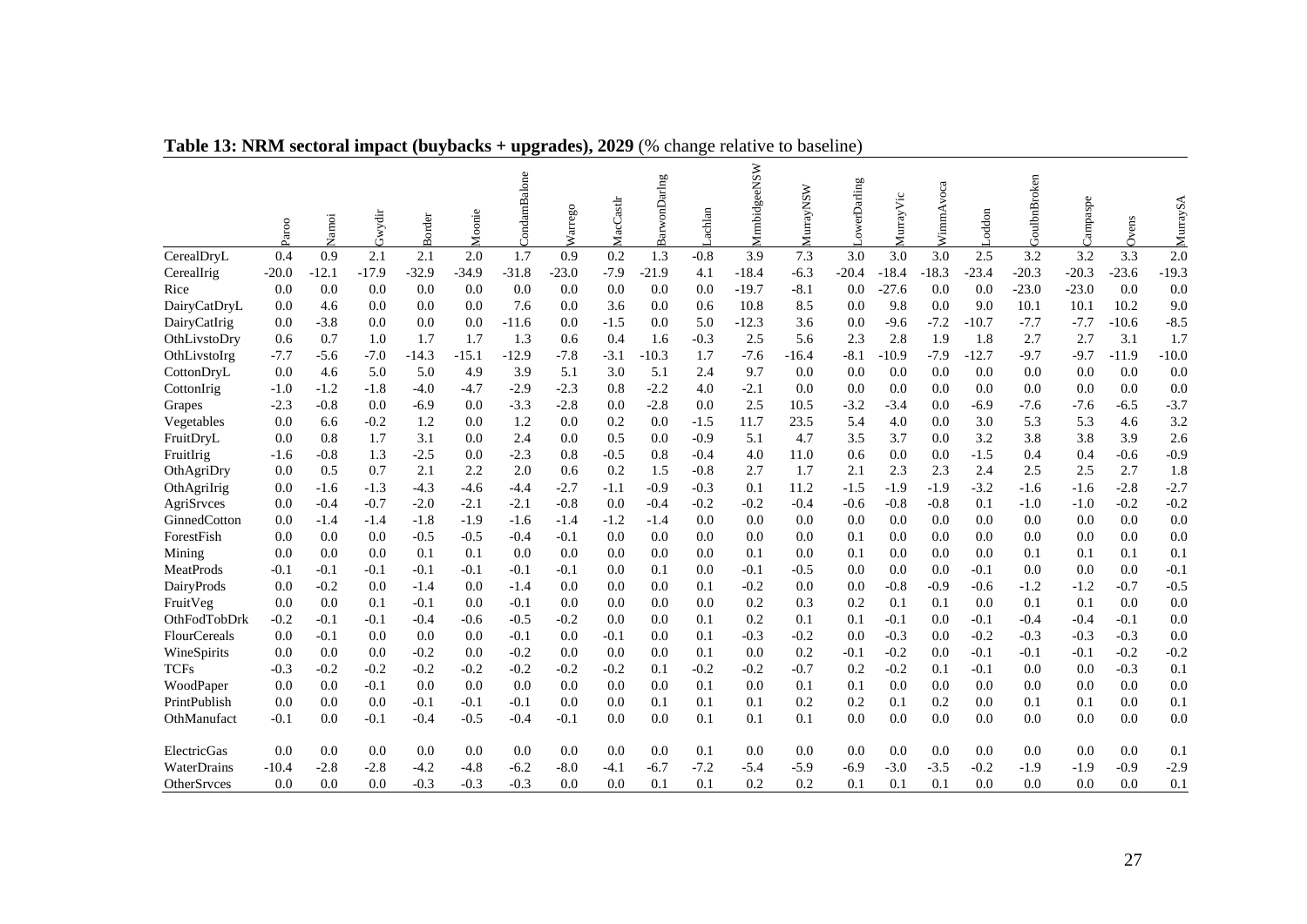# **3. Discussion**

If there were no farm factor mobility on basin farms, output losses due to reduced water availability would be a major policy concern. A crude database calculation indicates farm output losses of 9.3 percent relative to base in 2020 due to fully implemented SDLs. But there is substantial evidence of farm factor mobility in the basin in the water accounts prepared by ABS. Water used in cropping of annuals falls by a larger proportion than water allocations when water scarcity worsens. At the same time, dairy production switches substantially to dryland production. Perennial croppers purchase water in order to compensate for shortfalls in allocations. TERM-H2O allows each of these resource movements to occur in response to changing water availability. As a consequence, fully implemented SDLs amounting to 2800 GL of entitlements being removed from irrigation production lead to a modelled loss in farm output relative to base of 0.9 percent in 2020 and 1.1 percent in 2029. By 2029, economy-wide income in the basin falls by only 0.29 percent, with jobs falling 600 below the baseline.

Household spending in the basin increases relative to the baseline, by 0.34 percent in 2020 and 0.14 percent in 2029. In each case, the increase arises in part from the terms-of-trade improvements in the basin. That is, the price of inter-regional and international exports from the basin rises relative to the price of corresponding imports into the basin. In TERM-H2O, buyback proceeds are treated as an annuity that adds to regional consumption – a second source of gains. Were we to assume that all annuities leave the basin rather than remain, instead of there being a small gain in basin-wide household spending, there would be a small loss. Terms-of-trade impacts that diminish household spending losses would still apply.

The Water for the Future program allocates more funds to infrastructure upgrades than to buybacks of water from farmers. Such upgrades are superficially appealing as a means of dealing with decades old infrastructure. They may increase the availability of water for either farming or environmental uses. This does not mean that such upgrades can be justified at any cost. Consider first the environmental benefits. Buybacks sales by July 2011 amounted to nearly 1100 GL, with an average annual expected allocation of 790 GL. These cost almost \$1.7 billion. Using past asset values as a guide, fully implemented buybacks of 2800 GL may cost in excess of \$4.0 billion. This contrasts with infrastructure upgrades, which are expected to cost \$4.6 billion across the basin and result in additional water available to farmers of around 240 GL, with around 570 GL available to the environment. In terms of value for money, purchasing water from farmers appears to be superior, even after allowing for the higher security of additional water arising from infrastructure upgrades.

From the perspective of farm output, the benefits of additional water are much smaller once we consider farm factor mobility as part of the adjustment process to changes in water availability. The additional available irrigation water due to infrastructure upgrades may increase basin-wide farm output by only 0.4 percent. But during drought years, the marginal benefits of infrastructure upgrades will be much higher, both because additional water is more valuable, and because there is an expectation that this water will have a very high security. In calculating the socially optimal level of public expenditure on infrastructure upgrades, the marginal benefits of these upgrades need to be estimated by considering both normal years and drought years. If the frequency and severity of future droughts increases, the marginal benefits of such upgrades increase. Nevertheless, such benefits may not be sufficient to justify the funds allocated to infrastructure upgrades in the Water for the Future program.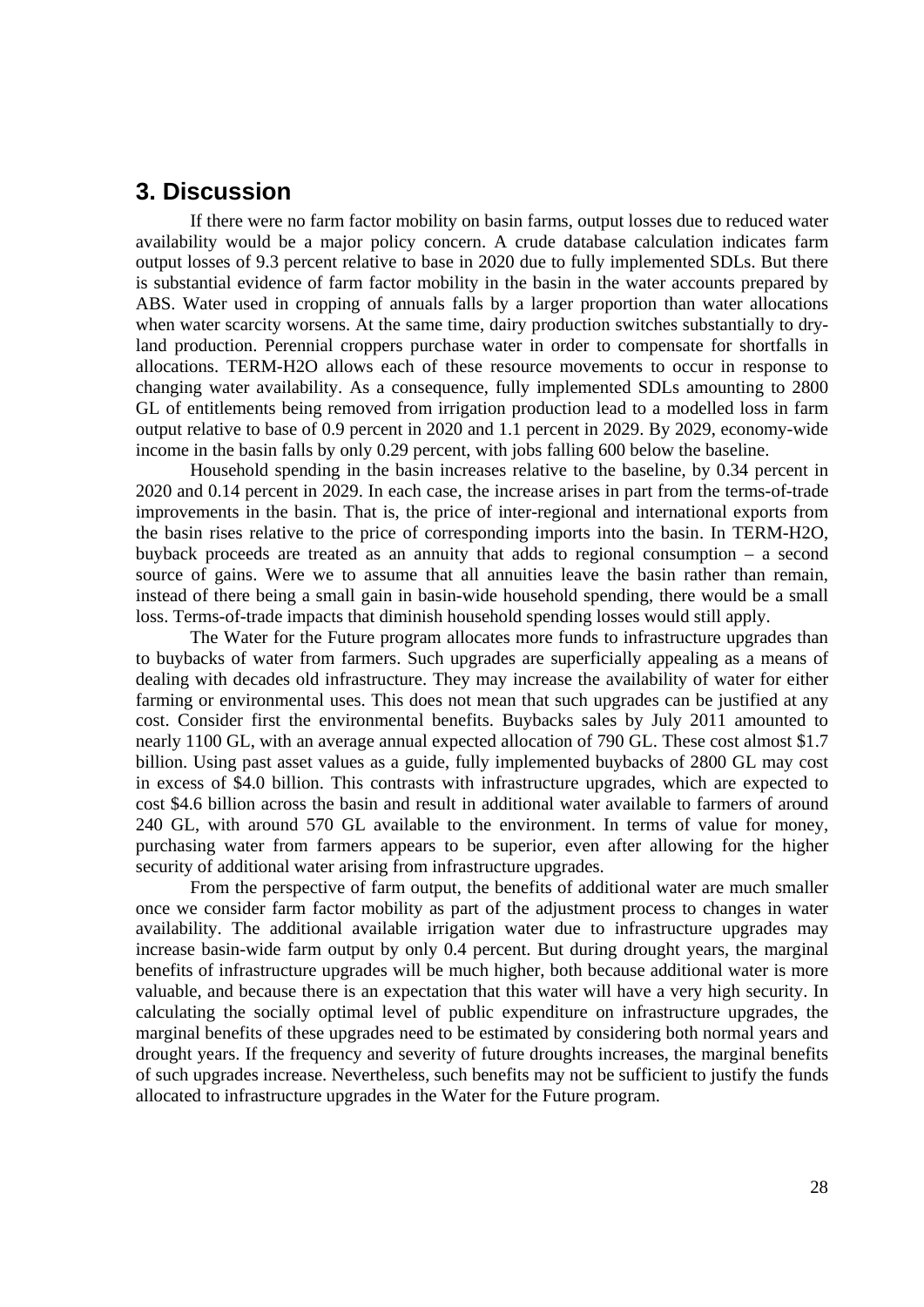# **Appendices**

### *A1: Unique features of TERM-H2O*

TERM-H2O differs from TERM in that it includes water accounts and theoretical modifications in agriculture. It differs from TERM-Water (Wittwer 2003) in that irrigated sectors include a fixed water requirement per hectare. This requirement varies between activities. In turn, if water becomes scarcer, irrigable land and other inputs may move to dryland production.

In addition, TERM-H2O includes supply-side modifications: farm factors including owner-operator inputs, mobile capital, irrigable land and dry land follow a CET functional form. That is, factors are allocated between different activities to maximize profits. If, for example, the price of cereals rises relative to other annuals, irrigators may move factors (land, owner-operators, labour, mobile capital and water) so as to increase cereals production and reduce production of other annuals.

|                              | 2001-02 | $2002 - 03$ | 2005-06 | 2007-08 |
|------------------------------|---------|-------------|---------|---------|
| Water consumption (GL)       |         |             |         |         |
| Livestock pasture, hay, etc. | 2,971   | 2,343       | 2,571   | 997     |
| Rice                         | 1,978   | 615         | 1,252   | 27      |
| Cereals (excl. rice)         | 1,015   | 1,230       | 782     | 805     |
| Cotton                       | 2,581   | 1,428       | 1,574   | 283     |
| Grapes & fruit               | 868     | 916         | 928     | 790     |
| Vegetables                   | 152     | 143         | 152     | 124     |
| Other agriculture            | 504     | 475         | 460     | 116     |
| <b>Total Agriculture</b>     | 10,069  | 7,150       | 7,720   | 3,142   |
| $Index (2001-02 = 100)$      |         |             |         |         |
| Livestock pasture            | 100     | 79          | 87      | 34      |
| Rice                         | 100     | 31          | 63      | 1       |
| Cereals (excl. rice)         | 100     | 121         | 77      | 79      |
| Cotton                       | 100     | 55          | 61      | 11      |
| Grapes & fruit               | 100     | 106         | 107     | 91      |
| Vegetables                   | 100     | 94          | 100     | 82      |
| Other agriculture            | 100     | 94          | 91      | 23      |
| <b>Total Agriculture</b>     | 100     | 71          | 77      | 31      |

**Table A1.1: Water consumption, Murray-Darling Basin, 2001-02 to 2005-06** 

*Source*: ABS (2008), Table 3.20.

Figure A1.1 outlines the theoretical structure of production in farm sectors in TERM-H2O. It does not show the CET form, although this is implied by the fixed water requirement for a given crop per unit of irrigable land. The CET possibilities are an important modification that help the model track observed changes in usage between activities in response to changes in water scarcity. We see these in Table A1.1 for the Murray-Darling basin. Livestock pasture, rice, cereals and cotton exhibited much wider year-to-year variability in water use than grapes and fruit, vegetables or other agriculture.

Dixon *et al*. (2011) details the theoretical modifications unique to TERM-H2O. Here, we outline some of the modifications in reference to Figure A1.1.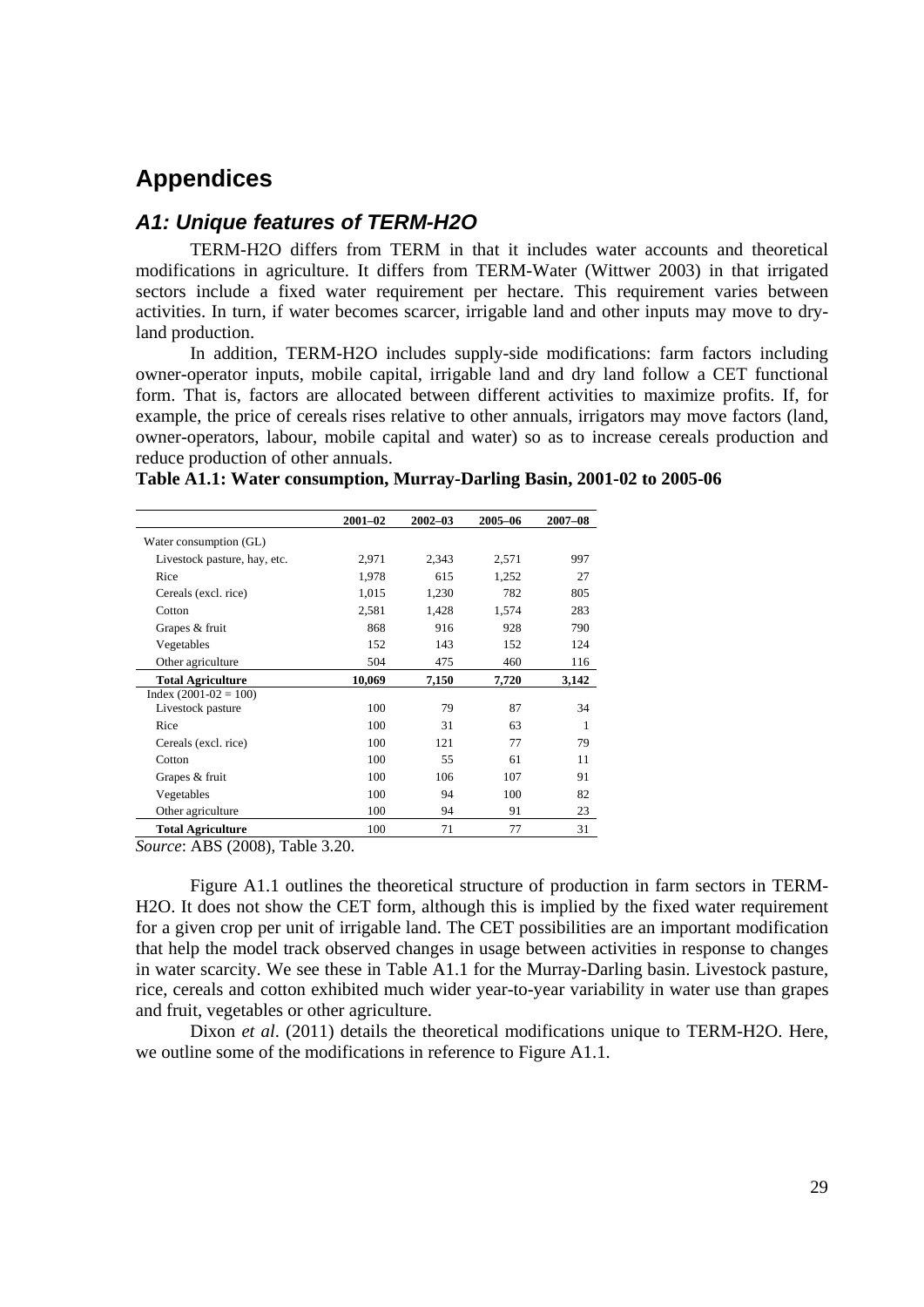#### **Outline of theoretical modifications in TERM-H2O**

TERM-H2O includes theoretical detail to distinguish between the responsiveness of sectors that are flexible in the short term, such as irrigated annuals, and sectors that are not flexible, notably irrigated perennials.

### *The flexibility of irrigated annuals in TERM-H2O*

In the bottom right-hand side corner of Figure A1, we see that irrigable land and water form a bundle for each irrigation activity. For a given water-using irrigation technology, there is a fixed water requirement per hectare for each activity. This means that as water availability falls, irrigable land either (1) moves in part to an activity requiring less water per hectare, or (2) the number of hectares of irrigated activity falls, and the number of hectares of dry-land activity increases. In the case of (1), rice producers may move to other cereal production as water scarcity worsens. The most obvious observed case of (2) does not concern annuals, but rather livestock. Dairy herds may move to dry-land production with hand-feeding as water availability falls.

#### *The relative rigidity of adjustment of perennials in TERM-H2O*

The theory of TERM-H2O includes imperfect mobility of land, labour, capital and owner-operator inputs to various farm sectors. Such mobility does not make sense when we consider orchards or vineyards, which encapsulate a substantial proportion of farm capital of fruit or grape production. To impose some rigidity on the adjustment of perennial sectors, we include some specific capital for each perennial sector in the database. This is shown in the middle of Table A1, in which specific capital, the land bundle and owner-operator inputs follow CES substitution possibilities for each farm sector. Only perennials and livestock include specific capital so that for the remaining farm sectors, this effectively is a CES bundle of land and owner-operator inputs only.

### *The specific case of livestock herds*

Livestock herds (dairy and other livestock in TERM-H2O) are a form of specific capital. The only form of reallocation that is possible for a herd is between dry-land and irrigated technologies. The theory of TERM-H2O allows specific (herd) capital to move between dry-land and irrigated technologies. Without this movement, the reported outcome for the main scenario reported in Table 1, whereby dairy cattle production falls by only 7.3 percent relative to the baseline in 2029 as dairy production water usage falls by 40.8 percent, would not be possible. This entails a substantial movement from irrigation to dry-land production in response to environmental water purchases by the Commonwealth. The specific capital that moves between dry-land and irrigable states also applies to fruit in TERM-H2O.

### *Water use per unit output as water availability changes*

Since the land-water composite at the bottom of Figure A1 enters the land & operator nest near the top of the figure, as the price of water rises relative to other factors, there will be substitution away from water and towards capital and labour. That is, less water is used per unit output as its price rises even though in each irrigation activity, there is a constant requirement of water per hectare of irrigable land.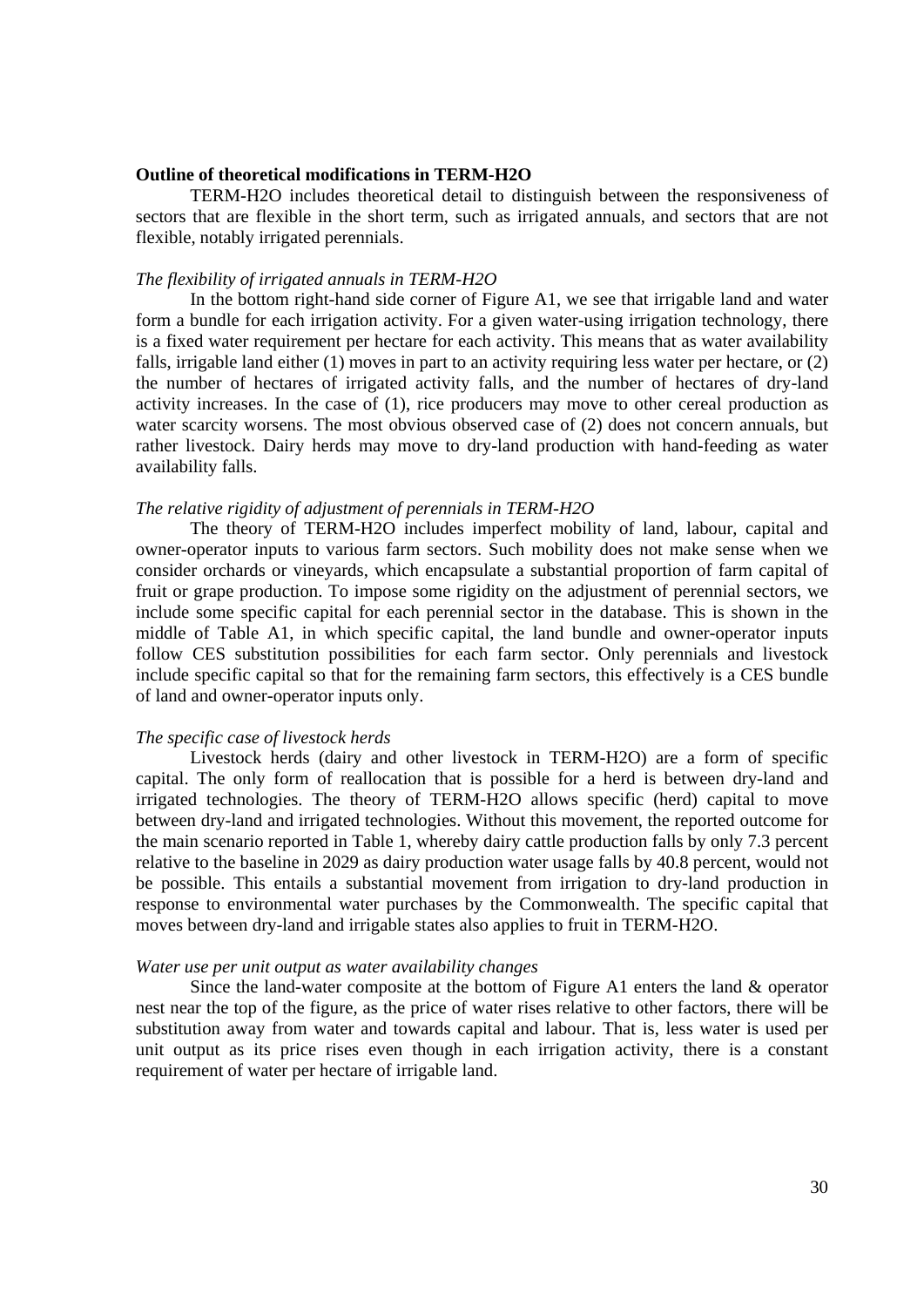

**Figure A1.1: Production function for farm sectors**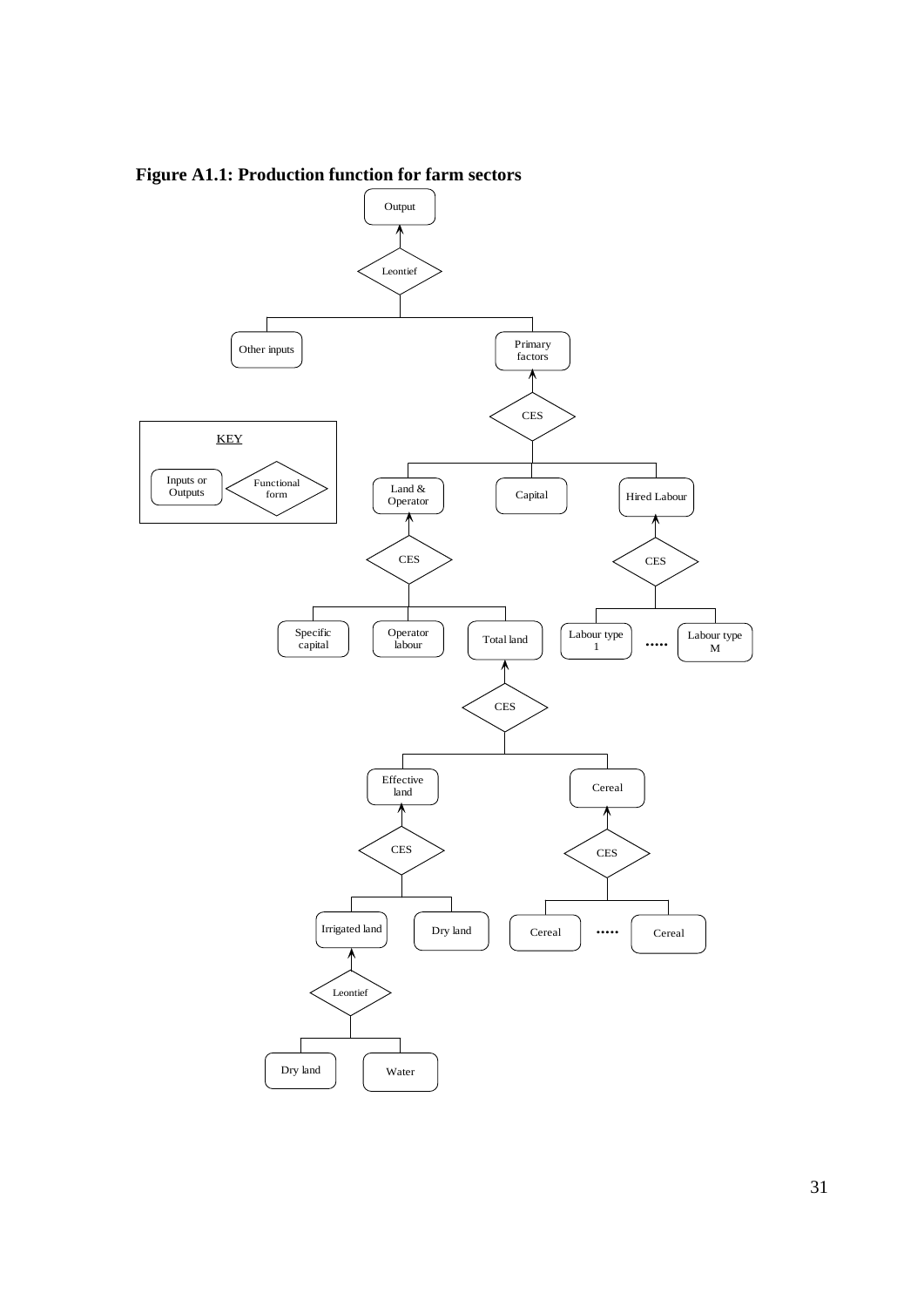### *A2. Further explanation of modelled outcomes*

### *Correlation between dry land and irrigable land rentals*

Following Dixon *et al*. (2011) which contains very detailed explanations of modelled buyback impacts, the modelled percentage change in the price of irrigable land ( $\text{pirl}(d,t)$ ) in each region and year in the present simulation is closely related to the percentage change in the price of water (pwater $(d,t)$ ):

 $\text{pirl}(d,t) = -1.66 - 1.20 \text{ x } (\text{VWTOT}(d,t)/[\text{VWTOT}(d,t)+ \text{VIRTOT}(d,t)]) \text{ x } \text{SHIR}(d,t) \text{ x } \text{ pwater}(d,t)$  $R^2$  $R^2 = 0.98$  (A1)

The subscript *d* refers to the basin region, and *t* to the year. VWTOT=baseline water costs VIRTOT=baseline irrigable land rentals SHIR = baseline irrigation share of farm sector's primary factor income

We can observe the negative correlation between water prices and irrigable land prices by comparing Figures 2 and 3.

*The explanation in Dixon et al. of sectoral farm output changes by region and year* 

Dixon et al. (2011) devise a series of equations that explain sectoral outcomes by region and year in terms of the weighted changes in the price of water, irrigable land and dry land. The equation is:

$$
\begin{aligned} \text{xtot}(i,d,t) &= a_0 + a_1 \times \text{C}_{\text{avg}}(i,t) \\ &+ a_2 \times [\text{C}_{\text{com}}(i,d,t) - \text{C}_{\text{avg}}(i,t) \\ &+ a_3 \times [\text{C}(i,d,t) - \text{C}_{\text{com}}(i,d,t)] \end{aligned} \tag{A2}
$$

*i* refers to each farm sector.

xtot( $i, d, t$ ) = % change in industry output relative to the baseline

 $C_{\text{ave}}(i,t)$  = basin-wide average of commodity (dryland + irrigated) production costs

 $C_{\text{com}}(i,d,t)$  = commodity composite (dryland + irrigated) fall in production costs

 $C(i, d, t)$  = industry costs (explained by weighted changes in the price of water, irrigable land and dry land).

- Figure 5 gives us an indication of  $C_{avg}(i,t)$  for each farm commodity produced in the basin. Figure 6 gives the basin-wide change in outputs relative to the baseline  $(x\text{tot}_{\text{ave}}(i,t))$  not  $x\text{tot}(i,d,t)$ ).
- $C_{com}(i,d,t)$   $C_{avg}(i,t)$  indicates the change in costs of composite outputs (dry-land plus irrigated) relative to basin-wide costs for each farm commodity.
- $C(i,d,t)$   $C_{com}(i,d,t)$  indicates the change in specific dry-land or irrigated costs for a commodity relative to overall composite output costs. That is, if irrigated dairy production costs in the Murray NSW region rise in each year relative to overall dairy costs in Murray NSW in each year, then  $C(i,d,t)$  -  $C_{com}(i,d,t)$  is greater than zero for irrigated dairy production in Murray NSW in each year.

While Dixon *et al.* (2011) obtained a tight fit of (A2) using modelled solutions, we do not obtain quite the same fit in this study. There are two main reasons. First, Dixon *et al*. considered only regions of the southern basin, between which water trading is permitted. On this basis, a single price applied to all irrigators in the southern basin. Second, the shocks we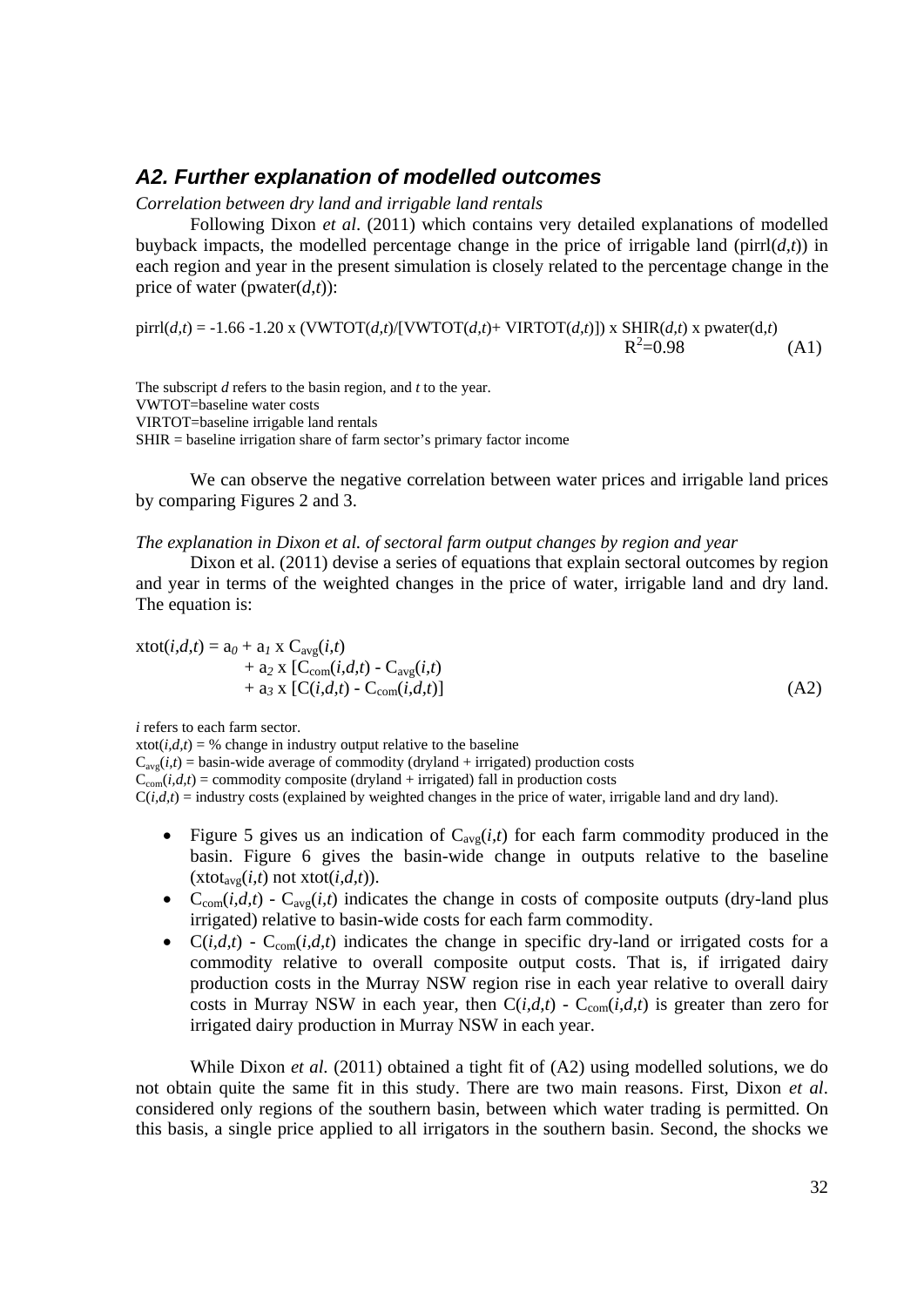ascribe to water users vary in proportion from region to region. Nevertheless, by examining cost impacts, we are able to explain the outliers.

We consider the example of grapes. In several regions, output of grapes rises relative to the baseline. This is an unexpected result, given that we model grapes with fixed capital and consequent relatively rigid adjustment. In turn, we expect the rising price of water to drive down grape output. This is true for the basin in aggregate, but not for all regions within the basin.

In Figure A2.1, we see that grapes output in Murray NSW rises relative to the baseline. This is driven by a collapse in land rentals in the region due to environmental sales of water. The production costs of grapes in Murray NSW still rise relative to base, but by a smaller percentage than in other reasons. The key to the region's gain is in comparative costs, the a*<sup>2</sup>* term shown in (2). The fall in the costs of grapes production relative to other basin regions is sufficient for grapes production to rise relative to the baseline. The project impact, however, remains relatively modest, amounting to a 6.6 percent increase relative to base. Commodity price changes over time, driven by the exchange rate and global wine market conditions, are likely to have a bigger impact on grapes production in Murray NSW than water sales to the Commonwealth.



**Figure A2.1: Grapes,** % change relative to the baseline (year 2020)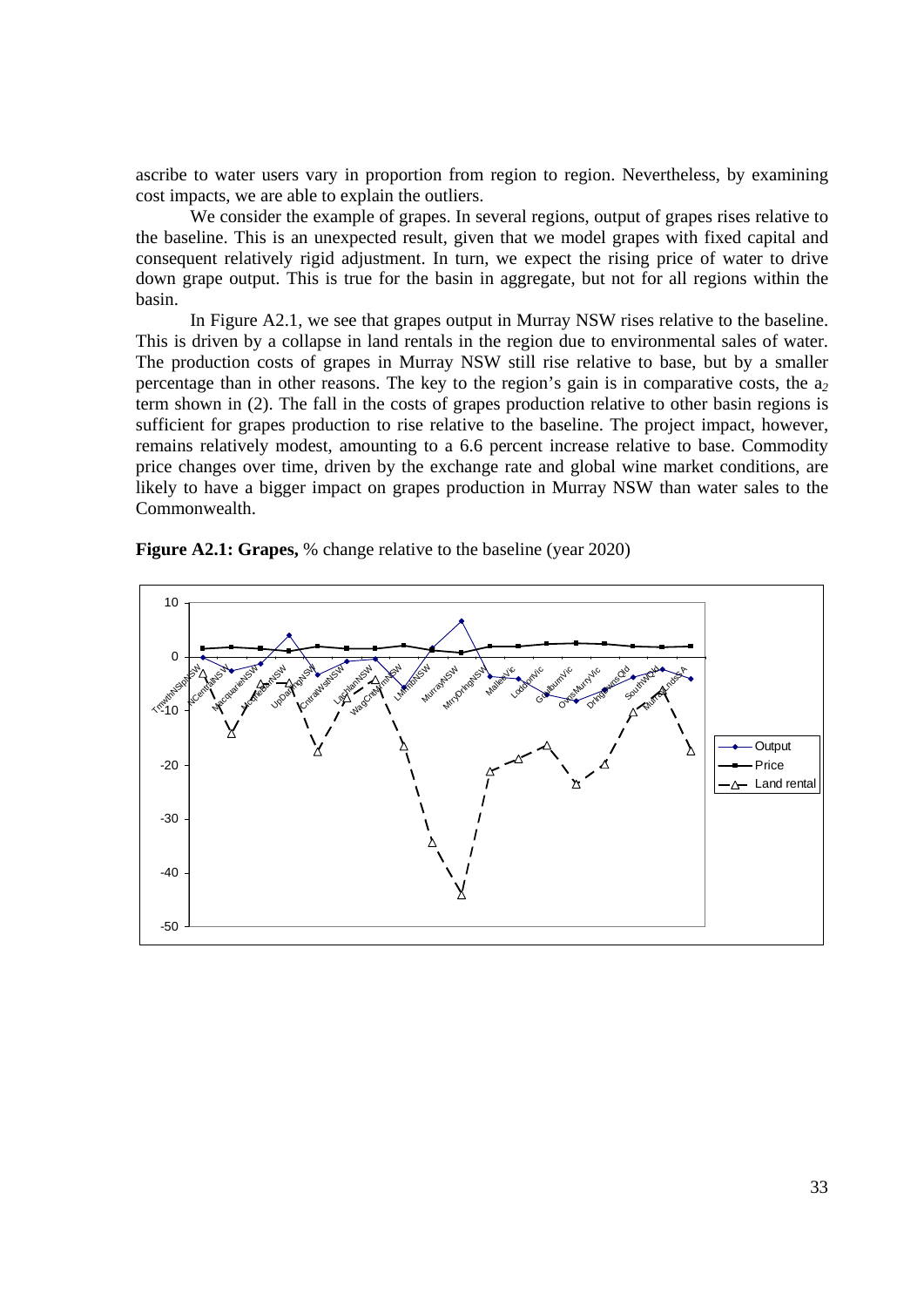# *A3. Explaining water prices as a function of annual allocations, drought and commodity prices in the southern basin*

According to TERM-H2O results, the price of irrigation water is highly sensitive to drought conditions and moderately sensitive to the volume of irrigation water allocated each year. The model also predicts that a strengthening of farm output prices will lead to a hike in the rental of farm factors, including the water price. We are able to check whether these predictions align with observed data.

|         | $M_{\rm L}$<br>$P_{\text{wat,t}}(1)$ | GL<br>(2) | drought index<br>(3) | $P$ (output)<br>(4) |
|---------|--------------------------------------|-----------|----------------------|---------------------|
| 2001-02 | 35.00                                | 7,477     | 0                    | 102.7               |
| 2002-03 | 364.02                               | 4,856     | 1.0                  | 101.5               |
| 2003-04 | 66.63                                | 5,551     | 0                    | 97.2                |
| 2004-05 | 60.03                                | 5,622     | 0                    | 96.0                |
| 2005-06 | 57.25                                | 6,585     | 0                    | 100.0               |
| 2006-07 | 440.59                               | 3,639     | 0.75                 | 115.4               |
| 2007-08 | 562.16                               | 2,682     | 0.4                  | 129.8               |
| 2008-09 | 338.57                               | 2,703     | 0.5                  | 114.9               |
| 2009-10 | 153.52                               | 4,237     | 0                    | 111.4               |

**Table A3.1: Data used in irrigation water price regression** 

*Sources:* (1) Watermove; (2) NWC data scaled to ABS and authors' estimates; (3) Bureau of Meteorology; (4) ABARES Commodity Statistics 2010.

We do so by estimating a regression of observed prices against explanatory variables, based on Table A3.1 data. Column (1) shows the price of irrigation water  $(P_{\text{wat},t})$ ,<sup>7</sup> (2) the allocation of irrigation water ( $V_{\text{alloc},t}$ ) in the southern basin and (3) a drought index  $D_t$ , based on observed rainfall deficits for the nine month period March to November (i.e., the index for 2007-08 is based on the rainfall deficit for March to November 2007). Column (4) shows a price index of farm outputs  $(P_{farmt})$ , based on ABARES indexes, modified to reflect production weights in the basin. We use (2) to (4) to explain variations in the price of water:

$$
log(P_{\text{wat},t}) = 1.629 - 0.129 \cdot V_{\text{alloc},t}/1000 + 0.568 \cdot V_{\text{t}} + 0.009 \cdot P_{\text{farm},t} \quad R^2 = 0.98 \tag{A3}
$$

In (A3), each of the coefficients on the explanatory variables has the expected sign. As water allocations increase, the price of water falls. The presence of drought imposes dramatic upward pressure on the water price. The coefficient on farm output prices is positive.

The alignment so far of TERM-H2O results with actual data is encouraging. As part of further model calibration, our next step will be to run TERM-H2O ascribing dry-land productivity shocks and water availability shocks year-by-year in the southern basin, using the data in columns (2) to (4) of Table A3.1 as the basis of these shocks. The water prices and changes in the composition of farm output in the southern basin generated by this exercise will enable us to fine tune TERM-H2O, thereby moving from a qualitative to quantitative checking of the model's performance.

 $7$  This is based on data from the Goulburn basin only. Anecdotal evidence indicates a close correspondence between prices across regions in the southern basin where inter-regional trading is possible.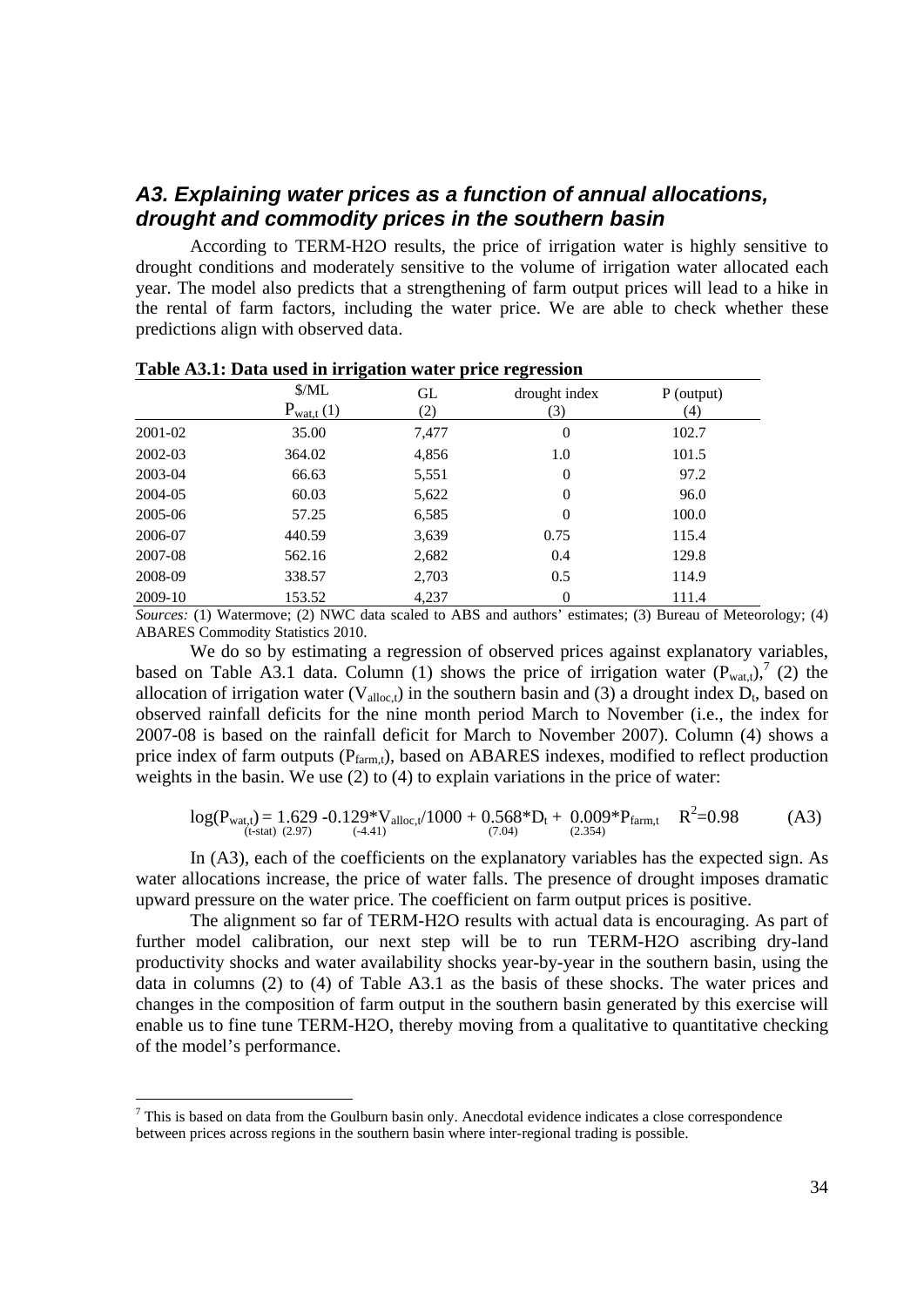# *A4. Tables corresponding to figures in main report*

|  | <b>Table A4.1 corresponding to Figure 1 – MDB macro impacts (% change from the baseline)</b> |  |  |
|--|----------------------------------------------------------------------------------------------|--|--|
|  |                                                                                              |  |  |

| <b>MDB</b>         | 2008 | 2009  | 2010    | 2011    | 2012          | 2013    | 2014    | 2015    | 2016    | 2017    | 2018    | 2019       | 2020    | 2021    | 2022    | 2023    | 2024    | 2025    | 2026    | 20272028 |         | 2029    |
|--------------------|------|-------|---------|---------|---------------|---------|---------|---------|---------|---------|---------|------------|---------|---------|---------|---------|---------|---------|---------|----------|---------|---------|
| H'hold consumption |      | 0.00  | 0.10    | 0.19    | 0.22          | 0.25    | 0.27    | 0.30    | 0.32    | 0.34    | 0.36    | 0.37       | 0.34    | 0.31    | 0.28    | 0.26    | 0.24    | 0.22    | 0.20    | 0.18     | 0.16    | 0.14    |
| Investment         |      | -0.00 | $-0.01$ | $-0.03$ | $-0.04$       | -0.06   | $-0.09$ | $-0.12$ | $-0.16$ | $-0.19$ | $-0.22$ | $-0.25$    | $-0.28$ | $-0.29$ | $-0.30$ | $-0.30$ | $-0.31$ | $-0.31$ | $-0.32$ | $-0.32$  | $-0.33$ | $-0.34$ |
| Real GDP           |      | -0.01 | $-0.02$ | $-0.02$ | -0.03         | $-0.04$ | $-0.06$ | -0.08   | $-0.10$ | $-0.12$ | $-0.14$ | $-0.1^{-}$ | $-0.18$ | $-0.20$ | $-0.21$ | $-0.22$ | $-0.23$ | $-0.24$ | $-0.25$ | $-0.27$  | $-0.28$ | $-0.29$ |
| Employment         |      | -0.00 | 0.01    | 0.01    | $0.0^{\circ}$ | 0.01    | 0.01    | 0.01    | 0.00    | 0.OC    | $-0.01$ | $-0.01$    | $-0.02$ | $-0.03$ | $-0.04$ | $-0.04$ | $-0.05$ | $-0.06$ | $-0.07$ | $-0.08$  | $-0.09$ | $-0.10$ |
| Capital stock      |      | 0.00  | 0.00    | 0.00    | $-0.00$       | -0.00   | $-0.01$ | $-0.01$ | $-0.02$ | $-0.03$ | $-0.04$ | $-0.05$    | $-0.07$ | $-0.09$ | $-0.10$ | $-0.12$ | $-0.13$ | $-0.15$ | $-0.16$ | $-0.17$  | $-0.18$ | $-0.20$ |

# **Table A4.2 corresponding to Figure 2– Average MDB water price (**2008 dollars per ML)

|                 | 2008  | 2009 | 2010 | 2011 | 2012 2013 2014 2015 2016 2017 2018 2019 2020 2021 2022 2023 2024 2025                     |      |  |  |                                                                                       |  |  |  | 2026 2027 | 2028 2029 |        |
|-----------------|-------|------|------|------|-------------------------------------------------------------------------------------------|------|--|--|---------------------------------------------------------------------------------------|--|--|--|-----------|-----------|--------|
| <b>Baseline</b> | 26.0. | 28.0 | 30.1 |      | 32.2 33.7 35.9 37.7 39.3 39.6 39.6 41.0 43.2 44.8 47.0 49.3 52.6 55.5 57.5 59.7 65.1 67.4 |      |  |  |                                                                                       |  |  |  |           |           | - 69.6 |
| Policy          |       | 33.0 | 41.0 | 475  | 54.0 62.1                                                                                 | 69.9 |  |  | 77.7 83.5 89.0 97.7 108.7 113.7 119.6 125.5 133.4 140.3 147.3 155.1 168.3 179.8 194.0 |  |  |  |           |           |        |

# **Table A4.3 corresponding to Figure 5– Basin farm output costs** (% change relative to the baseline)

|              | 2008     | 2009   | 2010   | 2011   | 2012   | 2013   | 2014   | 2015   | 2016   | 2017   | 2018   | 2019   | 2020   | 2021   | 2022 2023 2024 2025 2026 2027 |           |        |        |        |        | 2028   | 2029   |
|--------------|----------|--------|--------|--------|--------|--------|--------|--------|--------|--------|--------|--------|--------|--------|-------------------------------|-----------|--------|--------|--------|--------|--------|--------|
| Cereal       | 0        | 0.0    | 0.0    | 0.0    | 0.0    | 0.0    | 0.0    | 0.0    | 0.0    | 0.0    | 0.0    | 0.0    | 0.0    | 0.0    | 0.0                           | 0.0       | 0.0    | 0.0    | $-0.1$ | $-0.1$ | $-0.1$ | $-0.1$ |
| Rice         | $\theta$ | 2.0    | 3.7    | 4.5    | 5.2    | 5.7    | 6.2    | 6.9    | 7.9    | 9.0    | 9.9    | 10.7   | 10.8   | 10.9   |                               | 11.0 11.0 | 11.1   | 11.2   | 11.4   | 11.5   | 11.7   | 11.9   |
| DairyCattle  | 0        | 0.2    | 0.4    | 0.5    | 0.6    | 0.8    | 0.9    | 1.0    |        | 1.4    | 1.6    | .8     | 1.8    | 1.8    | 1.9                           | . 9       | 2.0    | 2.0    | 2.1    | 2.1    | 2.2    | 2.2    |
| OthLivestock | 0        | 0.0    | 0.0    | 0.0    | 0.0    | 0.0    | 0.0    | 0.0    | 0.1    | 0.1    | 0.1    | 0.1    | 0.2    | 0.2    | 0.2                           | 0.2       | 0.2    | 0.2    | 0.2    | 0.3    | 0.3    | 0.3    |
| Cotton       | $\theta$ | 0.2    | 0.5    | 0.5    | 0.7    | 0.8    | 1.0    | 1.2    | 1.4    | 1.6    | 1.8    | 2.1    | 2.1    | 2.1    | 2.1                           | 2.2       | 2.2    | 2.2    | 2.3    | 2.4    | 2.4    | -2.4   |
| Grapes       | $\theta$ | 0.3    | 0.5    | 0.7    | 0.8    | 0.9    |        |        | 1.4    | 1.6    | 1.7    | .9     | 1.9    | 1.9    | 1.9                           | ∣.9       | 2.0    | 2.0    | 2.0    | 2.0    | 2.0    | 2.1    |
| Vegetables   | 0        | $-0.1$ | $-0.2$ | $-0.2$ | $-0.3$ | $-0.4$ | $-0.4$ | $-0.5$ | $-0.5$ | $-0.6$ | $-0.6$ | $-0.6$ | $-0.7$ | $-0.7$ | $-0.7$                        | $-0.7$    | $-0.7$ | $-0.7$ | $-0.8$ | $-0.8$ | $-0.8$ | $-0.9$ |
| Fruit        | 0        | 0.0    | 0.0    | 0.0    | 0.0    | 0.0    | 0.0    | 0.0    | 0.0    | 0.0    | 0.0    | 0.0    | 0.0    | 0.0    | 0.0                           | 0.0       | 0.0    | -0.0   | 0.0    | 0.0    | 0.0    | $-0.1$ |
| OtherAgricht | 0        | 0.0    | 0.0    | 0.0    | 0.0    | 0.0    | 0.0    | 0.1    | 0.1    | 0.1    | 0.1    | 0.1    | 0.1    | 0.1    | 0.1                           | 0.1       | 0.1    | -0.1   | 0.1    | -0.1   | 0.1    | 0.1    |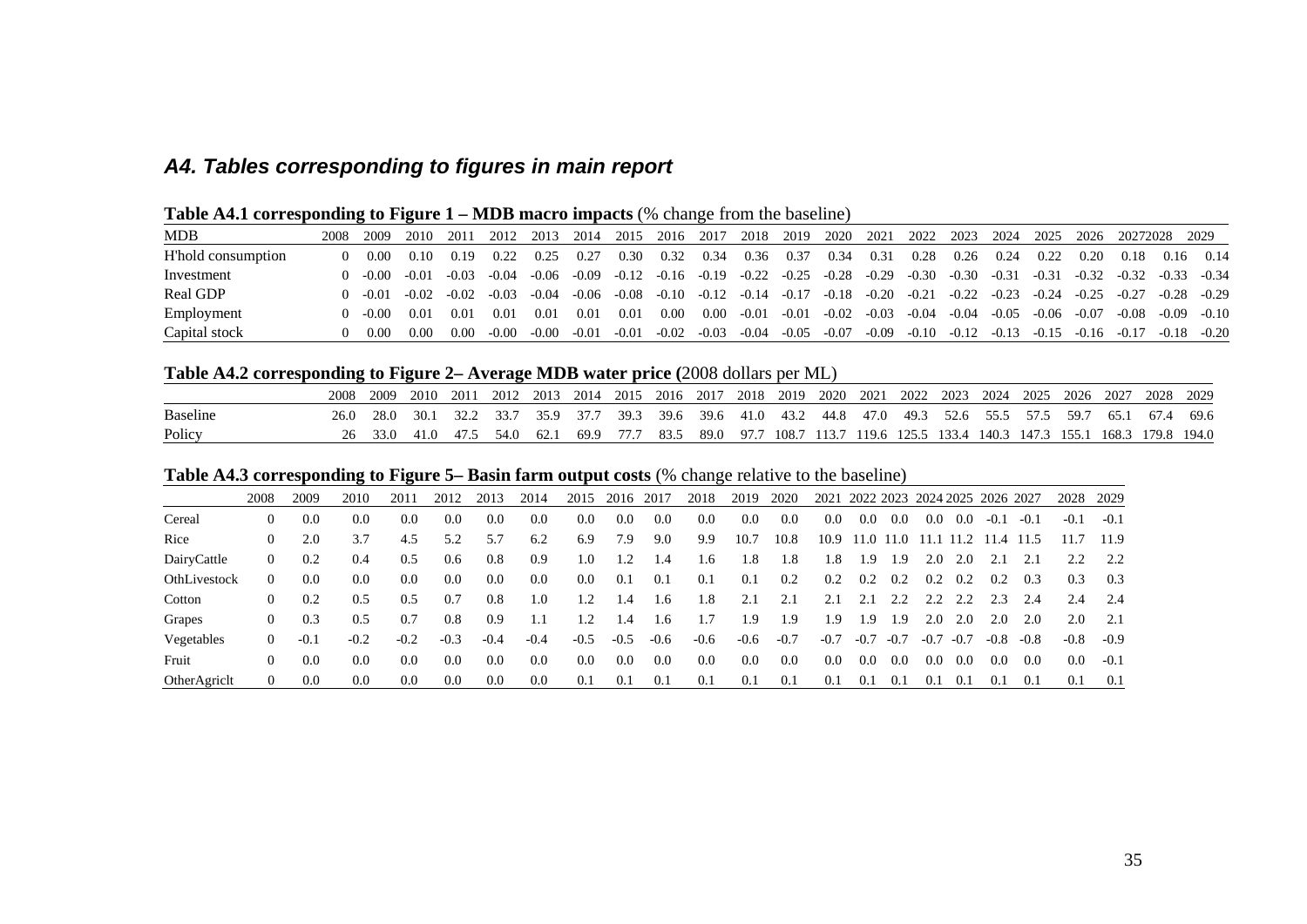|              | 2008           | 2009   | 2010   | 2011   | 2012                        | 2013    | 2014    | 2015    | 2016    | 2017    | 2018    | 2019    | 2020    | 2021                                                    | 2022 2023 2024 2025 2026 2027 |        |        |               |        |        | 2028    | 2029    |
|--------------|----------------|--------|--------|--------|-----------------------------|---------|---------|---------|---------|---------|---------|---------|---------|---------------------------------------------------------|-------------------------------|--------|--------|---------------|--------|--------|---------|---------|
| Cereal       | 0              | 0.0    | $-0.1$ | 0.0    | 0.0                         | 0.0     | 0.0     | 0.0     | 0.0     | 0.0     | 0.0     | 0.0     | 0.1     | 0.1                                                     | (0.1)                         | 0.1    | 0.1    | 0.2           | 0.2    | 0.2    | 0.3     | 0.4     |
| Rice         | $\theta$       | $-1.7$ | $-4.0$ | $-6.2$ | $-8.0$                      | $-10.0$ | $-11.9$ | $-13.7$ | $-15.0$ | $-16.2$ | $-18.0$ | $-19.9$ | $-20.0$ | $-20.2$ $-20.3$ $-20.5$ $-20.6$ $-20.7$ $-20.9$ $-21.6$ |                               |        |        |               |        |        | $-22.1$ | $-22.7$ |
| DairyCattle  | $\Omega$       | $-0.5$ | $-0.9$ | $-1.3$ | $-1.7$                      | $-2.1$  | $-2.5$  | $-3.0$  | $-3.5$  | $-4.0$  | $-4.5$  | $-5.1$  | $-5.3$  | $-5.5$                                                  | $-5.7$                        | $-6.0$ | $-6.3$ | $-6.5$        | $-6.7$ | $-7.0$ | $-7.1$  | $-7.3$  |
| OthLivestock | $\theta$       | 0.0    | 0.0    | 0.0    | 0.0                         | 0.0     | $0.0\,$ | 0.0     | $-0.1$  | $-0.1$  | $-0.1$  | $-0.2$  | $-0.2$  | $-0.3$                                                  | $-0.3$                        | $-0.4$ |        | $-0.4$ $-0.5$ | $-0.5$ | $-0.6$ | $-0.6$  | $-0.7$  |
| Cotton       | $_{0}$         | $-0.3$ | $-0.6$ | $-0.7$ | $-0.8$                      | $-1.0$  | $-1.2$  | $-1.4$  | $-1.6$  | $-1.8$  | $-2.0$  | $-2.3$  | $-2.2$  | $-2.3$                                                  | $-2.3$                        | $-2.3$ | $-2.3$ | $-2.3$        | $-2.3$ | $-2.4$ | $-2.4$  | $-2.5$  |
| Grapes       | $_{0}$         | $-0.3$ | $-0.7$ | $-0.9$ | $-1.1$                      | $-1.3$  | $-1.6$  | $-1.9$  | $-2.3$  | $-2.7$  | $-3.0$  | $-3.4$  | $-3.5$  | $-3.6$                                                  | $-3.8$                        | $-3.9$ | $-4.0$ | $-4.2$        | $-4.2$ | $-4.3$ | $-4.4$  |         |
| Vegetables   | $\theta$       | 0.4    | 0.9    | 1.2    | $\overline{\phantom{0}}$ .5 | .8      | 2.1     | 2.4     | 2.7     | 3.0     | 3.3     | 3.6     | 3.7     | 3.8                                                     | 3.9                           | 4.0    | 4.0    | 4.2           | 4.4    | 4.5    | 4.7     | 4.9     |
| Fruit        | 0              | 0.0    | 0.1    | 0.1    | 0.1                         | 0.2     | 0.2     | 0.2     | 0.2     | 0.2     | 0.2     | 0.2     | 0.2     | 0.3                                                     | 0.3                           | 0.3    | 0.3    | 0.4           | 0.4    | 0.5    | 0.5     | 0.6     |
| OtherAgricht | $\overline{0}$ | 0.0    | 0.0    | 0.0    | 0.0                         | 0.0     | 0.0     | 0.0     | 0.0     | $-0.1$  | $-0.1$  | $-0.1$  | $-0.1$  | $-0.1$                                                  | $-0.1$                        | $-0.1$ | $-0.1$ | $-0.1$        | $-0.1$ | $-0.1$ | $-0.1$  | 0.0     |

**Table A4.4 corresponding to Figure 6– Basin farm outputs** (% change relative to the baseline)

### **Table A4.5 corresponding to Figure 7–MDB-wide output (**2008 dollars relative to baseline)

|           | 2008 | 2009 | 2010 |     | 2011 2012 2013 2014 2015 2016 2017 2018 2019 2020 2021 2022 2023 2024 2025 2026 2027 2028 2029 |  |  |  |  |  |  |  |                                                                       |  |
|-----------|------|------|------|-----|------------------------------------------------------------------------------------------------|--|--|--|--|--|--|--|-----------------------------------------------------------------------|--|
| Dry-land  |      |      |      | -64 | 87                                                                                             |  |  |  |  |  |  |  | / 111 138 167 195 216 234 264 276 282 290 298 310 317 326 335 359 377 |  |
| Irrigated |      |      | -66  |     | -90 -122 -157 -196 -238 -280 -313 -345 -393 -412 -428 -446 -467                                |  |  |  |  |  |  |  | 492 -505 -522 -547 -583 -613                                          |  |

### **Table A4.6 corresponding to Figure 8 – MDB macro impacts** (% change from the baseline) – buyback proceeds exit basin

| <b>MDB</b>         | 2008. | 2009  | 2010    | 2011    | 2012    | 2013    | 2014    | 2015    | 2016    | 2017           | 2018           | 2019    | 2020           | 2021    | 2022    | 2023    | 2024    | 2025    | 2026                            |                       | 20272028 2029 |                                 |
|--------------------|-------|-------|---------|---------|---------|---------|---------|---------|---------|----------------|----------------|---------|----------------|---------|---------|---------|---------|---------|---------------------------------|-----------------------|---------------|---------------------------------|
| H'hold consumption |       | 0.00  | 0.00    | $-0.01$ | $-0.02$ | $-0.02$ | $-0.03$ | $-0.04$ |         | $-0.05 - 0.06$ | $-0.07$        | -0.09   | $-0.10 - 0.11$ |         | $-0.12$ | $-0.13$ | $-0.13$ | $-0.14$ | $-0.14$ $-0.15$ $-0.16$ $-0.17$ |                       |               |                                 |
| Investment         |       | 0.00  | $-0.01$ | $-0.04$ | -0.06   | -0.09   | $-0.13$ | $-0.17$ | $-0.21$ | $-0.25$        | $-0.28$        | $-0.32$ | $-0.36$        | $-0.38$ | $-0.38$ | $-0.39$ | $-0.39$ | $-0.39$ | $-0.40$                         | $-0.40 - 0.40 - 0.41$ |               |                                 |
| Real GDP           |       | -0.01 | -0.03   | $-0.04$ | -0.05   | -0.07   | -0.09   | $-0.11$ | $-0.14$ |                | $-0.16 - 0.19$ | $-0.22$ | $-0.24$        | $-0.25$ | $-0.27$ | $-0.28$ | $-0.30$ | $-0.31$ | $-0.32$                         |                       |               | $-0.33$ $-0.34$ $-0.35$         |
| Employment         |       | 0.00  | 0.00    | $-0.01$ | $-0.01$ | $-0.02$ | $-0.02$ | $-0.03$ | $-0.04$ | $-0.05$        | -0.06          | $-0.07$ | $-0.08$        | $-0.09$ | $-0.10$ | $-0.11$ | $-0.12$ | $-0.13$ |                                 |                       |               | $-0.14$ $-0.15$ $-0.16$ $-0.17$ |
| Capital stock      |       | 0.00  | 0.00    | 0.00    | 0.00    | 0.00    | $-0.01$ | $-0.02$ | $-0.03$ | $-0.04$        | $-0.05$        | $-0.07$ | $-0.09$        | $-0.11$ | $-0.13$ | $-0.15$ | $-0.17$ | $-0.18$ | $-0.20$                         | $-0.21$               | $-0.23$       | $-0.24$                         |

### **Table A4.7 corresponding to Figure 9– MDB macro impacts** (% change from the baseline) – buybacks + upgrades

| <b>MDB</b>         | 2008- | 2009 | 2010 | 2011 | 2012 2013 |      | 2014 | 2015 | 2016 2017 |      |      |      |               | 2018 2019 2020 2021 2022 2023                                   |      |      | 2024 2025 |      |      | 2026 20272028 2029                                                      |      |      |
|--------------------|-------|------|------|------|-----------|------|------|------|-----------|------|------|------|---------------|-----------------------------------------------------------------|------|------|-----------|------|------|-------------------------------------------------------------------------|------|------|
| H'hold consumption | 0.02  | 0.01 | 0.13 | 0.24 | 0.33      | 0.35 | 0.36 | 0.40 | 0.45      | 0.44 | 0.45 | 0.46 | 0.42          | 0.40                                                            | 0.37 | 0.35 | 0.33      | 0.31 | 0.29 | 0.27                                                                    | 0.23 | 0.20 |
| Investment         | 0.51  | 0.30 | 0.76 | 1 35 | 3.08      | 2.85 | 2.10 | 2.39 | 2.88      | L.40 | 0.87 |      | $0.52 - 0.07$ |                                                                 |      |      |           |      |      | $-0.10$ $-0.11$ $-0.13$ $-0.14$ $-0.15$ $-0.15$ $-0.16$ $-0.14$ $-0.14$ |      |      |
| Real GDP           | 0.01  | 0.00 | 0.01 | 0.02 | 0.06      | 0.05 | 0.03 | 0.04 | 0.05      | 0.01 |      |      |               | $-0.01$ $-0.03$ $-0.05$ $-0.06$ $-0.06$ $-0.07$ $-0.08$ $-0.09$ |      |      |           |      |      | $-0.09$ $-0.10$ $-0.13$ $-0.16$                                         |      |      |
| Employment         | 0.01  | 0.02 | 0.04 | 0.07 | 0.14      | 0.17 | 0.19 | 0.22 | 0.26      | 0.25 | 0.25 | 0.25 | 0.23          | 0.22                                                            | 0.21 | 0.19 | 0.18      | 0.16 | 0.15 | 0.14                                                                    | 0.11 | 0.08 |
| Capital stock      | 0.00  | 0.06 | 0.09 | 0.16 | 0.27      | 0.49 | 0.64 | 0.73 | 0.82      | 0.92 | 0.95 | 0.96 | 0.95          | 0.90                                                            | 0.86 | 0.82 | 0.78      | 0.74 | 0.71 | 0.66                                                                    | 0.62 | 0.58 |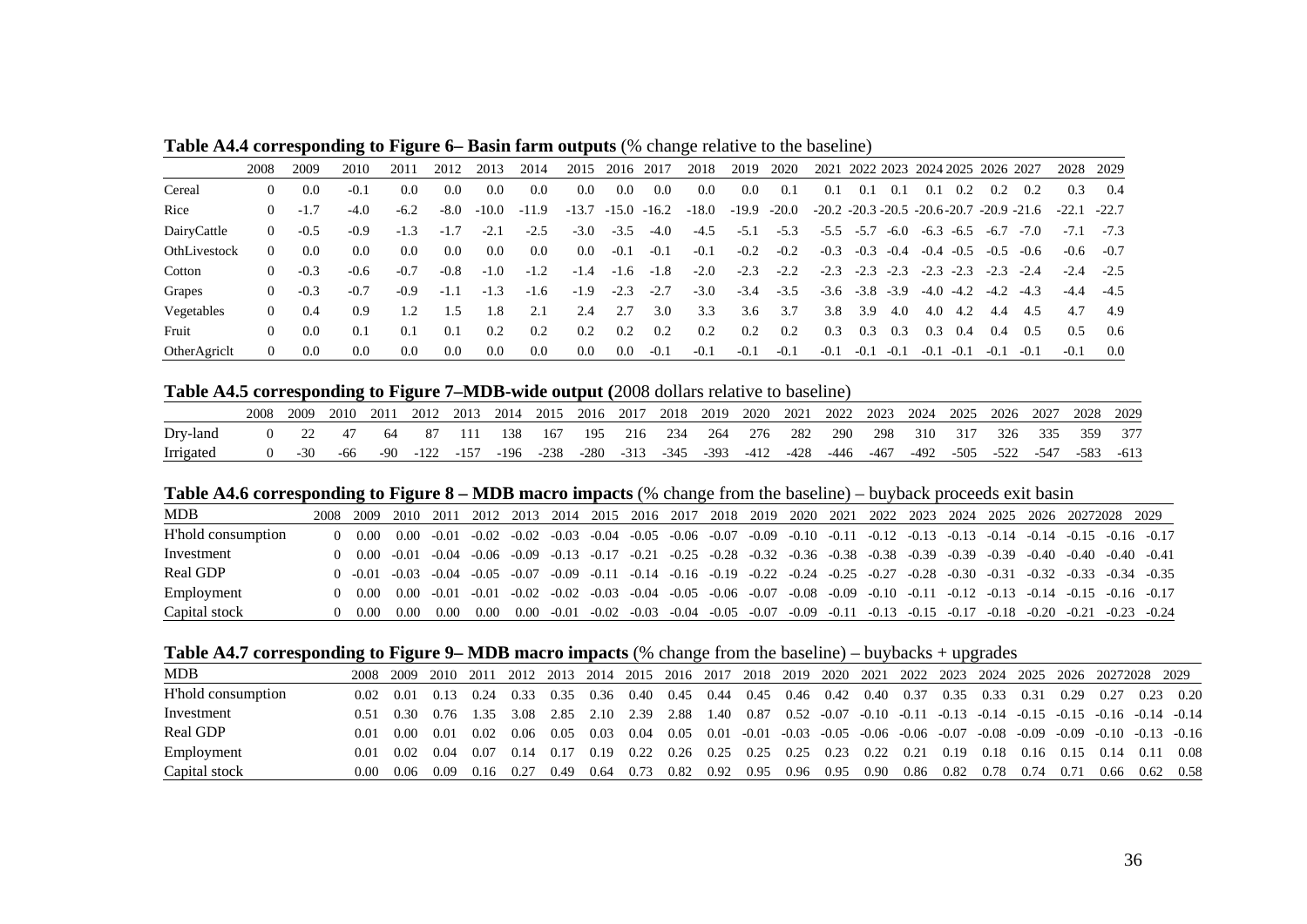**Table A4.8 corresponding to Figure 10– Average basin water price (**2008 dollars per ML) – buybacks + upgrades

|                 | 2008 | 2009 | 2010 | 2011  | 2012 | 2013 | 2014 | 2015 | 2016 2017 |           | 2018 | 2019              | 2020 | 2021  | 2022 | 2023                    | 2024 | 2025 | 2026                    | 2027 | 2028 | 2029 |
|-----------------|------|------|------|-------|------|------|------|------|-----------|-----------|------|-------------------|------|-------|------|-------------------------|------|------|-------------------------|------|------|------|
| <b>Baseline</b> |      |      |      | 31.6  | 33.0 | 35.2 | 37.0 | 38.6 |           | 38.9 38.9 |      | 40.2 42.4         | 44.0 | -46.1 | 48.4 | 51.7                    | 54.5 | 56.5 | 58.7                    | 64.0 | 66.3 | 68.5 |
| Policy          |      |      | 39.0 | -44.1 | 49.0 | 553  | 61.3 | 67.4 | 71.6      | 75.7      | 82.7 | $91.5$ 95.7 100.7 |      |       |      | 105.8 112.6 118.5 124.3 |      |      | 130.8 142.2 151.6 163.2 |      |      |      |

**Table A4.9 corresponding to Figure 12– Basin farm output costs** (% change relative to the baseline)

|              | 2008           | 2009   | 2010   | 2011   | 2012   | 2013   | 2014   | 2015   | 2016   | 2017   | 2018   | 2019   | 2020   | 2021   | 2022 2023 2024 2025 2026 2027 |           |        |           |        |        | 2028   | 2029   |
|--------------|----------------|--------|--------|--------|--------|--------|--------|--------|--------|--------|--------|--------|--------|--------|-------------------------------|-----------|--------|-----------|--------|--------|--------|--------|
| Cereal       | $\theta$       | 0.0    | 0.0    | 0.0    | 0.0    | 0.0    | 0.0    | 0.0    | 0.0    | 0.0    | 0.0    | 0.0    | 0.0    | 0.0    | 0.0                           | 0.0       | 0.0    | 0.0       | $-0.$  | $-0.1$ | $-0.1$ | $-0.1$ |
| Rice         | $\theta$       | 2.0    | 3.7    | 4.5    | 5.2    | 5.7    | 6.2    | 6.9    | 7.9    | 9.0    | 9.9    | 10.7   | 10.8   | 10.9   |                               | 11.0 11.0 |        | 11.1 11.2 | l 1.4  | 11.5   |        | 11.9   |
| DairyCattle  | $\theta$       | 0.2    | 0.4    | 0.5    | 0.6    | 0.8    | 0.9    | 1.0    | 1.2    | 1.4    | 1.6    | 1.8    | 1.8    | .8     | 1.9                           | 1.9       | 2.0    | 2.0       | 2.1    |        | 2.2    | 2.2    |
| OthLivestock | $\overline{0}$ | 0.0    | 0.0    | 0.0    | 0.0    | 0.0    | 0.0    | 0.0    | 0.1    | 0.1    | 0.1    | 0.1    | 0.2    | 0.2    | 0.2                           | 0.2       | 0.2    | 0.2       | 0.2    | 0.3    | 0.3    | 0.3    |
| Cotton       | $\theta$       | 0.2    | 0.5    | 0.5    | 0.7    | 0.8    | 1.0    | 1.2    | 1.4    | 1.6    | 1.8    | 2.1    | 2.1    | 2.1    | 2.1                           | 2.2       | 2.2    | 2.2       | 2.3    | 2.4    | 2.4    | -2.4   |
| Grapes       | $\theta$       | 0.3    | 0.5    | 0.7    | 0.8    | 0.9    | 1.1    | 1.2    | 1.4    | 1.6    | 1.7    | 1.9    | 1.9    | .9     | 1.9                           | 1.9       | 2.0    | 2.0       | 2.0    | 2.0    | 2.0    | 2.1    |
| Vegetables   | $\theta$       | $-0.1$ | $-0.2$ | $-0.2$ | $-0.3$ | $-0.4$ | $-0.4$ | $-0.5$ | $-0.5$ | $-0.6$ | $-0.6$ | $-0.6$ | $-0.7$ | $-0.7$ | $-0.7$                        | $-0.7$    | $-0.7$ | $-0.7$    | $-0.8$ | $-0.8$ | $-0.8$ | $-0.9$ |
| Fruit        | $\theta$       | 0.0    | 0.0    | 0.0    | 0.0    | 0.0    | 0.0    | 0.0    | 0.0    | 0.0    | 0.0    | 0.0    | 0.0    | 0.0    | 0.0                           | 0.0       | 0.0    | 0.0       | 0.0    | 0.0    | 0.0    | $-0.1$ |
| OtherAgricht | $\theta$       | 0.0    | 0.0    | 0.0    | 0.0    | 0.0    | 0.0    | 0.1    | 0.1    | 0.1    | 0.1    | 0.1    | 0.1    | 0.1    | 0.1                           | 0.1       | 0.1    | 0.1       | 0.1    | 0.1    | 0.1    | 0.1    |

### **Table A4.10 corresponding to Figure 13– Basin farm outputs** (% change relative to the baseline)

|                                                                                                                     | 2008     | 2009     | 2010   | 2011   | 2012   | 2013    | 2014          | 2015    | 2016   | 2017          | 2018    | 2019    | 2020    | 2021   |        |               | 2022 2023 2024 2025 2026 2027                           |        |        |        | 2028    | 2029    |        |        |
|---------------------------------------------------------------------------------------------------------------------|----------|----------|--------|--------|--------|---------|---------------|---------|--------|---------------|---------|---------|---------|--------|--------|---------------|---------------------------------------------------------|--------|--------|--------|---------|---------|--------|--------|
| Cereal                                                                                                              | $\Omega$ | 0.0      | $-0.1$ | 0.0    | 0.0    | 0.0     | $0.0^{\circ}$ | 0.0     | 0.0    | 0.0           | 0.0     | 0.0     | 0.1     | 0.1    | 0.1    | 0.1           | 0.1                                                     | 0.2    | 0.2    | 0.2    | 0.3     | 0.4     |        |        |
| Rice                                                                                                                | $\theta$ | $-1.7$   | $-4.0$ | $-6.2$ | $-8.0$ | $-10.0$ | $-11.9$       | $-13.7$ |        | $-15.0 -16.2$ | $-18.0$ | $-19.9$ | $-20.0$ |        |        |               | $-20.2$ $-20.3$ $-20.5$ $-20.6$ $-20.7$ $-20.9$ $-21.6$ |        |        |        | $-22.1$ | $-22.7$ |        |        |
| DairyCattle                                                                                                         | $\Omega$ | $-0.5$   | $-0.9$ | $-1.3$ | $-1.7$ | $-2.1$  | $-2.5$        | $-3.0$  | $-3.5$ | $-4.0$        | $-4.5$  | $-5.1$  | $-5.3$  | $-5.5$ | $-5.7$ | $-6.0$        | $-6.3$                                                  | $-6.5$ | $-6.7$ | $-7.0$ | $-7.1$  | $-7.3$  |        |        |
| OthLivestock                                                                                                        | $\Omega$ | 0.0      | 0.0    | 0.0    | 0.0    | 0.0     | 0.0           | 0.0     | $-0.1$ | $-0.1$        | $-0.1$  | $-0.2$  | $-0.2$  | $-0.3$ | $-0.3$ | $-0.4$        | $-0.4$                                                  | $-0.5$ | $-0.5$ | $-0.6$ | $-0.6$  | $-0.7$  |        |        |
| Cotton                                                                                                              | $\Omega$ | $-0.3$   | $-0.6$ | $-0.7$ | $-0.8$ | $-1.0$  | $-1.2$        | $-1.4$  | $-1.6$ | $-1.8$        | $-2.0$  | $-2.3$  | $-2.2$  | $-2.3$ | $-2.3$ | $-2.3$        | $-2.3$                                                  | $-2.3$ | $-2.3$ | $-2.4$ | $-2.4$  | $-2.5$  |        |        |
| Grapes                                                                                                              | $\theta$ | $-0.3$   | $-0.7$ | $-0.9$ | $-1.1$ | $-1.3$  | $-1.6$        | $-1.9$  | $-2.3$ | $-2.7$        | $-3.0$  | $-3.4$  | $-3.5$  | $-3.6$ |        | $-3.8$ $-3.9$ | $-4.0$                                                  | $-4.2$ | $-4.2$ | $-4.3$ | $-4.4$  | $-4.5$  |        |        |
| Vegetables                                                                                                          | $\Omega$ | 0.4      | 0.9    | 1.2    | 1.5    | 1.8     | 2.1           | 2.4     | 2.7    | 3.0           | 3.3     | 3.6     | 3.7     | 3.8    | 3.9    | 4.0           | 4.0                                                     | 4.2    | 4.4    | 4.5    | 4.7     | 4.9     |        |        |
| Fruit                                                                                                               | $\Omega$ | 0.0      | 0.1    | 0.1    | 0.1    | 0.2     | 0.2           | 0.2     | 0.2    | 0.2           | 0.2     | 0.2     | 0.2     | 0.3    | 0.3    | 0.3           | 0.3                                                     | 0.4    | 0.4    | 0.5    | 0.5     | 0.6     |        |        |
| OtherAgricht                                                                                                        | $\Omega$ | 0.0      | 0.0    | 0.0    | 0.0    | 0.0     | 0.0           | 0.0     | 0.0    | $-0.1$        | $-0.1$  | $-0.1$  | $-0.1$  | $-0.1$ | $-0.1$ | $-0.1$        | $-0.1$                                                  | $-0.1$ | $-0.1$ | $-0.1$ | $-0.1$  | $0.0\,$ |        |        |
| Table A4.11 corresponding to Figure 14– MDB-wide output $(2008$ dollars relative to baseline) – buybacks + upgrades |          |          |        |        |        |         |               |         |        |               |         |         |         |        |        |               |                                                         |        |        |        |         |         |        |        |
|                                                                                                                     |          | 2008     | 2009   | 2010   | 2011   | 2012    | 2013          | 2014    | 2015   | 2016          | 2017    | 2018    | 2019    | 2020   | 2021   | 2022          | 2023                                                    |        | 2024   | 2025   | 2026    | 2027    | 2028   | 2029   |
| <b>Baseline</b>                                                                                                     |          | $\Omega$ | 21     | 39     | 48     | 61      | 75            | 91      | 107    | 123           | 136     | 147     | 165     | 173    | 178    | 183           | 189                                                     |        | 197    | 202    | 208     | 214     | 230    | 242    |
| Policy                                                                                                              |          | $\Omega$ | $-30$  | $-55$  | $-69$  | $-89$   | $-110$        | $-133$  | $-159$ | $-185$        | $-203$  | $-223$  | $-253$  | $-265$ | $-276$ | $-287$        | $-301$                                                  |        | $-317$ | $-326$ | $-337$  | $-354$  | $-377$ | $-397$ |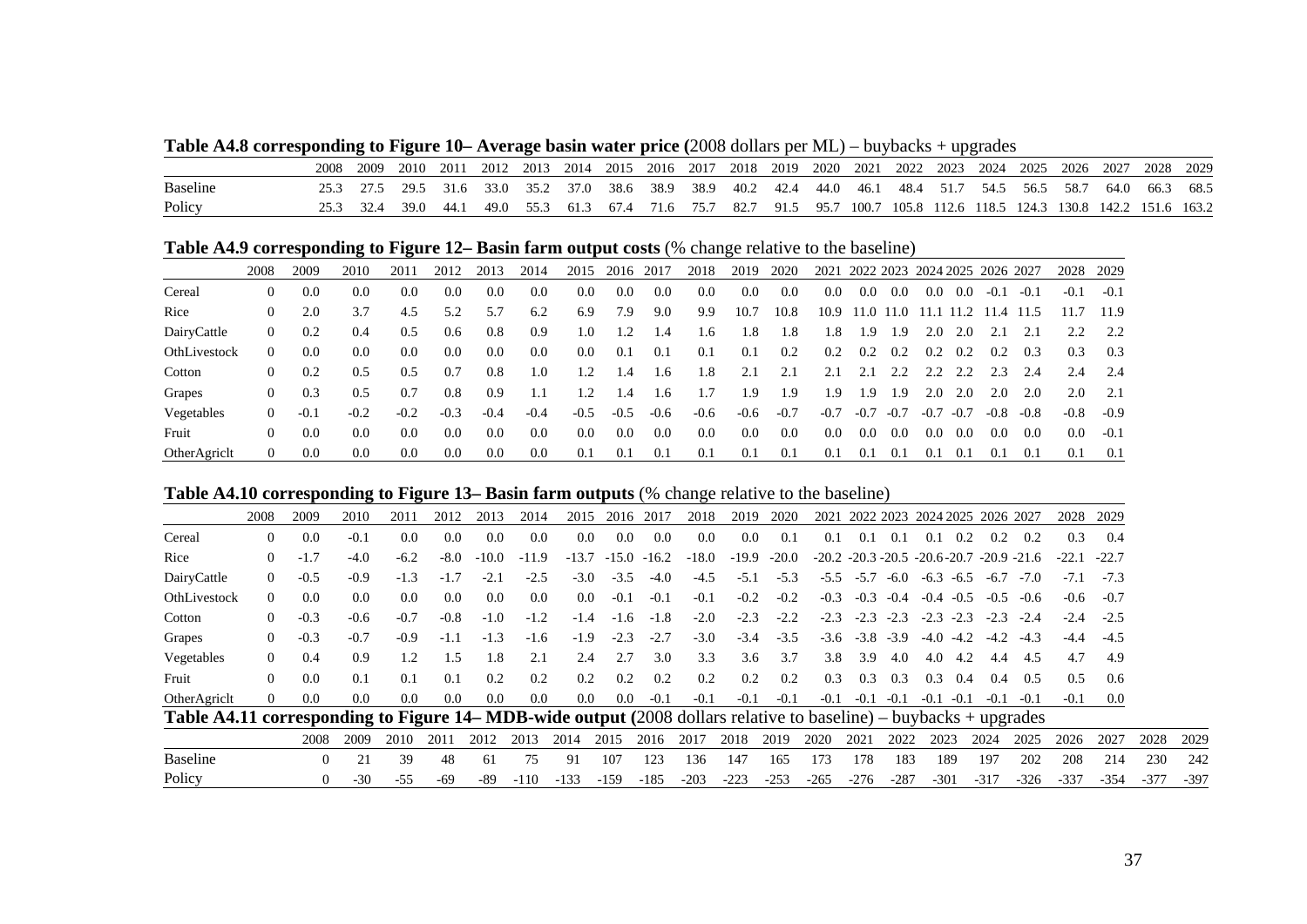### *A5. Calculating the asset price of permanent water entitlements*

(from Dixon *et al*. (2011))

Dixon *et al.* calculate the price [PPerm(t)] that a farmer would need to receive in year t  $(t = 2009, ..., 2016)$  to induce him/her to give up the permanent right to an annual allocation of one unit of irrigation water according to:  $\mathbf{r}$  [ $\mathbf{r}$   $\sim$  1.5  $\mathbf{r}$   $\sim$ 

$$
PPerm(t) = \sum_{y=t}^{\infty} \frac{E[P(y)]^* E[S(y)]}{(1+d)^{y-t}} \qquad t = 2009, ..., 2016 \qquad (B1)
$$

where

E indicates expectation;

 $P(y)$  is the price of water in year y;

d is the discount rate (assumed to be 0.08 reflecting 3 per cent inflation and a 5 per cent real rate of interest); and

 $S(y)$  is the share of water rights in year y that is in fact allocated.

In Dixon et al. (2011), the S(y)s in 2009, 2010 and 2011 were assumed to be 0.7. 0.8 and 0.9, reflecting drought conditions that have made delivery of full water allocations impossible. For 2012 to 2018 they set  $S(y)$  at one.

Dixon *et al*. assumed that the expected values for P(y) and S(y) are given as follows.

$$
E[P(y)] = PS(y), \t y = 2009, ..., 2018 \t (B2)
$$
  
\n
$$
E[S(y)] = S(y), \t y = 2009, ..., 2018 \t (B3)
$$
  
\n
$$
E[P(y)] = PS(2018)^*1.03^{y-2018} * SF(y) \t y > 2018 \t (B4)
$$
  
\n
$$
E[S(y)] = SS(2018)^*1.03^{y-2018} * SF(y) \t y > 2018 \t (B4)
$$

$$
E[S(y)] = S(t)
$$
  $y > 2018$ ,  $t \in \{2009, ..., 2018\}$  and  
  $y = t + 10^*n$  for n a positive integer (B5)

and

$$
SF(y) = \begin{cases} 1 & \text{if } E[S(y)] = 1 \\ 1.4 & \text{if } E[S(y)] = 0.9 \\ 1.84 & \text{if } E[S(y)] = 0.8 \\ 2.4 & \text{if } E[S(y)] = 0.7 \end{cases}
$$
 (B6)

Via (B2) we set expectations for water prices in 2009 to 2018 according to the simulated values [PS(y)] obtained in our policy simulation, that is with the buyback scheme in place. Via (B3) we set the expected allocation shares in 2009 to 2018 according to the values adopted in our simulation. Via (B4) we allow for 3 per cent inflation in the determination of expected water prices for years beyond 2018. We also introduce a scarcity factor  $[SF(y)]$  to reflect periodic droughts. As shown in (B6), in years in which the expected allocation share is less than one, the scarcity factor magnifies the expected price of water. The magnifications (1.4, 1.84 and 2.4) were calculated via simulations showing the effects on prices of reduced allocations. Via (B5) we assume that the pattern of droughts (and hence allocation shares) in the decades beyond 2018 repeats the pattern assumed for the decade from 2009 to 2018.

The following site provides price data on permanent entitlements: http://www.environment.gov.au/water/policy-programs/entitlement-purchasing/marketprices.html. The data from this source indicate a fall in the price of high security entitlements since the end of the drought.